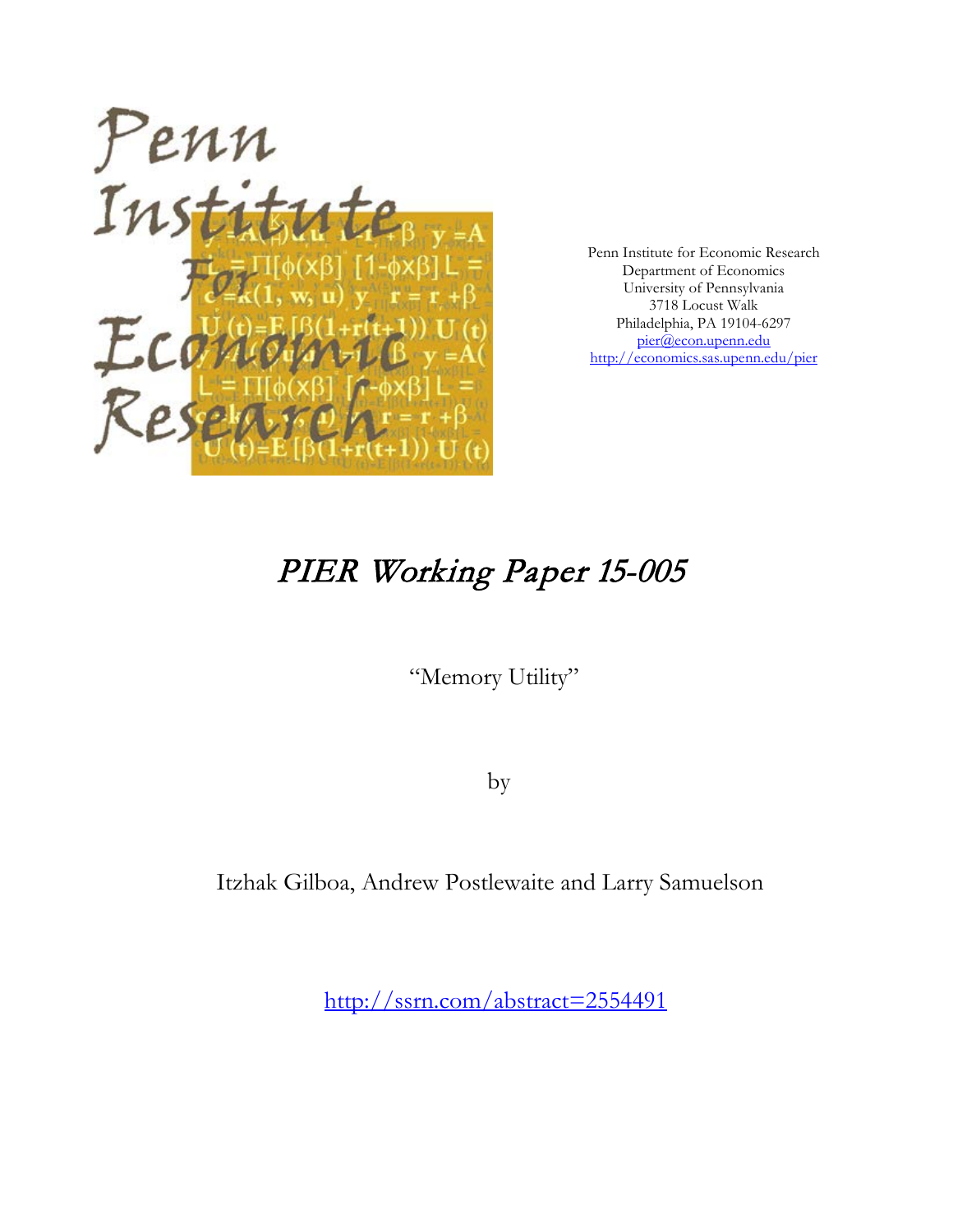# Memory Utility<sup>∗</sup>

Itzhak Gilboa Andrew Postlewaite Larry Samuelson University of Tel Aviv University of Pennsylvania Yale University and HEC Paris

January 21, 2015

Abstract. People often consume non-durable goods in a way that seems inconsistent with preferences for smoothing consumption over time. We suggest that such patterns of consumption can be better explained if one takes into account the memories that consumption generates. A memorable good, such as a honeymoon or a vacation, is a good whose mental consumption outlives its physical consumption. We consider a model in which a consumer enjoys physical consumption as well as memories. Memories are generated only by some goods, and only when their consumption exceeds customary levels by a sufficient margin. We offer axiomatic foundations for the structure of the utility function and study optimal consumption in a dynamic model. The model shows how rational consumers, taking into account their future memories, would make optimal choices that rationalize lumpy patterns of consumption.

<sup>∗</sup>We thank Dirk Krueger and Rong Hai for many valuable discussions and thank Hal Cole for helpful comments. We thank the European Research Council (Grant no. 269754, Gilboa), the Israeli Science Foundation (Grant 204/14, Gilboa) and the National Science Foundation (Grants nos. SES-1260753, Postlewaite, and SES-1153893, Samuelson) for financial support.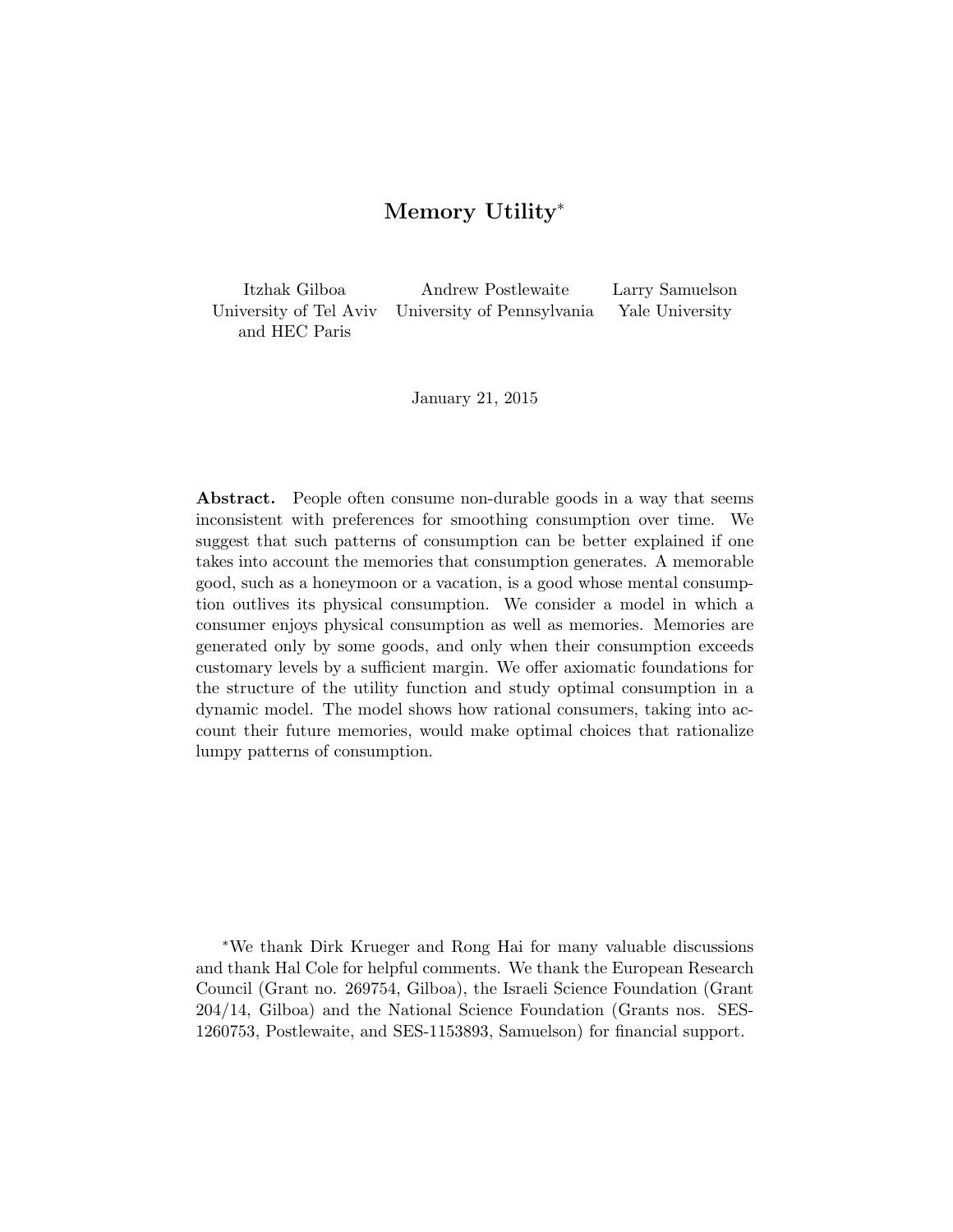# Contents

| 1        |         | Introduction<br>$\mathbf 1$                                                                                                           |
|----------|---------|---------------------------------------------------------------------------------------------------------------------------------------|
|          | 1.1     | $\mathbf{1}$                                                                                                                          |
|          | 1.2     | 3                                                                                                                                     |
|          |         |                                                                                                                                       |
| $\bf{2}$ |         | The Model<br>3                                                                                                                        |
|          | 2.1     | 4                                                                                                                                     |
|          | 2.2     | 5<br>Making Memorable Goods Memorable                                                                                                 |
|          |         | $\mathbf 5$<br>2.2.1                                                                                                                  |
|          |         | $\,6$<br>2.2.2                                                                                                                        |
|          |         | $6\phantom{.}6$<br>2.2.3                                                                                                              |
|          | 2.3     | $\overline{7}$                                                                                                                        |
|          | 2.4     | 9                                                                                                                                     |
|          |         |                                                                                                                                       |
| 3        |         | A Two-Period Example<br>10<br>No Acclimatization $\ldots \ldots \ldots \ldots \ldots \ldots \ldots \ldots \ldots \ldots \ldots$<br>11 |
|          | 3.1     |                                                                                                                                       |
|          | 3.2     | 13                                                                                                                                    |
| 4        |         | <b>Characterization of Optimal Consumption Plans</b><br>18                                                                            |
|          | 4.1     | 18                                                                                                                                    |
|          | 4.2     | No Acclimatization $\ldots \ldots \ldots \ldots \ldots \ldots \ldots \ldots \ldots \ldots \ldots$<br>19                               |
|          | 4.3     | 22                                                                                                                                    |
|          |         |                                                                                                                                       |
| 5        |         | <b>Foundations</b><br>27                                                                                                              |
|          | 5.1     | The Setting $\ldots \ldots \ldots \ldots \ldots \ldots \ldots \ldots \ldots \ldots \ldots \ldots$<br>28                               |
|          | 5.2     | 28                                                                                                                                    |
|          | 5.3     | 30                                                                                                                                    |
|          |         |                                                                                                                                       |
| 6        |         | <b>Discussion</b><br>31                                                                                                               |
|          | 6.1     | 31                                                                                                                                    |
|          |         | Memorable Goods vs. Durable Goods<br>6.1.1<br>31                                                                                      |
|          |         | 6.1.2<br>32                                                                                                                           |
|          |         | 32<br>6.1.3                                                                                                                           |
|          |         | 6.1.4<br>33                                                                                                                           |
|          | $6.2\,$ | 33                                                                                                                                    |
|          |         | 6.2.1<br>33                                                                                                                           |
|          |         | 6.2.2<br>33                                                                                                                           |
|          |         | 6.2.3<br>34                                                                                                                           |
|          |         | 34<br>6.2.4                                                                                                                           |
|          | 6.3     | 35                                                                                                                                    |
|          |         |                                                                                                                                       |
| 7        |         | <b>Appendix: Proofs</b><br>35                                                                                                         |
|          |         | 35                                                                                                                                    |
|          | 7.2     | 37                                                                                                                                    |
|          | 7.3     | Proof of Proposition $6 \ldots \ldots \ldots \ldots \ldots \ldots \ldots \ldots \ldots \ldots$<br>38                                  |
|          | 7.4     | 39                                                                                                                                    |
|          |         | 7.4.1<br>Necessity<br>39                                                                                                              |
|          |         | 7.4.2<br>39                                                                                                                           |
|          |         | Sufficiency – Part II: Continuity $\ldots \ldots \ldots \ldots \ldots \ldots \ldots$<br>7.4.3<br>48                                   |
|          |         | 7.4.4<br>51                                                                                                                           |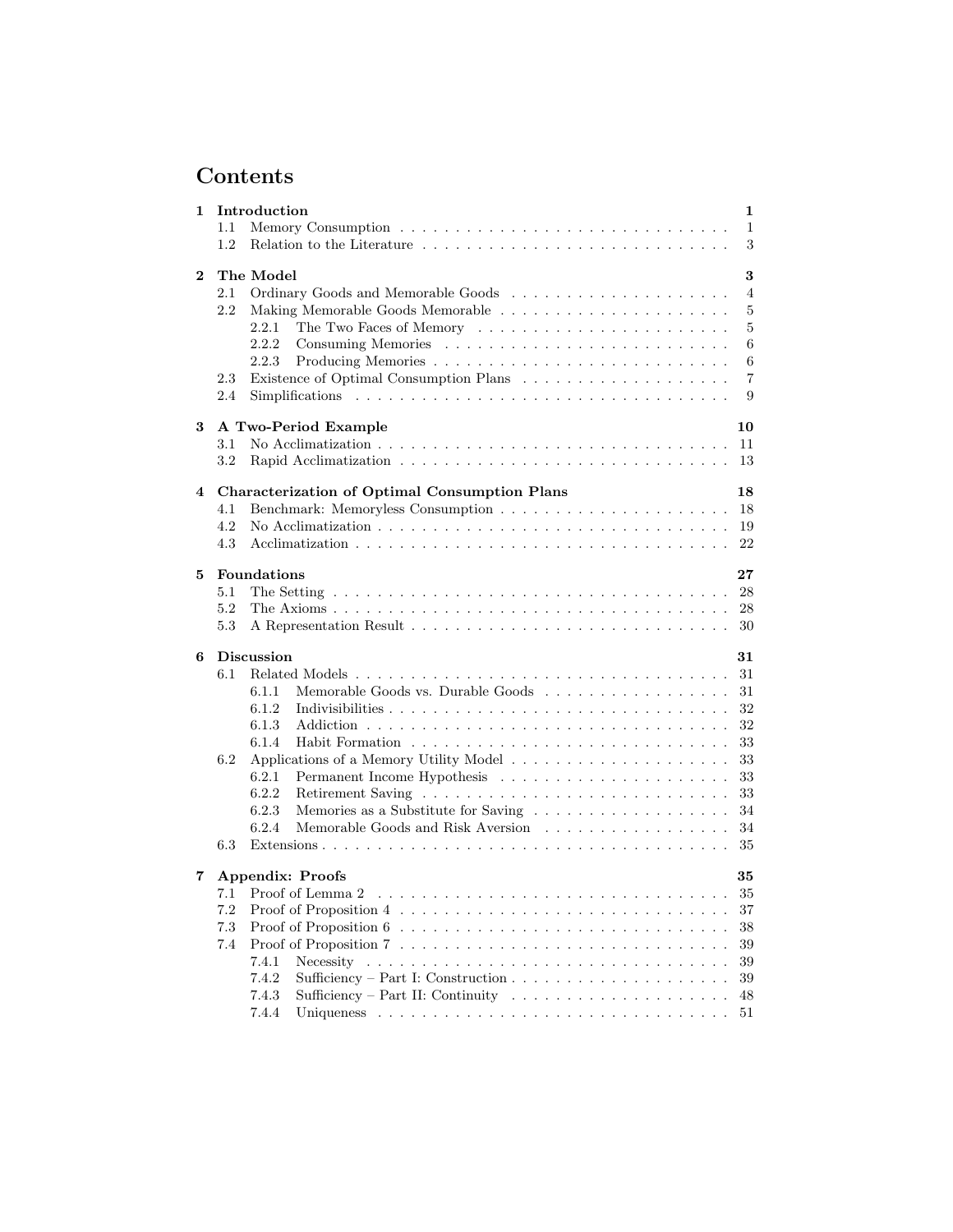# Memory Utility

# 1 Introduction

## 1.1 Memory Consumption

When asked whether they would prefer an increasing intertemporal consumption stream, such as  $(10, 12, 14)$ , or the analogous decreasing consumption stream  $(14, 12, 10)$ , people commonly prefer the first. This seemingly intuitive choice reverses the ranking given by the standard discounted sum of stationary utilities, or

$$
U(c_0, c_1, \dots, c_T) = \sum_{t=0}^{T} \delta^t u(c_t),
$$
\n(1)

where  $c_t$  is consumption in period  $t$ ,  $\delta$  is the (stationary) discount factor, and u is the (stationary) utility function, typically assumed to be concave.<sup>1</sup>

When confronted with this contrast, a person might explain that, after having consumed at the relatively high level of 14, the medium consumption (12) is disappointing, and the lower consumption (10) is even more disappointing. By contrast, the increasing consumption stream puts one on a positive-change track. Indeed, Kahneman and Tversky [10] have emphasized that people often react to changes in consumption more than to absolute levels. In line with previous contributions (Helson [9] and Markowitz [12]), they suggest that people form reference points and evaluate current consumption relative to these reference points. This idea is consistent with modifications of the standard model according to which the consumer is viewed as maximizing

$$
U(c_0, c_1, \dots, c_T) = \sum_{t=0}^{T} \delta^t u(c_t, \Lambda_t),
$$
\n(2)

where  $\Lambda_t$  designates a habituation level, aspiration level, or reference point that is determined (at least partially) by past consumption levels  $(c_0, c_1, \ldots, c_{t-1})$ .

Elaborations of the standard model along the lines of (2) encounter difficulties when confronted by an example of a young couple who (not atypically) spend a quarter of their combined annual income on a wedding and honeymoon. Such a large expenditure at the very beginning of their life as a couple seems to violate the preference for consumption smoothing generated

<sup>&</sup>lt;sup>1</sup>Here and in the sequel, we allow  $T = \infty$  when using this notation.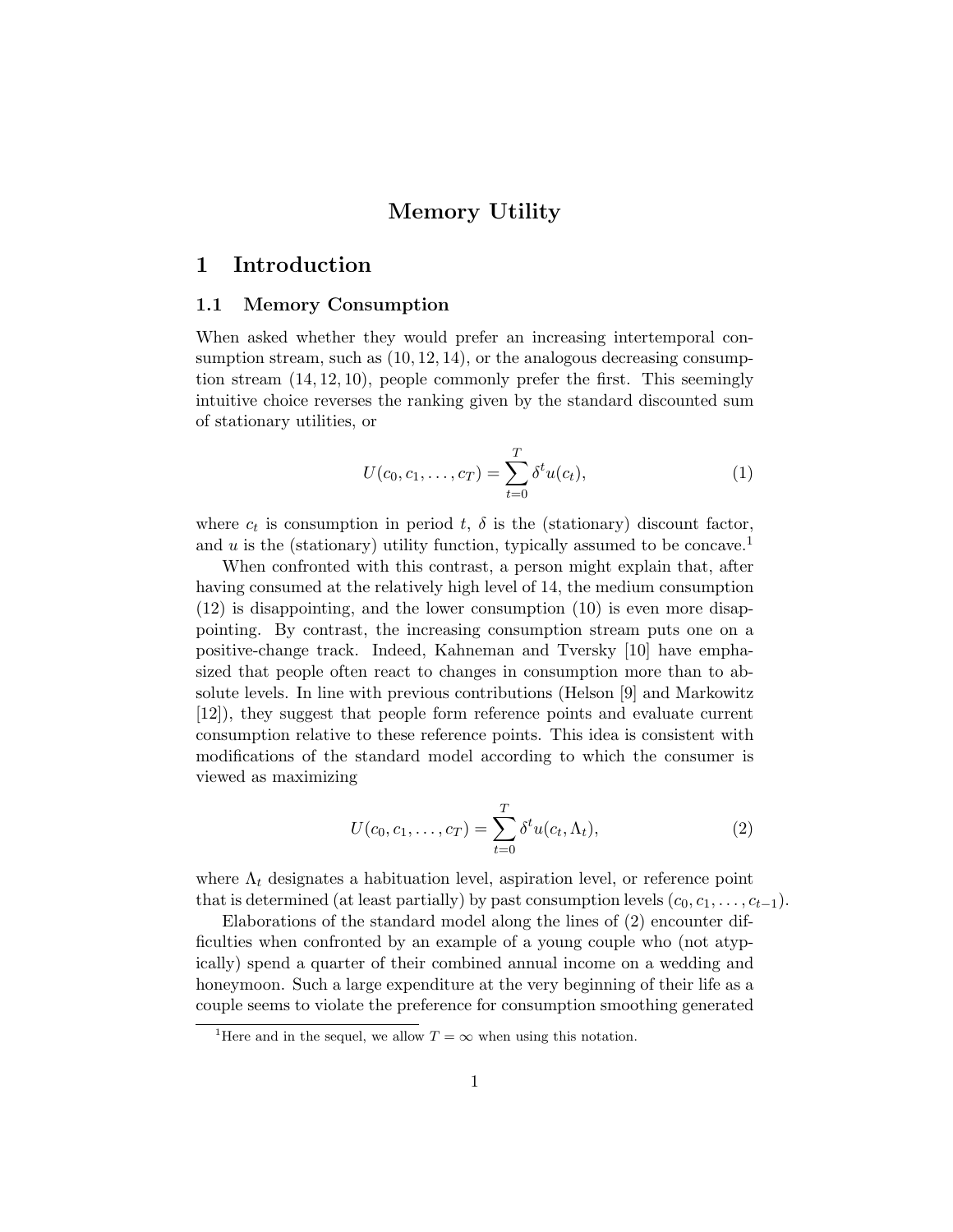by (1). It also runs contrary to optimal management of one's reference point that arises out of (2): the more spectacular the honeymoon, the bleaker will future consumption appear in comparison.

Why do people spend large amounts of money on non-durable goods, such as vacations, trips, celebrations, and honeymoons, contrary both to consumption smoothing as in (1) and to optimal reference point management as in (2)? Our view is that (1) and (2) both fail to capture the effect of memories. When a couple gets married, they can already envisage themselves leafing through their wedding albums in the near future, telling their children about their honeymoon in the more distant future, and generally deriving pleasure from their consumption long after it has physically ended. Indeed, the unusually large wedding expenditure is an essential ingredient in generating the memories that the couple will enjoy later—it is important that the festivities lie sufficiently outside their ordinary experience—and a substantial part of the cost is typically devoted to items (including photography and keepsakes) designed to reinforce such memories.

Combining these considerations, an individual who takes account of the effect of current consumption on future utility has reasons to consume less than her customary level as well as reasons to consume more. Consuming less will nudge her customary consumption level downwards, with a positive impact on future utility—she may prefer to get the 10 out of the way first. At the same time, consuming more today may engender memories that will be savored tomorrow, putting a premium on higher consumption today—the 14 may enable an experience she will treasure for years. Our goal in this paper is to offer and examine a simple model that captures both effects.

We analyze a model of dynamic consumer choice that includes the effect of past consumption in generating rewarding memories as well as in determining "customary" consumption levels that help set the bar for generating more such memories in the future. Our model is a minimal extension of the standard dynamic choice model, containing the latter as a special case. This makes it straightforward to identify and quantify the differences in consumer behavior that arise because past consumption affects future utility, and to link these differences to the features of the model. Our model also retains the tractability of the standard model, positioning the model for use in applied work, as in Hai, Krueger and Postlewaite [8].

We make specific assumptions about the particular way that past consumption affects future utilities. These assumptions lie behind the tractability of our model, and it is important to understand how restrictive they are. We accordingly provide an axiomatization of the assumed form of preferences over consumption streams that provides a foundation on which we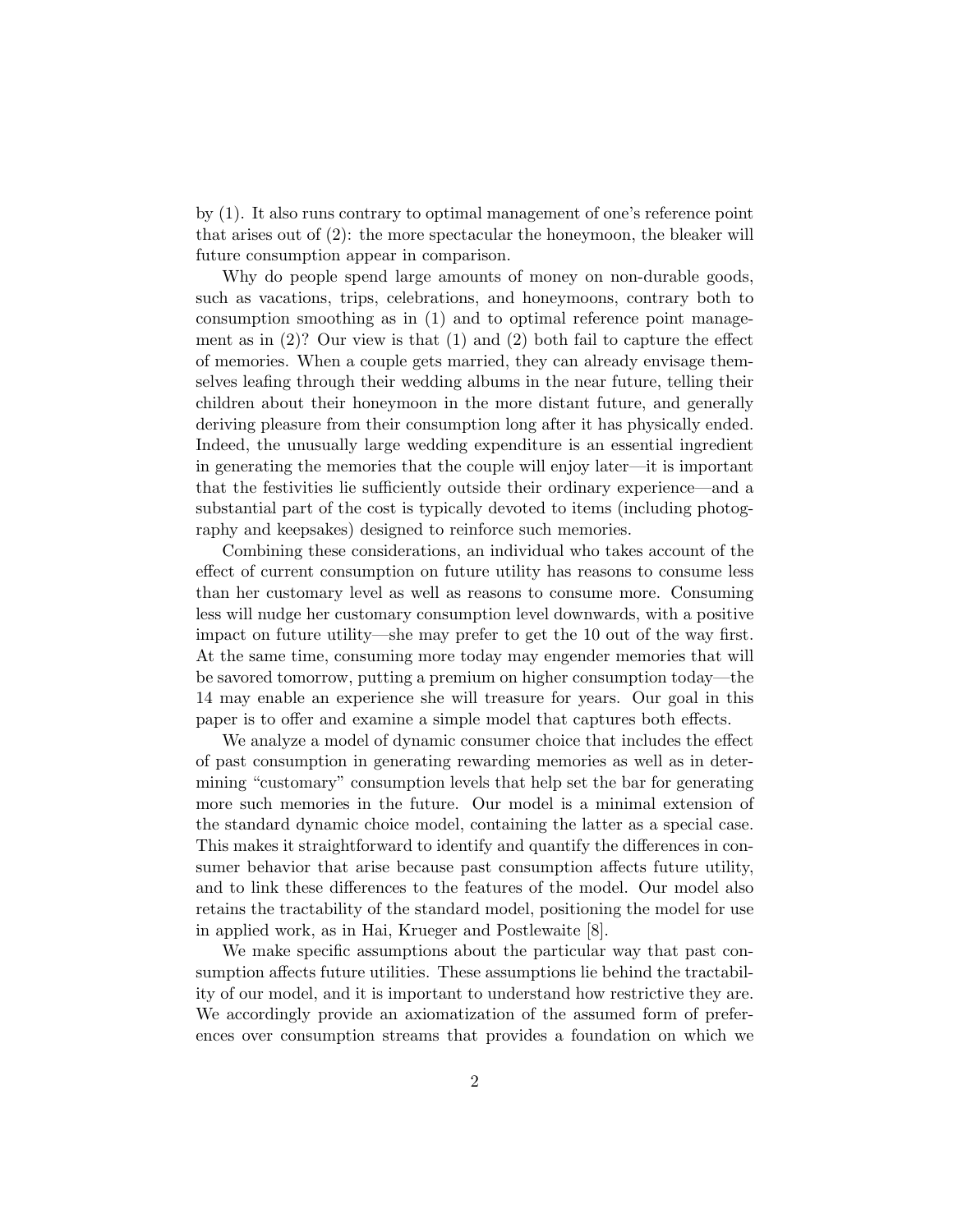can impose functional form assumptions.

We emphasize that it is not our aim to set out a complete model of memories. There are visits to our grandparents on holidays that are especially memorable, but that our model ignores. Rather our aim is to augment the standard model to accommodate memories that affect economic behavior.

## 1.2 Relation to the Literature

The suggestion that one can get pleasure in the future from memories of the past dates back (at least) to Adam Smith's [15, p. 152] observation that "We can entertain ourselves with memories of past pleasures...." The idea that a consumer develops a notion of customary consumption that affects her current well-being and that depends on past consumption is widespread, and is perhaps most familiar from models of habit formation (see Attanasio [1] for a survey). Strotz [17] was one of the first to incorporate the utility from past consumption in a model of utility maximization, though as the title of his classic paper on dynamic consistency suggests, consumer choice is problematic when memory is modeled as he does.

This paper is closely related to Hai, Krueger and Postlewaite [8], who introduce the notion of memorable goods and examine the implications of memorable goods for evaluating the (excess) volatility of consumption. Hai, Krueger and Postlewaite set out a model in which past consumption affects the future through the two channels in our model. That paper provides empirical support for the importance of memorable goods. In particular, it shows that the excess sensitivity to foreseen income shocks in Souleles [16] was largely due to expenditures on memorable goods. Our contribution is to analyze a more general set of preferences that can generate memory utility and to provide a theoretical foundation for particularly tractable such utility functions.

# 2 The Model

The following four subsections develop our model. Section 2.1 introduces a distinction between two types of goods that we will refer to as ordinary goods and memorable goods. Section 2.2 introduces the structure that motivates the characterization of the latter as memorable goods. Section 2.3 shows that the resulting utility maximization problem has a solution. Section 2.4 rearranges the utility representation into a more useful form.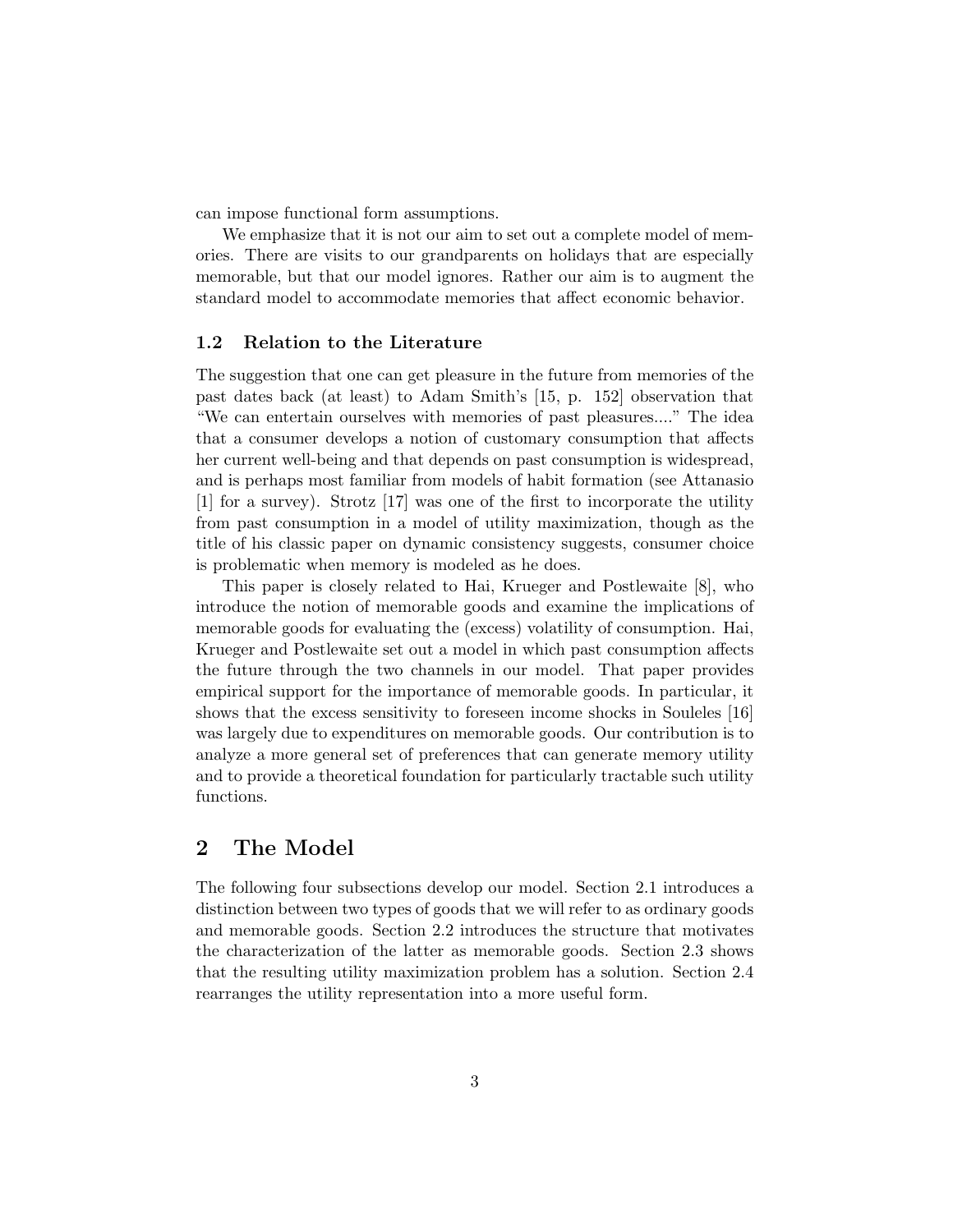# 2.1 Ordinary Goods and Memorable Goods

The point of departure for our model is a distinction between two types of goods, which we refer to as an ordinary good (good 1) and a memorable good (good 2). We consider a consumer who consumes these two goods in each of periods  $t = 0, 1, 2, \ldots$  and refer to  $x_{it} \in \mathbb{R}_+$   $(i = 1, 2)$  as the quantity of good  $i$  consumed in period  $t$ . Because good 2 generates memory utility, the utility in period  $t$  depends on current consumption of good 1 but also on all past consumption of good 2. That is, utility in period  $t$  is given by a function

$$
\tilde{u}_t(x_{1t},x_{20},\ldots,x_{2t}).
$$

We will assume (and derive axiomatically in Section 5) a decomposition of the function  $\tilde{u}_t$  as

$$
\tilde{u}_t(x_{1t}, x_{20}, \dots, x_{2t}) = u(x_{1t}, x_{2t}) + \tilde{v}_t(x_{20}, \dots, x_{2t}),
$$
\n(3)

where  $u : \mathbb{R}_+^2 \to \mathbb{R}$  and  $\tilde{v}_t : \mathbb{R}_+^{t+1} \to \mathbb{R}$ . It is straightforward to generalize the analysis to the case in which good 1 is a bundle of ordinary goods and good 2 is a bundle of memorable goods.

The intertemporal objective is the discounted sum of the functions  $\tilde{u}(x_{1t}, x_{20}, \ldots, x_{2t})$ given by (3):

$$
\sum_{t=0}^{T} \delta^t \tilde{u}_t(x_{1t}, x_{20}, \dots, x_{2t}) = \sum_{t=0}^{T} \delta^t \left[ u(x_{1t}, x_{2t}) + \tilde{v}_t(x_{20}, \dots, x_{2t}) \right]. \tag{4}
$$

We allow  $T$  to be finite, but will be particularly interested in the case in which  $T$  is infinity.

The most general formulation for allowing nonseparabilities in utility would simply presume that the agent has preferences over infinite consumption streams of the form  $\{(x_{10}, x_{20}), (x_{11}, x_{21}), \ldots\}$ . One could then apply standard assumptions to ensure that these preferences can be represented by a utility function defined on the space of such consumption streams.

We have built additional structure into  $(3)-(4)$ . First, we assume that preferences over intertemporal consumption streams are captured by a utility function that is the discounted sum of functions  $\tilde{u}_t$ , each of which depends upon only current and past consumption. Second, we split each function  $\tilde{u}_t$ into two parts, one of which is a function only of current consumption, namely  $u(x_{1t}, x_{2t})$ , and one of which is a function of the current and all past consumption of good 2, namely  $\tilde{v}_t(x_{20}, \ldots, x_{2t})$ . We can think of the function  $u$  as the counterpart of the typical utility function in a discountedsum-of-utilities formulation such as (1), and the function  $\tilde{v}_t$  as capturing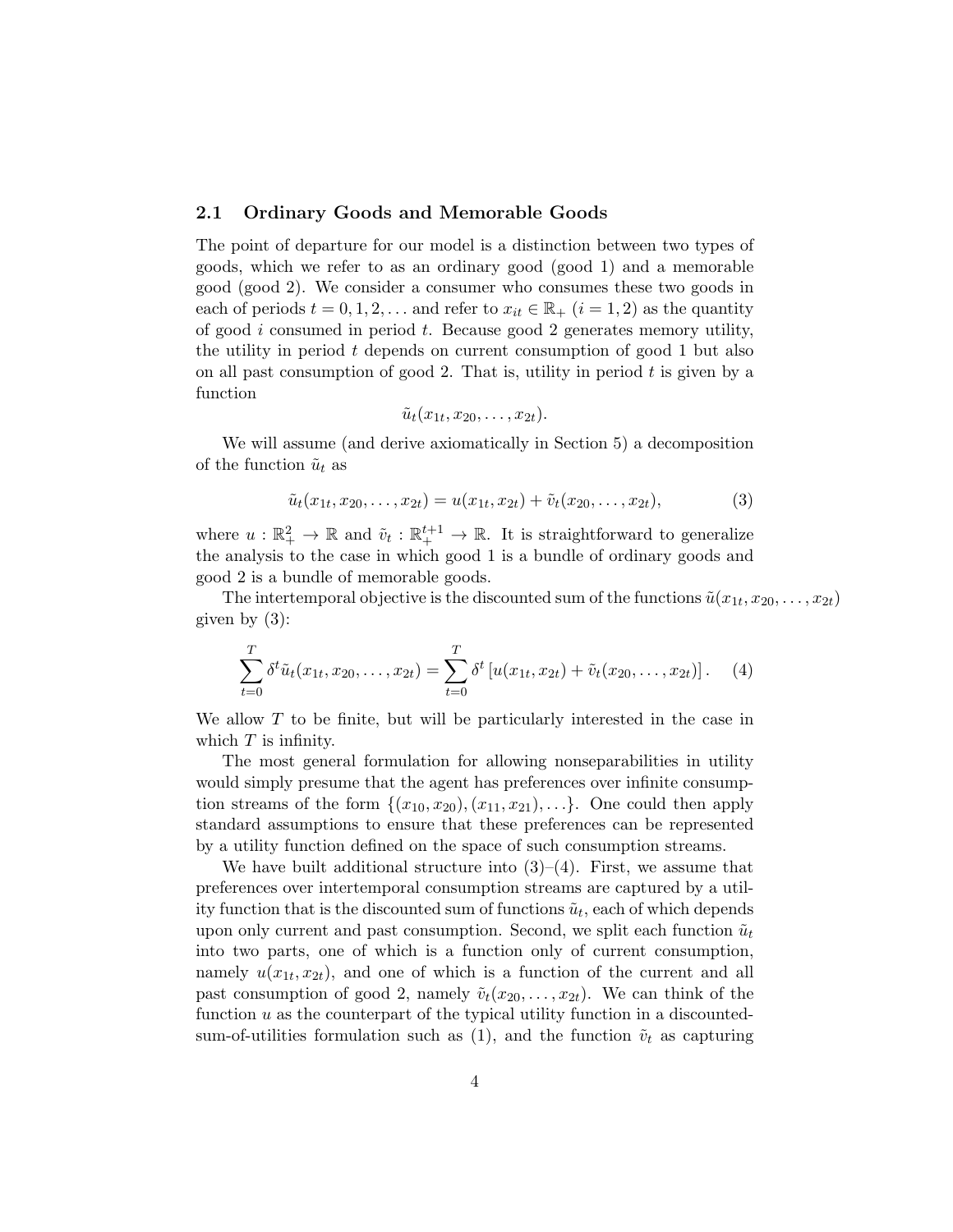nonseparabilities in preferences. Notice that  $\tilde{v}_t$  and hence  $\tilde{u}_t$  need the subscript  $t$ , because in different periods they will be a function of different arguments.

The decomposition of utility of a consumption stream into a discounted sum of instantaneous utility functions is familiar.<sup>2</sup> The transition from a period-t utility function defined over sequences of the form  $\{(x_{10}, x_{20}), (x_{11}, x_{21}), \ldots, (x_{1t}, x_{2t})\}$ to the form given on the right side of (3) gives meaning to the distinction between the two types of goods. The foundations for this distinction are given in Section 5.

# 2.2 Making Memorable Goods Memorable

Without some additional structure, the intertemporal utility function given by (4) is capable of capturing a variety of nonseparabilities in intertemporal preferences. For example, depending on the functions involved, we might interpret this as a familiar model of habit formation or addiction.

The role of the ordinary goods in  $(3)$ – $(4)$  is straightforward. This section introduces additional assumptions that allow us to interpret the utility implications of memorable goods as indeed arising out of considerations having to do with memory.

#### 2.2.1 The Two Faces of Memory

We would like the model to focus attention on the two aspects of utility highlighted in Section 1. First, the previous consumption of memorable goods  ${x_{20}, \ldots, x_{2t-1}}$  enters the period-t utility function  $\tilde{v}_t(x_{20}, \ldots, x_{2t})$  through the accumulation of memories of utility produced by the past consumption of such goods. One may enjoy fond memories of a vacation, wedding, or special night out long after they have occurred. Second, whether the new consumption of memorable goods produces memories that can be consumed in the future depends on how this consumption compares to the consumer's customary consumption, with memories generated by extraordinary consumption levels. A dinner in the type of restaurant one visits weekly is unlikely to generate memory utility, while a rare treat in a five-star restaurant may contribute to utility long after the evening is finished.

<sup>&</sup>lt;sup>2</sup>We do not offer an axiomatic derivation of this functional form. Koopmans's  $[11]$ axioms do not directly apply, because each  $x_{2t}$  appears also in future instantaneous utility values. Thus, the axioms need to be adjusted to apply to utility-equivalent bundles, where a change in  $x_{2t}$  is compensated by changes in future variables so that only the instantaneous utility at period  $t$  is affected, at which point the argument follows familiar lines.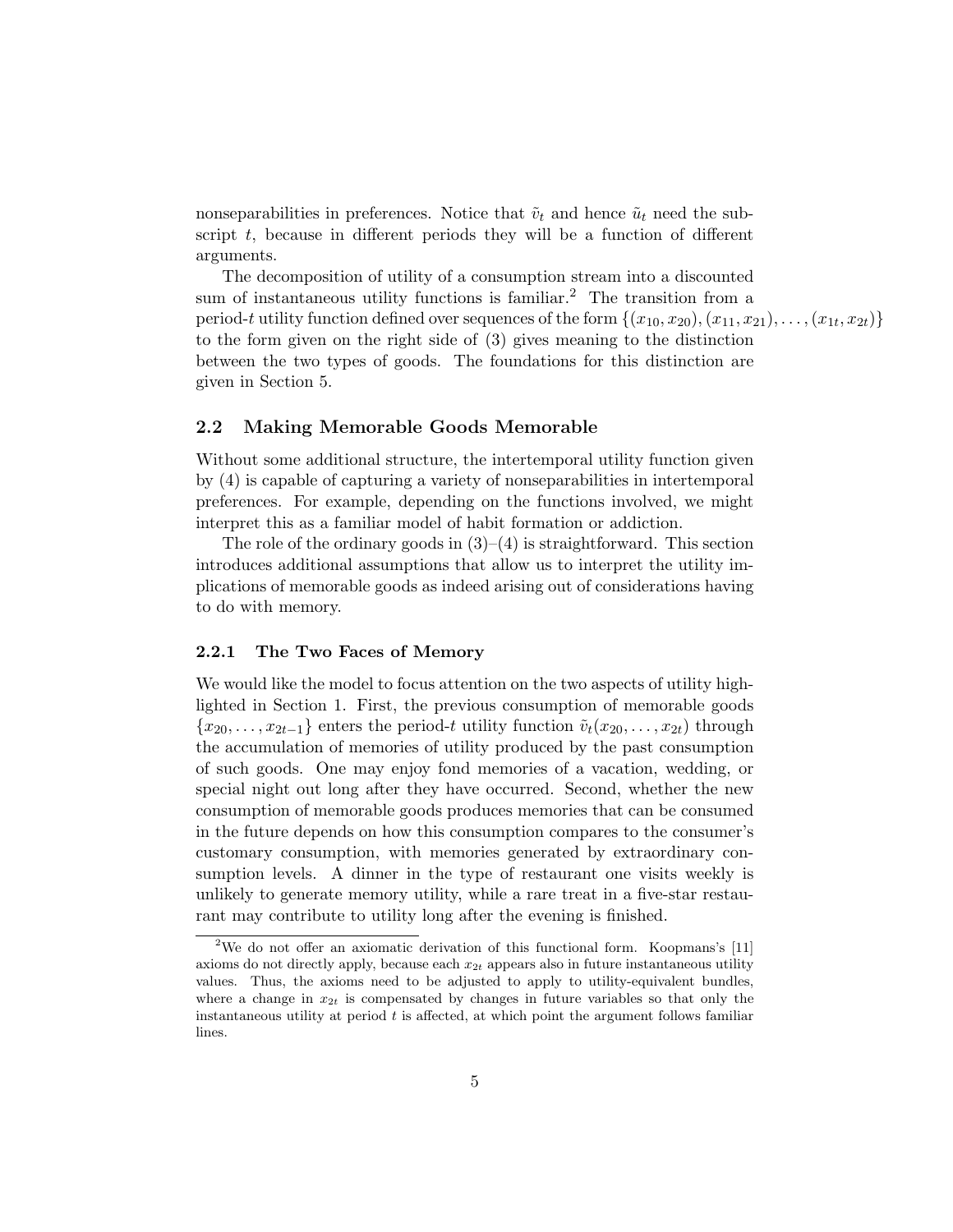We capture these two forces in a parsimonious form by introducing two state variables. We assume that

$$
\tilde{v}_t(x_{20},\ldots,x_{2t}) = \hat{v}(x_{2t},\Upsilon_t,\Lambda_t),\tag{5}
$$

where we interpret  $\Upsilon_t \in \mathbb{R}_+$  as identifying a stock of memory utility at time t and  $\Lambda_t \in \mathbb{R}_+$  as identifying the customary level of consumption of the memory good at time t.

#### 2.2.2 Consuming Memories

This section addresses the role of  $\Upsilon$  in the function  $\hat{v}$ , making assumptions that allow us to interpret  $\Upsilon$  as capturing the consumption of memories.

**Assumption 1.** There exists a function  $\check{v} : \mathbb{R}^2_+ \to \mathbb{R}$  and a constant  $v \in \mathbb{R}^2$  $(0, 1)$  such that

$$
\tilde{u}_t(x_{1t}, x_{20}, \dots, x_{2t}) = u(x_{1t}, x_{2t}) + \hat{v}(x_{2t}, \Upsilon_t, \Lambda_t) \n= u(x_{1t}, x_{2t}) + \Upsilon_t + \breve{v}(x_{2t}, \Lambda_t) \n= u(x_{1t}, x_{2t}) + \sum_{\tau=0}^{t-1} \nu^{t-\tau} \breve{v}(x_{2\tau}, \Lambda_\tau) + \breve{v}(x_{2t}, \Lambda_t).
$$
\n(6)

The first equality simply inserts (5) into (3). The second equality assumes that memories of past consumption enter  $\hat{v}$  quasilinearly, so that we can write the contribution of memory utility to current utility as the sum of utilities of previously memorable consumption (given by  $\Upsilon_t$ ) plus the current memory-utility generation (given by  $\breve{v}(x_{2t}, \Lambda_t)$ ). The final equality indicates that  $\Upsilon_t$  is a discounted sum of past contributions to memory utility, or

$$
\Upsilon_t = \sum_{\tau=0}^{t-1} \nu^{t-\tau} \breve{v}(x_{2\tau}, \Lambda_\tau).
$$

#### 2.2.3 Producing Memories

This section addresses the role of  $\Lambda$  in the function  $\hat{v}$ , in the process describing the generation of memory utility. We first assume that goods 1 and 2 are indeed "goods," in the sense that increased consumption increases current utility. In addition, we assume that the consumption of  $x_2$  generates memory utility, in the form of a value  $\breve{v}_t(x_{2t}, \Lambda_t) > 0$ , if but only if the consumption  $x_{2t}$  is sufficiently large relative to the customary level of consumption of good 2.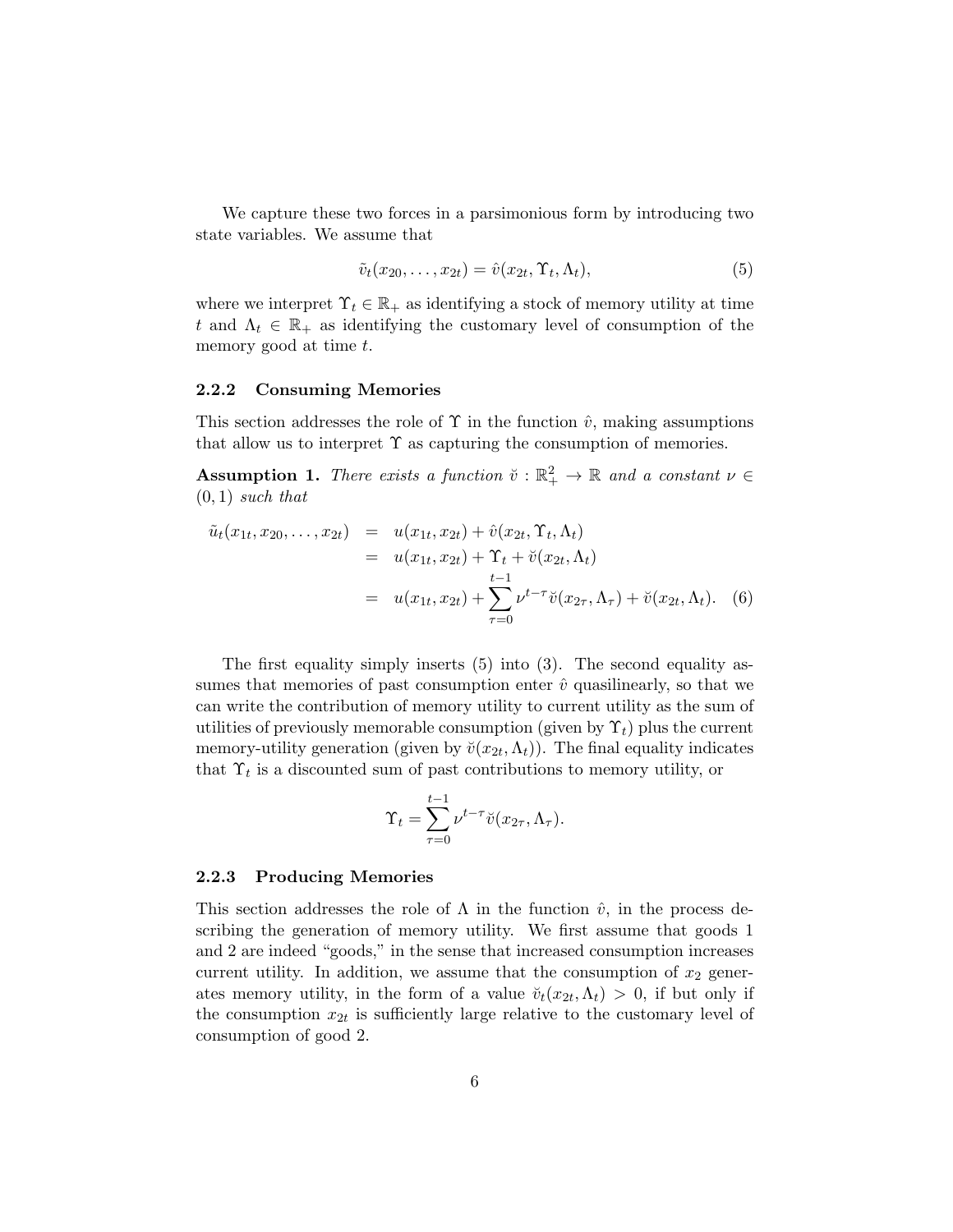## Assumption 2.

[2.1] The function u is strictly increasing.

[2.2] The function  $\check{v}$  is increasing in  $x_2$  and decreasing in  $\Lambda$ , and is strictly increasing in  $x_2$  and strictly decreasing in  $\Lambda$  whenever  $\breve{v}(x_2,\Lambda) > 0$ . [2.3] There exists  $\gamma > 1$  such that  $x_2 \leq \gamma \Lambda \Longrightarrow \breve{v}_1(x_2, \Lambda) = 0$ .

[2.4] The customary consumption level  $\Lambda_t$  evolves according to, for  $\lambda \in$  $[0, 1],$ 

$$
\Lambda_t = \lambda \Lambda_{t-1} + (1 - \lambda)x_{2t-1}.
$$

Assumption [2.4] indicates that memory utility is generated whenever the consumption of the memorable good is sufficiently larger than the customary level. Assumption [2.4] indicates that the customary level of memory-good consumption drifts in the direction of current consumption.

# 2.3 Existence of Optimal Consumption Plans

This section introduces the budget constraint and establishes that an optimal consumption plan exists.

We assume that the consumer has income  $I$  in each period, and that the rate at which she can borrow and save is equal to her discount factor, δ. Goods 1 and 2 are measured in units such that their prices are each 1, allowing us to write the consumer's intertemporal budget constraint as

$$
\sum_{t=0}^{\infty} \delta^t (I - x_{1t} - x_{2t}) = 0.
$$

Let  $Y_t$  denote the largest expenditure the consumer can make in period t, given that she can borrow any future income and spend any saved income, but has already paid for her previous consumption. Hence, we have

$$
Y_0 = \frac{I}{1 - \delta}
$$

and

$$
Y_t = [Y_{t-1} - x_{1t-1} - x_{2t-1}] \frac{1}{\delta}.
$$

The intertemporal budget constraint implies that  $Y_t \geq 0$ . Any expenditure larger than  $Y_{t-1}$  in period  $t-1$  is impossible, being sufficiently large that the consumer's savings and discounted future income would not suffice to pay for it, which in turn ensures  $Y_t \geq 0$ . There is an upper bound  $Y_t$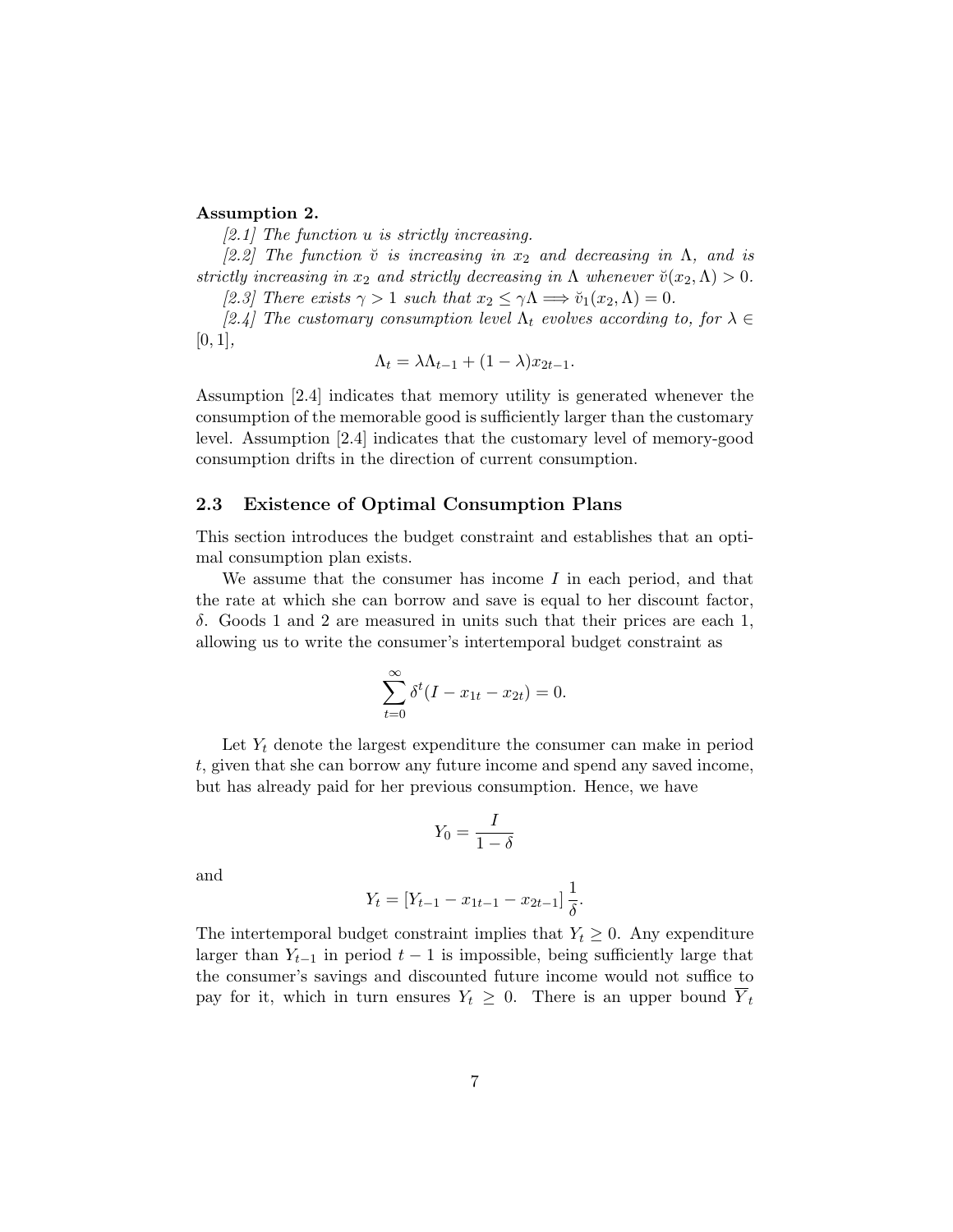which the consumer achieves by spending nothing on consumption in periods  $\{0, \ldots, t-1\}$ , given by

$$
\overline{Y}_t = \frac{I}{\delta^t} + \frac{I}{\delta^{t-1}} + \ldots + \frac{I}{\delta^2} + \frac{I}{\delta} + \frac{I}{1-\delta} = \frac{I}{\delta^t (1-\delta)}.
$$

We thus have  $Y_t \in [0, \overline{Y}_t]$ . Notice that  $\overline{Y}_t$  grows arbitrarily large as does t.

The consumer's objective is then to maximize

$$
\sum_{t=0}^{\infty} \delta^t \left[ u(x_{1t}, x_{2t}) + \Upsilon_t + \breve{v}_\tau(x_{2t}, \Lambda_t) \right] \tag{7}
$$

s.t. 
$$
Y_{t+1} = [Y_t - x_{1t} - x_{2t}] \frac{1}{\delta} \ge 0
$$
 (8)

$$
\Upsilon_t = \nu(\Upsilon_{t-1} + \breve{v}(x_{2t-1}, \Lambda_{t-1})) \tag{9}
$$

$$
\Lambda_t = \lambda \Lambda_{t-1} + (1 - \lambda)x_{2t-1} \tag{10}
$$

$$
(x_{1t}, x_{2t}) \in X^2,\t\t(11)
$$

given initial values  $(Y_0, \Lambda_0)$ , where  $X^2$  is the set of feasible values of  $(x_{1t}, x_{2t})$ .

The following standard assumptions about constituent utility functions u and  $\check{v}$  suffice to ensure that optimal consumption plans exist. Weaker assumptions would suffice–for example, differentiability is not essential, but it is convenient.

# Assumption 3.

[3.1] The function u is continuously differentiable. The function  $\breve{v}$  is continuously differentiable when it is positive.

[3.2] For all sequences  $\{x_\tau\}_{\tau=0}^\infty$  with either  $\lim_{\tau\to\infty} x_{1\tau} = \infty$  or  $\lim_{\tau\to\infty} x_{2\tau} =$  $\infty$ , either it is the case that  $\lim_{\tau \to \infty} \frac{du(x_1, x_2, x_1)}{dx_1}$  $\frac{x_{1\tau},x_{2\tau}}{dx_{1\tau}} = 0$  or it is the case that  $\lim_{\tau \to \infty} \frac{du(x_{1\tau}, x_{2\tau})}{dx_{2\tau}}$  $\frac{x_{1\tau},x_{2\tau}}{dx_{2\tau}}=0.$ 

[3.3] For all sequences  $\{x_\tau\}_{\tau=0}^\infty$  with  $\lim_{\tau\to\infty} x_{2\tau} = \infty$ , we have  $\lim_{\tau\to\infty} \frac{d\breve{v}(x_{2\tau},\Lambda)}{dx_{2\tau}}$  $\frac{(x_{2\tau},\Lambda)}{dx_{2\tau}}=$ 0 *uniformly in*  $Λ$ .

Assumption 3.1 imposes familiar smoothness conditions. Assumptions 3.2–3.3 impose versions of diminishing marginal utility assumptions. Assumption 3.2 indicates that arbitrarily large values of consumption ensure that at least one of the marginal utilities of  $u$  is arbitrarily small, and the final assumption imposes a similar requirement for the function  $\hat{v}$ . The uniform convergence requirement in Assumption 3.3 may appear to be quite stringent. However, we will typically think of  $\frac{d^2\hat{v}(x_{2\tau}, \Lambda_{\tau})}{dx_0, d\Lambda_{\tau}}$  $\frac{v(x_{2\tau}, \Lambda_{\tau})}{dx_{2\tau}d\Lambda_t} \leq 0$ . It will then suffice for the condition in Assumption 3.3 to hold when  $\Lambda = 0$ .

The consumer's intertemporal maximization problem has a solution: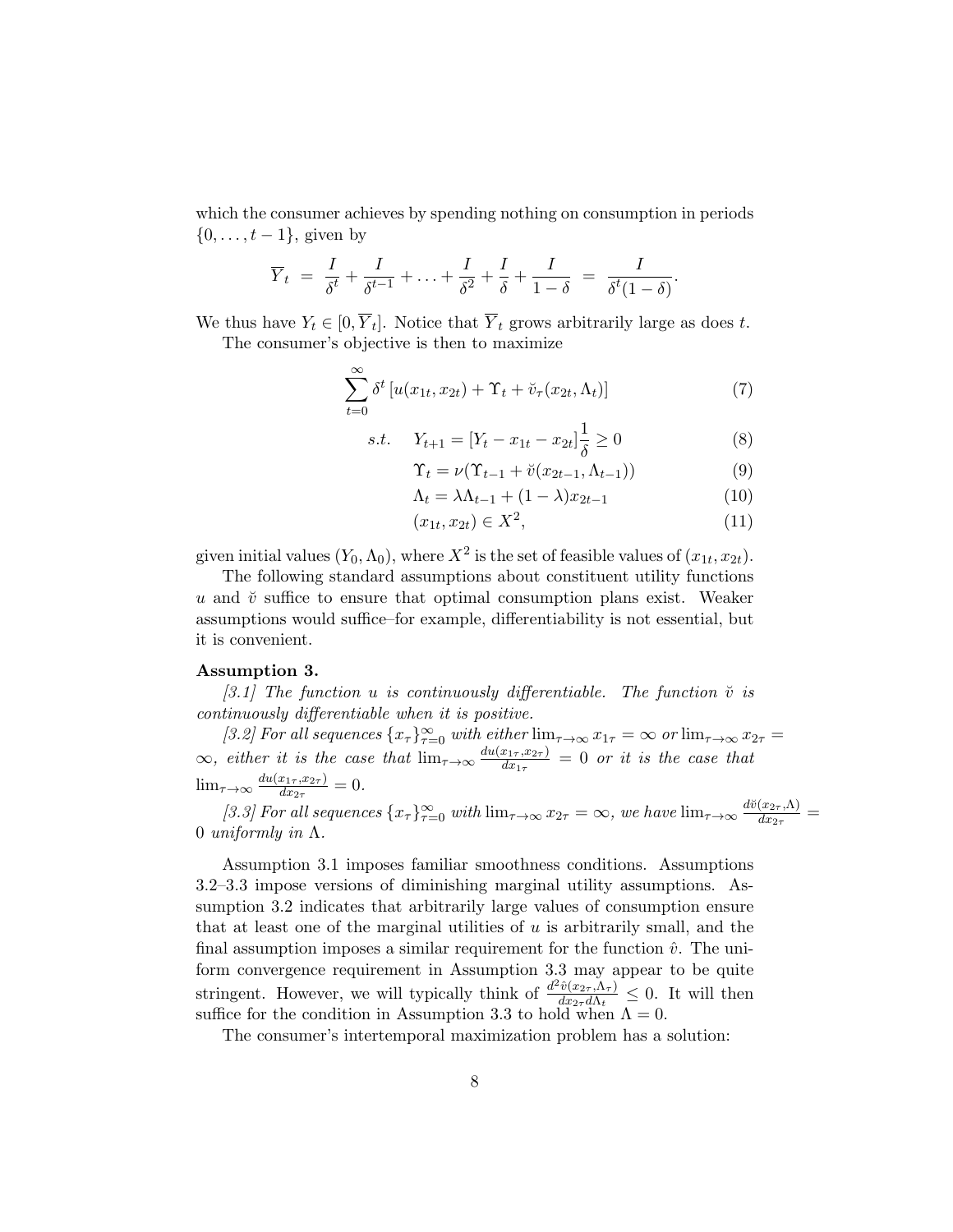**Proposition 1.** Let Assumptions  $1-3$  hold. Then there exists an optimal consumption plan  $x^* : \mathbb{R}^3_+ \to \mathbb{R}^2_+$ , identifying values of  $(x_{1t}, x_{2t})$  in each period t as a function of  $(Y_t, \Upsilon_t, \Lambda_t)$ . Moreover, there exists a continuous value function  $V : \mathbb{R}^3_+ \to \mathbb{R}$  such that the maximization problem can be written as

$$
V(Y_t, \Upsilon_t, \Lambda_t) = \max_{x_{1t}, x_{2t}} u(x_{1t}, x_{2t}) + \Upsilon_t + \breve{v}(x_{2t}, \Lambda_t) + \delta V(Y_{t+1}, \Upsilon_{t+1}, \Lambda_{t+1})
$$

subject to the constraints given in  $(8)$ –(11), given initial values  $(Y_0, \Upsilon_0, \Lambda_0)$ .

Given its additive from in (6), the variable  $\Upsilon$  affects the value of V, but not the optimal continuation strategy.

This proposition would be immediate from Assumptions 3.1 and 3.2 if the consumption set X were compact (e.g., Sundaram [18, Theorem 12.19]). The proof of Proposition 1 is then completed by the following lemma.

**Lemma 2.** Let Assumption 3 hold. Then there exists a finite  $\bar{x}$  such that any consumption plan featuring a period t in which  $x_{it} > \overline{x}$  for either  $i = 1, 2$ is dominated by a consumption plan in which  $x_{it} \leq \overline{x}$  for  $i = 1, 2$  and for all t.

The proof, contained in Section 7.1, first notes that the consumer's marginal utilities in the first period are bounded below, even if the consumer concentrates all of her consumption in the first period. We then use Assumptions 3.2–3.3 to argue that any unbounded consumption plan must eventually feature a marginal utility smaller than the bound from the first period. The consumer can then increase utility by shifting consumption to the first period, ensuring that the plan in question is not optimal. The intertemporal links created by memorable goods introduce only slight complications in this otherwise quite familiar line of argument.

#### 2.4 Simplifications

This section introduces three simplifications. We are interested in cases in which one would expect consumption to be smoothed. We accordingly assume:

Assumption 4. The utility function u is strictly concave. The utility function  $\check{v}$  is strictly concave in  $x_2$  on that part of its domain in which it is positive.

The following assumption is invoked for Proposition 4 below, but is not necessary for the results prior to that: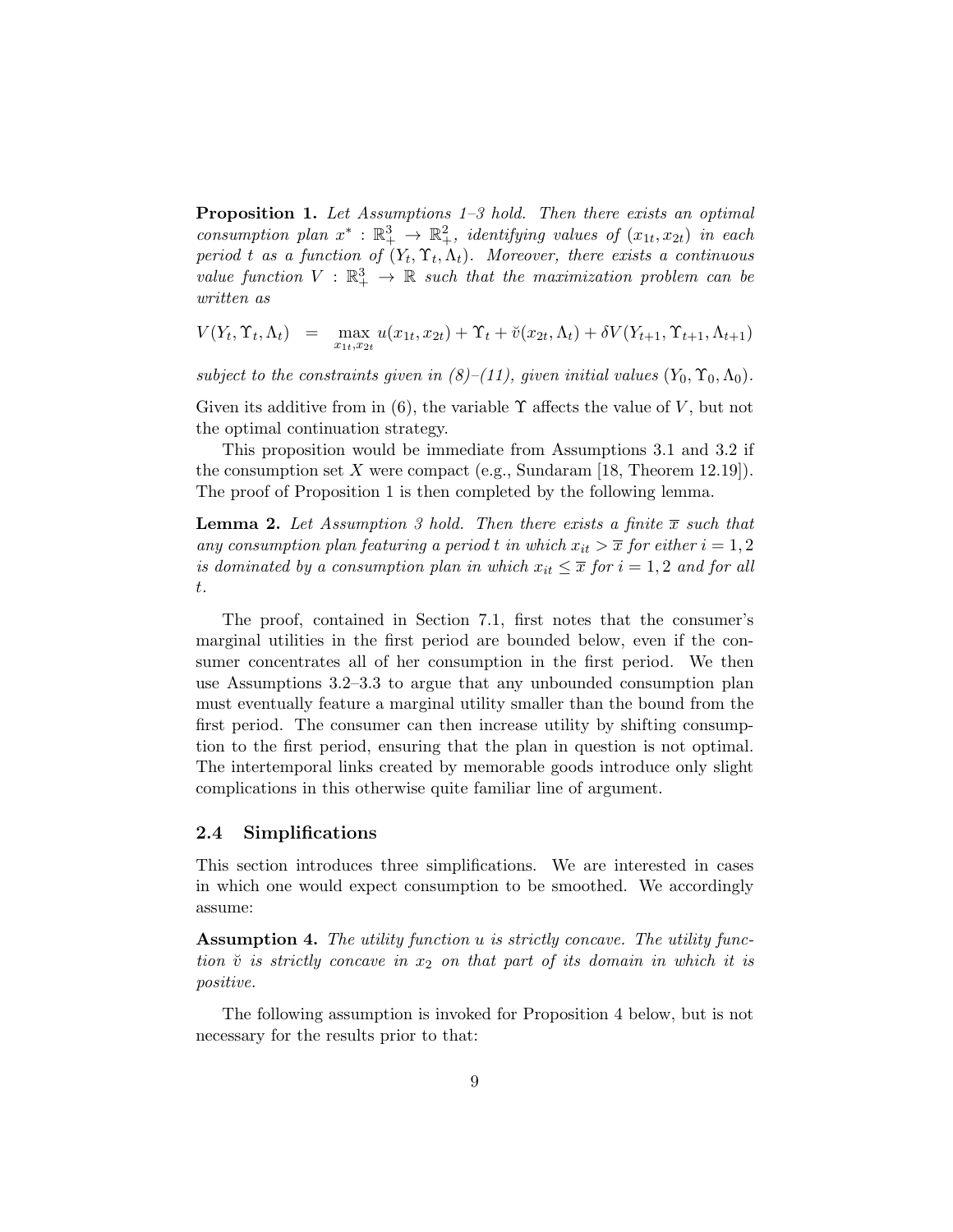#### **Assumption 5.** The functions u and  $\check{v}$  are homogeneous of degree  $\alpha < 1$ .

The final simplification is purely a matter of notation. It is helpful to rearrange the intertemporal objective as follows:

$$
\sum_{t=0}^{\infty} \delta^t \left[ u(x_{1t}, x_{2t}) + \sum_{\tau=0}^{t-1} \nu^{t-\tau} \breve{v}(x_{2\tau}, \Lambda_{\tau}) + \breve{v}_{\tau}(x_{2t}, \Lambda_t) \right]
$$
\n
$$
= \sum_{t=0}^{\infty} \delta^t u(x_{1t}, x_{2t}) + \sum_{t=0}^{\infty} \delta^t \sum_{\tau=0}^t \nu^{t-\tau} \breve{v}(x_{2\tau}, \Lambda_{\tau})
$$
\n
$$
= \sum_{t=0}^{\infty} \delta^t u(x_{1t}, x_{2t}) + \sum_{\tau=0}^{\infty} \sum_{t=\tau}^{\infty} \delta^t \nu^{t-\tau} \breve{v}(x_{2\tau}, \Lambda_{\tau})
$$
\n
$$
= \sum_{t=0}^{\infty} \delta^t u(x_{1t}, x_{2t}) + \sum_{\tau=0}^{\infty} \delta^{\tau} \frac{1}{1 - \delta \nu} \breve{v}(x_{2\tau}, \Lambda_{\tau})
$$
\n
$$
= \sum_{t=0}^{\infty} \delta^t u(x_{1t}, x_{2t}) + \sum_{\tau=0}^{\infty} \delta^{\tau} v(x_{2\tau}, \Lambda_{\tau})
$$
\n
$$
= \sum_{t=0}^{\infty} \delta^t \left[ u(x_{1t}, x_{2t}) + v(x_{2t}, \Lambda_t) \right].
$$

The first expression is taken from (7). The first equality distributes the initial summation. The next equality interchanges the order of summation in the double sum. The next equality then simplifies the second sum in the double sum. The following equality introduces the function  $v = \frac{1}{1-\delta\nu}\ddot{v}$ . The final equality collects the terms in a single summation.

This formulation has the advantage of focussing attention on the periods in which memory utility is generated, while clearing from view (but not neglecting) the subsequent enjoyment of those memories. The function  $v$  is proportional to  $\check{v}$ , and hence inherits the properties of  $\check{v}$  given in Assumptions 3–5.

# 3 A Two-Period Example

Let  $T = 1$ , so there are two periods, numbered 0 and 1. The agent's objective is

$$
\max_{x_{10},x_{20},x_{11},x_{21}} \left\{ u(x_{10},x_{20}) + \hat{v}(x_{20},\Lambda_0) + \delta \left[ u(x_{11},x_{21}) + \nu \hat{v}(x_{20},\Lambda_0) + \hat{v}(x_{21},\Lambda_1) \right] \right\},\,
$$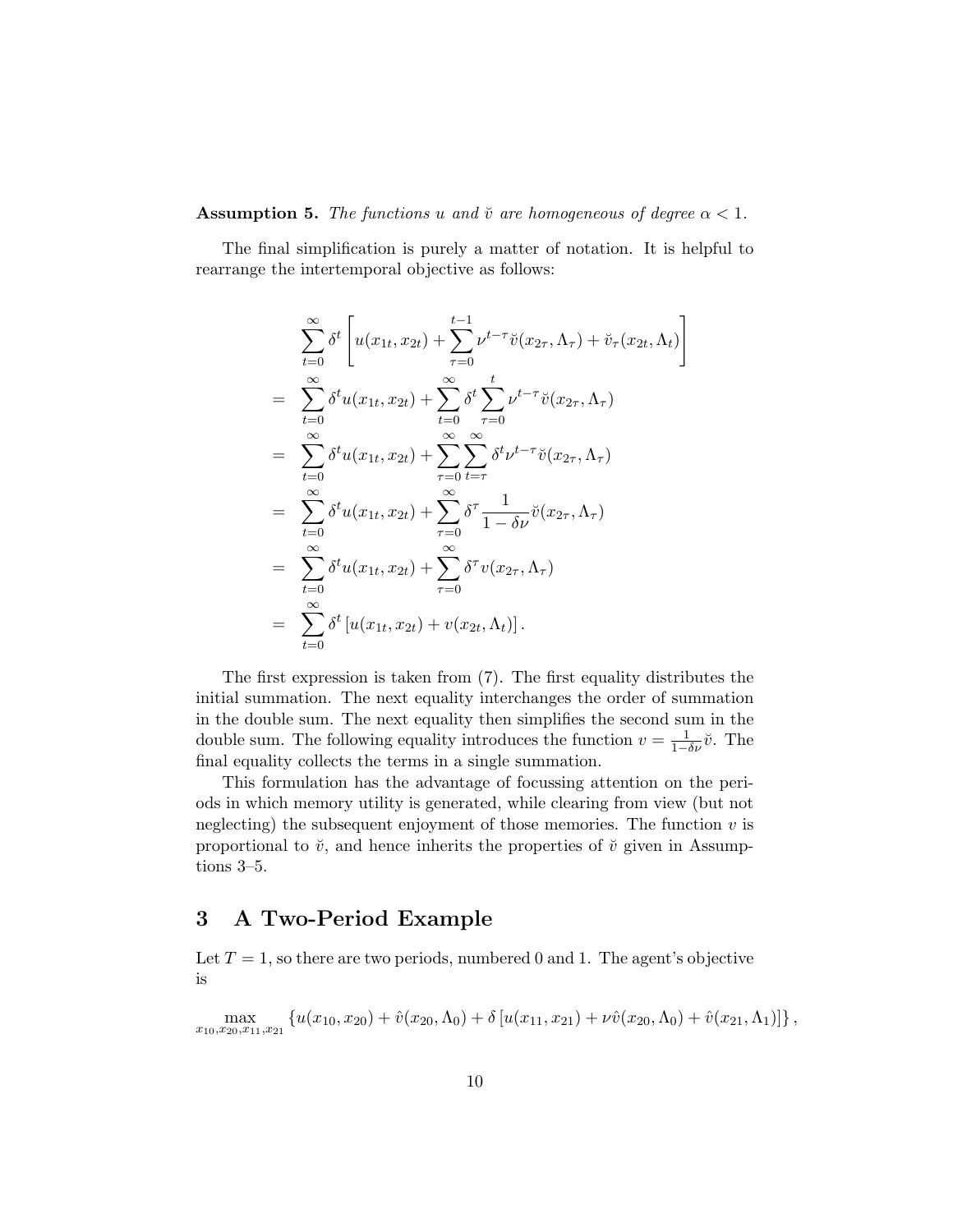subject to the budget constraint

$$
x_{10} + x_{20} + \delta(x_{11} + x_{21}) = Y_0,
$$

where  $Y_0$  is the discounted present value of the agent's income and we maintain our assumption that goods 1 and 2 are measured in such units that their prices are each 1.

We make the example more concrete by assuming

$$
u(x_1, x_2) = \frac{x_1^{\alpha}}{\alpha} + \frac{x_2^{\alpha}}{\alpha}
$$
  

$$
v(x_2, \Lambda) = \xi \max \left\{ 0, \frac{x_2^{\alpha}}{\alpha} - \gamma \frac{\Lambda^{\alpha}}{\alpha} \right\}
$$

for  $\xi > 0$  and  $\gamma > 1$ . The functions u and v are homogeneous of degree  $\alpha$  (and hence satisfy Assumption 4). We assume  $\alpha \in (0,1)$ , with  $\alpha < 1$ ensuring that the functions are concave, and  $\alpha > 0$  ensuring that utilities are nonnegative and hence 0 is a relevant comparison for the maximum in the specification of  $v$ .

We use two variations of this model to illustrate two aspects of memory utility.

#### 3.1 No Acclimatization

First, we let  $\Lambda_1(x_{20}) = \Lambda_0$  for all  $x_{20}$ . This corresponds to setting  $\lambda = 1$  in our specification of the dynamics governing  $\Lambda$ . In this case, the customary level of memorable-good consumption is fixed for this consumer, and does not respond to her consumption path, allowing us to focus on the consumption of memories.

We consider three types of consumption plans. In the first, the consumer generates no memory utility. The consumer's utility is then given by

$$
\frac{x_{10}^{\alpha}}{\alpha} + \frac{x_{20}^{\alpha}}{\alpha} + \delta \left[ \frac{x_{11}^{\alpha}}{\alpha} + \frac{x_{21}^{\alpha}}{\alpha} \right].
$$

The first-order conditions for utility maximization give  $x_{10}^{\alpha-1} = x_{20}^{\alpha-1} =$  $x_{11}^{\alpha-1} = x_{21}^{\alpha-1}$ , and we can solve for

$$
x_{10} = x_{20} = x_{11} = x_{21} = \frac{Y_0}{2 + 2\delta}.
$$

Let  $V(Y_0)$  be the indirect utility function, given the constraint that the consumer never generates memory utility and holding  $\Lambda_0$  fixed. The envelope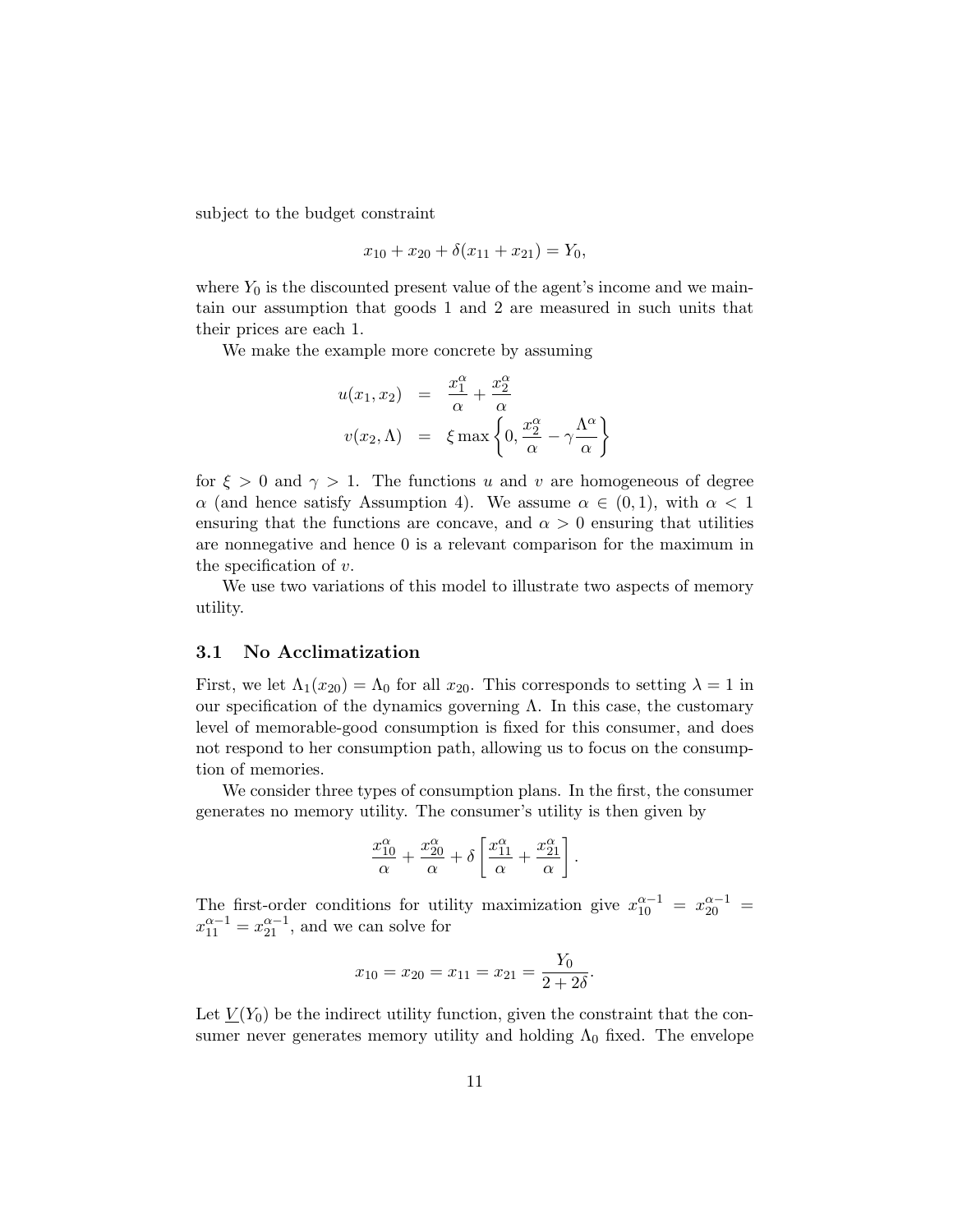theorem then gives $3$ 

$$
\frac{d\underline{V}}{dY_0} = \left(\frac{Y_0}{2+2\delta}\right)^{\alpha-1}.
$$

Notice that  $V(Y_0)$  is concave.

In the second consumption plan, the consumer generates memory utility in only a single period. It is immediate that the consumer will do so in period 0. It is here that we see implications of the durability of memory. Given that the customary level of memorable-good consumption is fixed, and given that memories are to be generated in only one period, then that period will be the first, so as to take advantage of lingering memories in the second period. The consumer's utility is then

$$
\frac{x_{10}^{\alpha}}{\alpha} + \frac{x_{20}^{\alpha}}{\alpha} + \left(\frac{x_{20}^{\alpha}}{\alpha} - \gamma \frac{\Lambda_0^{\alpha}}{\alpha}\right) \xi(1 + \delta \nu) + \delta \left[\frac{x_{11}^{\alpha}}{\alpha} + \frac{x_{21}^{\alpha}}{\alpha}\right].
$$

The first-order conditions for utility maximization give  $x_{10}^{\alpha-1} = x_{20}^{\alpha-1} [1 + \xi +$  $\xi \nu \delta] = x_{11}^{\alpha - 1} = x_{21}^{\alpha - 1}$ , and we can solve for

$$
x_{10} = x_{11} = x_{21} = \frac{\theta Y_0}{\theta (1 + 2\delta) + 1}
$$

$$
x_{20} = \frac{Y_0}{\theta (1 + 2\delta) + 1},
$$

where

$$
\theta = [1 + \xi + \xi \nu \delta]^{\frac{1}{\alpha - 1}} \in (0, 1).
$$

Compared to the previous case, the generation of memory utility in period 0 prompts an increase in  $x_{20}$ , because the generation of memories increases the marginal utility of  $x_{20}$ , and a corresponding decrease in all other variables so as to preserve the budget constraint. Let  $V(Y_0)$  be the indirect utility function given the constraint that the consumer generate memory utility in period 0 (only). The envelope theorem then gives<sup>4</sup>

$$
\frac{dV}{dY_0} = \left(\frac{\theta Y_0}{\theta(1+2\delta)+1}\right)^{\alpha-1}
$$

.

<sup>&</sup>lt;sup>3</sup>The domain of this indirect utility function is restricted to income levels  $Y_0$  sufficiently small that no memory utility is generated when consumption is perfectly smooth.

<sup>&</sup>lt;sup>4</sup>The domain of this indirect utility function is restricted to income levels  $Y_0$  sufficiently large that income utility can be generated in the first period, but not so large that the consumption bundle solving the resulting first-order conditions would also generate memory utility in the second period.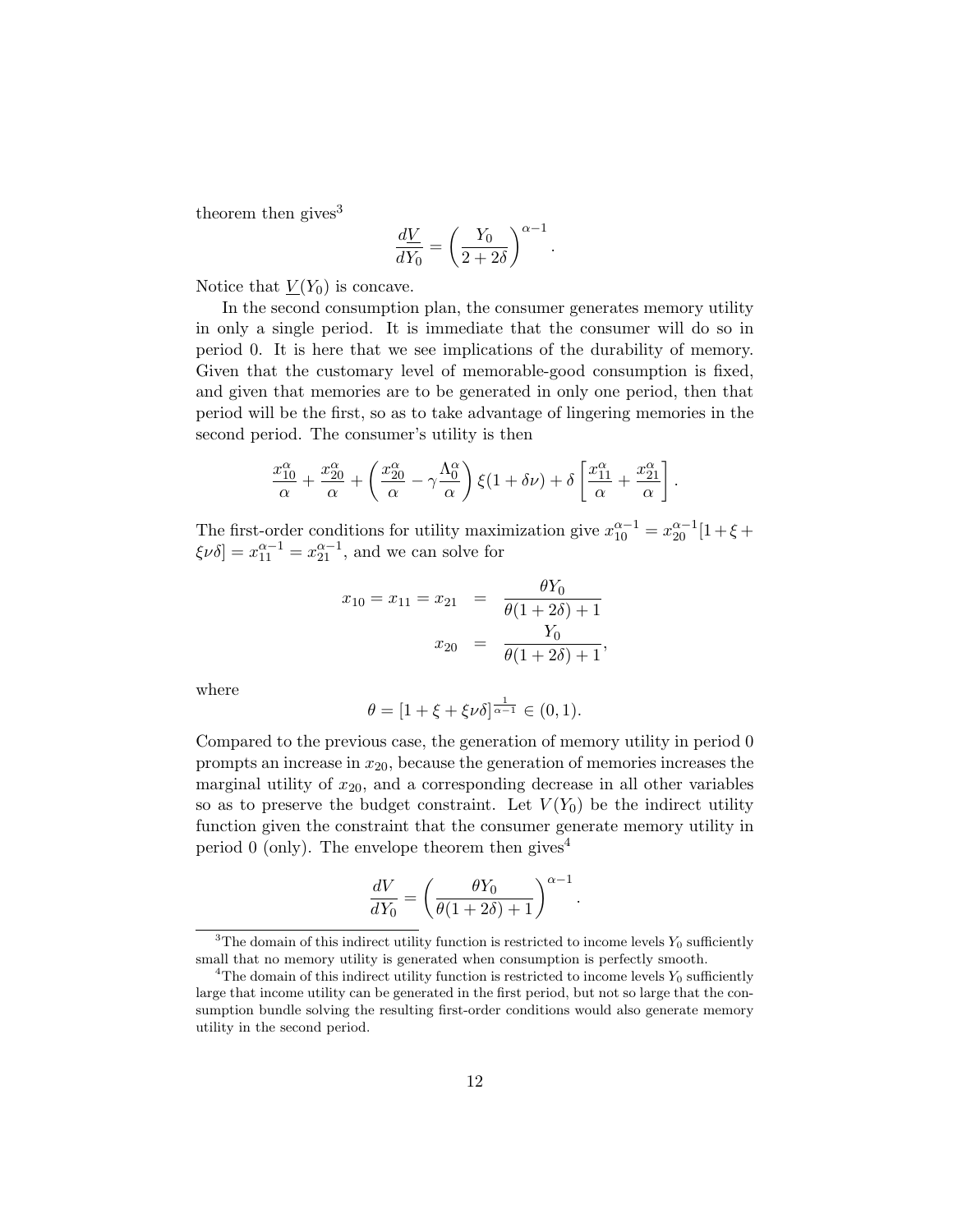Notice that  $V(Y_0)$  is concave and is more steeply sloped than  $\underline{V}$ .

Now suppose that the consumer generates memory utility in both periods. The consumer's utility is then

$$
\frac{x_{10}^{\alpha}}{\alpha} + \frac{x_{20}^{\alpha}}{\alpha} + \left(\frac{x_{20}^{\alpha}}{\alpha} - \gamma \frac{\Lambda_0^{\alpha}}{\alpha}\right) \xi(1 + \delta \nu) + \delta \left[\frac{x_{11}^{\alpha}}{\alpha} + \frac{x_{21}^{\alpha}}{\alpha} + \left(\frac{x_{21}^{\alpha}}{\alpha} - \gamma \frac{\Lambda_0^{\alpha}}{\alpha}\right) \xi\right].
$$

The first-order conditions for utility maximization give  $x_{10}^{\alpha-1} = x_{20}^{\alpha-1} [1 + \xi +$  $\xi \nu \delta] = x_{11}^{\alpha - 1} = x_{21}^{\alpha - 1} (1 + \xi)$ , and we can solve for

$$
x_{10} = x_{11} = \frac{\theta \phi Y_0}{(1+\delta)\theta\phi + \phi + \delta\theta}
$$

$$
x_{20} = \frac{\phi Y_0}{(1+\delta)\theta\phi + \phi + \delta\theta}
$$

$$
x_{21} = \frac{\theta Y_0}{(1+\delta)\theta\phi + \phi + \delta\theta}
$$

where  $\theta$  is as before and

$$
\phi = [1 + \xi]^{\frac{1}{\alpha - 1}} \in (0, 1).
$$

Compared to the previous case, the generation of memory utility in period 0 prompts an additional decrease in  $x_{10} = x_{11}$ , since the generation of memories in both periods increases yet further the marginal utility gains from doing so. Let  $\overline{V}(Y_0)$  be the indirect utility function given the constraint that the consumer generate memory utility in both periods. The envelope theorem then gives<sup>5</sup>

$$
\frac{d\overline{V}}{dY_0} = \left(\frac{\theta \phi Y_0}{(1+\delta)\theta\phi + \phi + \delta\theta}\right)^{\alpha - 1}
$$

.

Notice that  $\overline{V}(Y_0)$  is concave and is more steeply sloped than V.

Figure 1 illustrates the indirect utility functions for this example.

# 3.2 Rapid Acclimatization

Now we examine the case in which  $\lambda = 0$ , and so  $\Lambda_1 = x_{20}$ . Hence, the firstperiod consumption of the memorable good sets the second-period customary level. The consumer's acclimatization to past consumption of memorable

 $5$ The domain of this indirect utility function is restricted to income levels  $Y_0$  sufficiently large that it is possible to generate memory utility in both periods.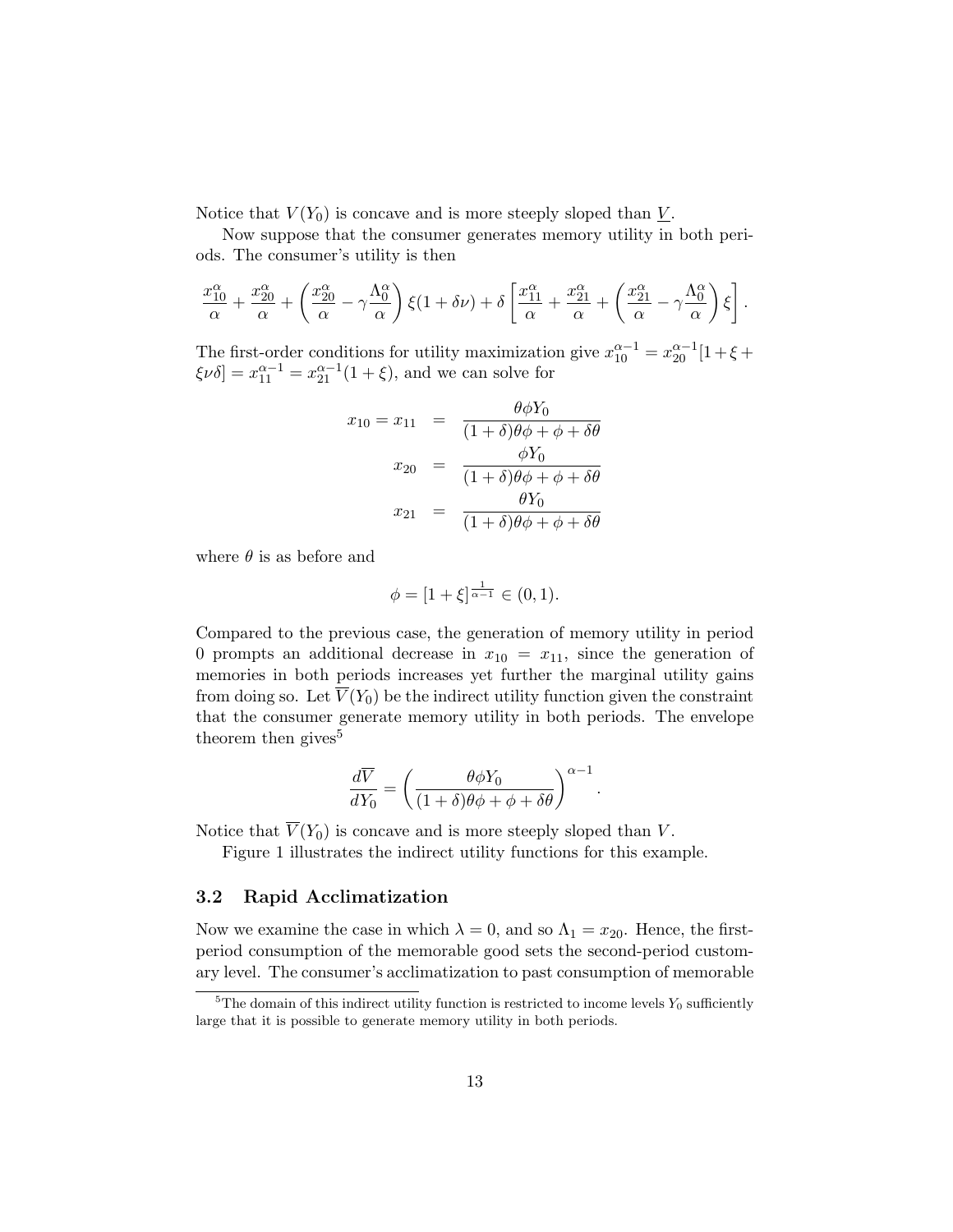

Figure 1: Indirect utility functions for the first specification of the example, featuring no acclimatization. The three indirect utility functions correspond to the case in which no memory utility is generated  $(V)$ , memory utility is generated only in the first period  $(V)$ , and memory utility is generated in both periods  $(V)$ .

goods is thus immediate, allowing us to focus on the role of the customary level in the production of memories.

Suppose first that the consumer achieves no memory utility. The consumer's utility is then

$$
\frac{x_{10}^{\alpha}}{\alpha} + \frac{x_{20}^{\alpha}}{\alpha} + \delta \left[ \frac{x_{11}^{\alpha}}{\alpha} + \frac{x_{21}^{\alpha}}{\alpha} \right].
$$

Acclimatization is irrelevant in this case, and as in Section 3.1, the first order conditions imply  $x_{10}^{\alpha-1} = x_{20}^{\alpha-1} = x_{11}^{\alpha-1} = x_{21}^{\alpha-1}$ .

Suppose next that the consumer generates memory utility only in the second period. Unlike the previous case of no acclimatization, it may be optimal to generate memory utility only in the second period. In particular, if the initial customary level  $\Lambda_0$  is quite large, generating memory utility in period 0 will require  $x_{20}$  to be prohibitively large. The consumer may fare better to choose a small value of  $x_{20}$  and then exploit the resulting smaller value of  $\Lambda_1$  to generate memory utility in period 1. The utility level is then

$$
\frac{x_{10}^{\alpha}}{\alpha} + \frac{x_{20}^{\alpha}}{\alpha} + \delta \left[ \frac{x_{11}^{\alpha}}{\alpha} + \frac{x_{21}^{\alpha}}{\alpha} + \xi \left( \frac{x_{20}^{\alpha}}{\alpha} - \gamma \frac{x_{21}^{\alpha}}{\alpha} \right) \right].
$$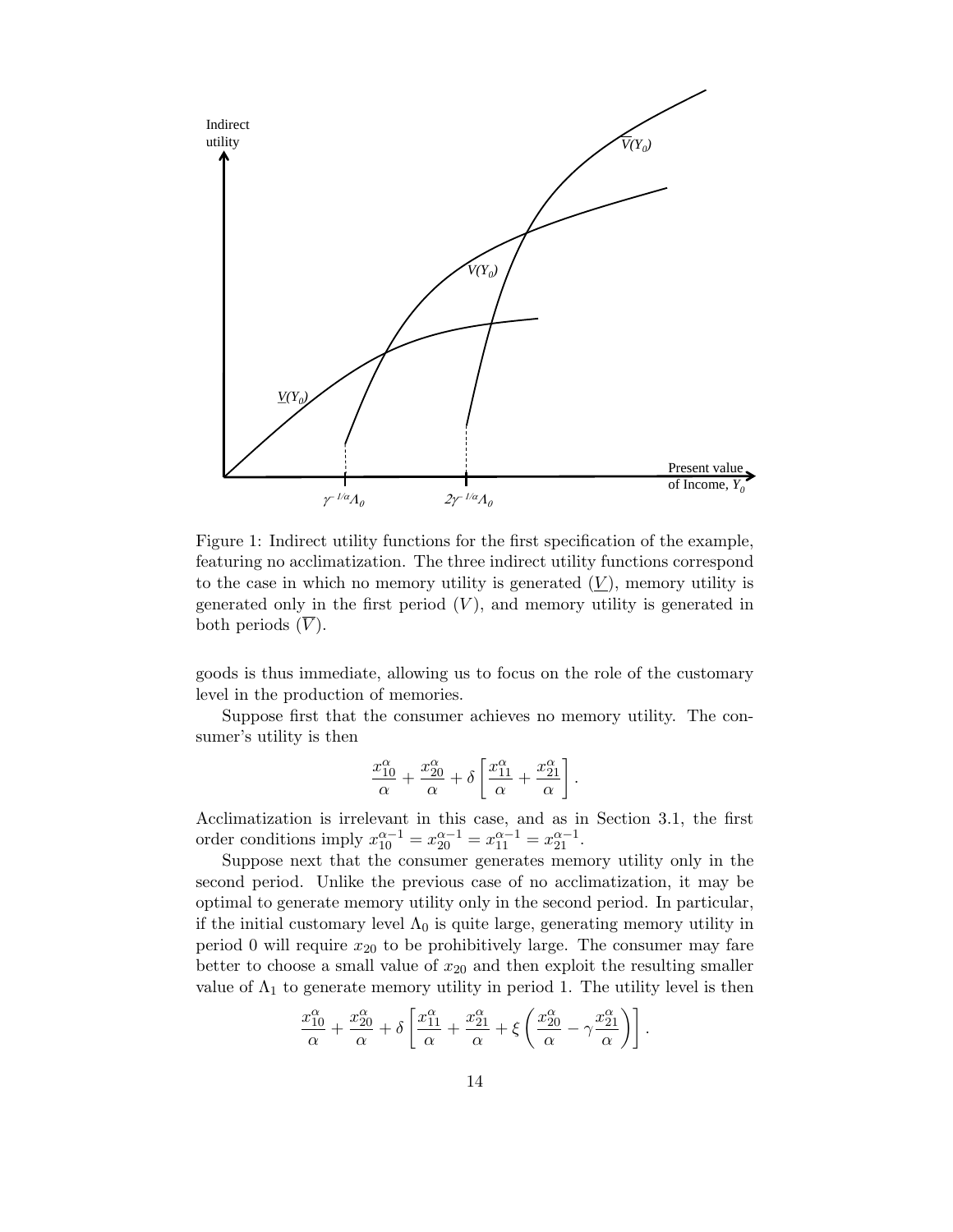The first-order conditions imply  $x_{10}^{\alpha-1} = (1 - \delta \xi \gamma) x_{20}^{\alpha-1} = x_{11}^{\alpha-1} = (1 + \xi) x_{21}^{\alpha-1}$ .

We can now observe that neither of the payoffs involved in these two consumption plans depends on the level  $\Lambda_0$ , and hence which of these two consumption plans gives a higher payoff is independent of the state variables  $(Y_0, \Lambda_0)$ .<sup>6</sup> If choosing between these two plans, the results will be:

- No memory utility if  $\gamma$  is large,  $\xi$  small and  $\alpha$  small.
- Second-period memory utility if  $\gamma$  is small,  $\xi$  large, and  $\alpha$  large.

Perhaps the only comparative static that is not obvious here is that concerning  $\alpha$ . In order to achieve memory utility in the second period, the consumer decreases  $x_{20}$  and increases  $x_{21}$ . This distortion is relatively less costly as  $\alpha$  is large.

Now consider another comparison, that between memory utility in the first period only and memory utility in both periods. When achieving memory utility only in the first period, the consumer's utility is

$$
\frac{x_{10}^{\alpha}}{\alpha} + \frac{x_{20}^{\alpha}}{\alpha} + \left(\frac{x_{20}^{\alpha}}{\alpha} - \gamma \frac{\Lambda_0^{\alpha}}{\alpha}\right) \xi(1 + \delta \nu) + \delta \left[\frac{x_{11}^{\alpha}}{\alpha} + \frac{x_{21}^{\alpha}}{\alpha}\right],
$$

and the first-order conditions give  $x_{10}^{\alpha-1} = (1 + \xi + \xi \delta \nu) x_{20}^{\alpha-1} = x_{11}^{\alpha-1} = x_{21}^{\alpha-1}$ . When achieving memory utility in both periods, the consumer's utility is

$$
\frac{x_{10}^{\alpha}}{\alpha} + \frac{x_{20}^{\alpha}}{\alpha} + \left(\frac{x_{20}^{\alpha}}{\alpha} - \gamma \frac{\Lambda_0^{\alpha}}{\alpha}\right) \xi(1 + \delta \nu) + \delta \left[\frac{x_{11}^{\alpha}}{\alpha} + \frac{x_{21}^{\alpha}}{\alpha}\right] + \delta \xi \left(\frac{x_{20}^{\alpha}}{\alpha} - \gamma \frac{x_{20}^{\alpha}}{\alpha}\right)
$$

and the first-order conditions give  $x_{10}^{\alpha-1} = (1 + \xi + \xi \delta \nu - \delta \xi \gamma) x_{20}^{\alpha-1} = x_{11}^{\alpha-1} =$  $(1+\xi)x_{21}^{\alpha-1}$ . We now notice that the *comparison* between these two payoffs does not depend on  $\Lambda_0$ , which appears additively in each expression, and does not depend on  $Y_0$ . We will have:

- Memory utility only in the first period if  $\gamma$  is large and  $\alpha$  small.
- Memory utility on both periods if  $\gamma$  is small and  $\alpha$  large.

We thus have a number of potential special cases, depending on parameters. Let us consider the case in which  $\gamma$  is small and  $\alpha$  large. Then the

<sup>&</sup>lt;sup>6</sup>It is obvious that  $\Lambda_0$  does not affect this comparison. The homogeneity of the utility function ensures that if a consumption plan generating no memory utility (for example) is optimal for a given level  $Y_0$ , then a scaled version of this plan is optimal at any alternative level  $Y'_0$ .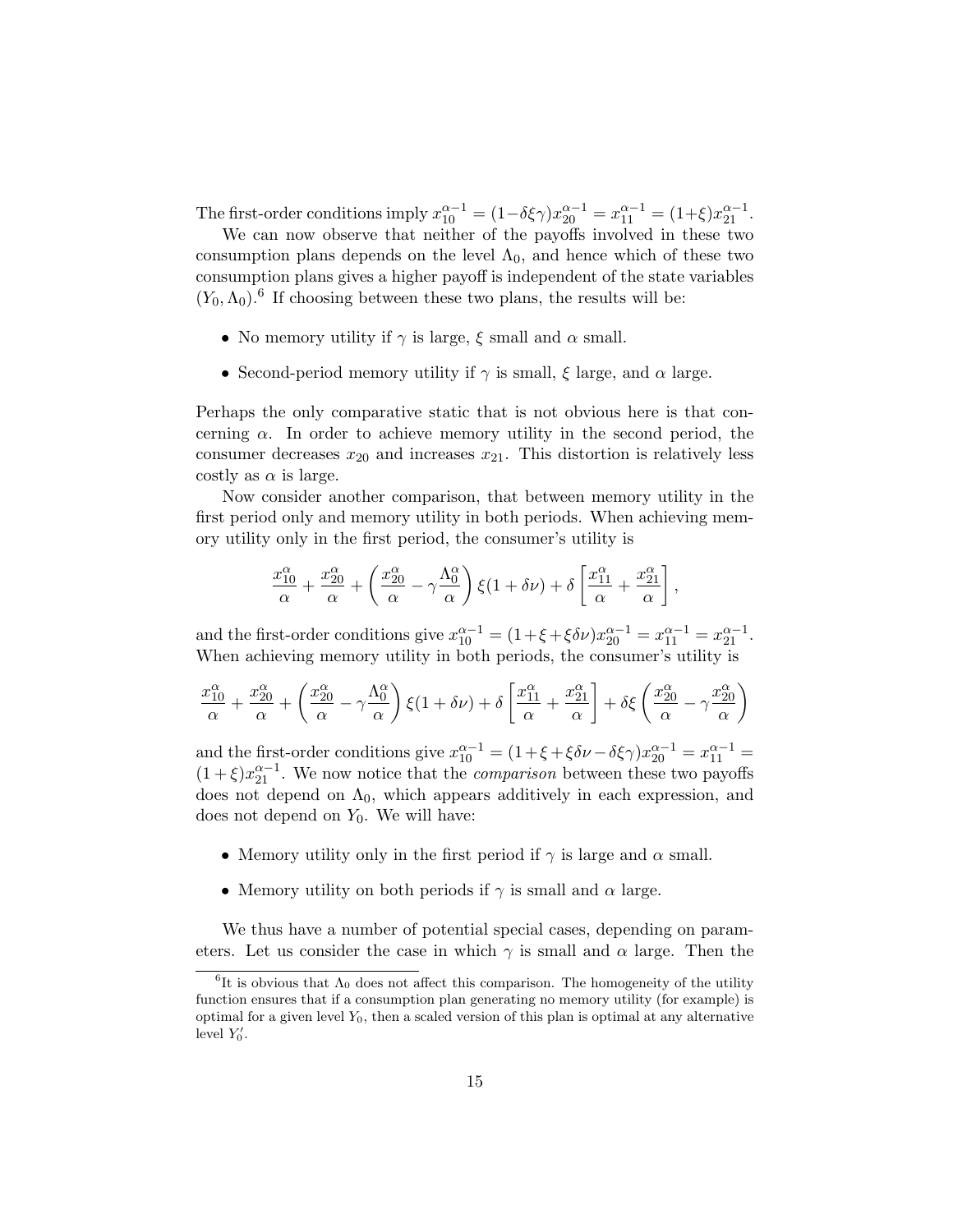consumer will either generate memory utility only in the second period or will generate memory utility in both periods, depending on  $(Y_0, \Lambda_0)$ . For relatively small values of  $\Lambda_0$  (or, equivalently, large values of  $Y_0$ ), the consumer will generate memory utility in both periods. For larger values of  $\Lambda_0$ (smaller values of  $Y_0$ ), the consumer will generate memory utility only in period 2. Delaying memory utility until period 2 has the obvious disadvantage that there is one fewer periods to enjoy the memory. It has the advantage that the customary level can be decreased in order to make the generation of memories more effective. This advantage is more pronounced the larger is  $\Lambda_0$  and the smaller is  $Y_0$ .

When memory utility is generated only in the second period, we can solve the first-order conditions to obtain

$$
x_{10} = x_{11} = \frac{\theta \phi Y_0}{(1+\delta)\theta\phi + \phi + \delta\theta}
$$

$$
x_{20} = \frac{\phi Y_0}{(1+\delta)\theta\phi + \phi + \delta\theta}
$$

$$
x_{21} = \frac{\theta Y_0}{(1+\delta)\theta\phi + \phi + \delta\theta}
$$

where

$$
\begin{array}{rcl} \theta & = & [1 - \delta \xi \gamma]^{\frac{1}{\alpha - 1}} \in (0, 1) \\ \phi & = & [1 + \xi]^{\frac{1}{\alpha - 1}} \in (0, 1). \end{array}
$$

When memory utility is generated in both periods, we have

$$
x_{10} = x_{11} = \frac{\theta \phi Y_0}{(1+\delta)\theta\phi + \phi + \delta\theta}
$$

$$
x_{20} = \frac{\phi Y_0}{(1+\delta)\theta\phi + \phi + \delta\theta}
$$

$$
x_{21} = \frac{\theta Y_0}{(1+\delta)\theta\phi + \phi + \delta\theta}
$$

where

$$
\begin{array}{rcl} \theta & = & \left[ 1 + \xi + \delta \xi \nu - \delta \xi \gamma \right] \xrightarrow{\,1 \,}{\,} \in (0, 1) \\ \phi & = & \left[ 1 + \xi \right] \xrightarrow{\,1 \,}{\,} \in (0, 1). \end{array}
$$

A comparison shows that the  $x_{10}$  and  $x_{11}$  are smaller when memory utility is generated only in the second period (when  $\Lambda_0$  is large and  $Y_0$  is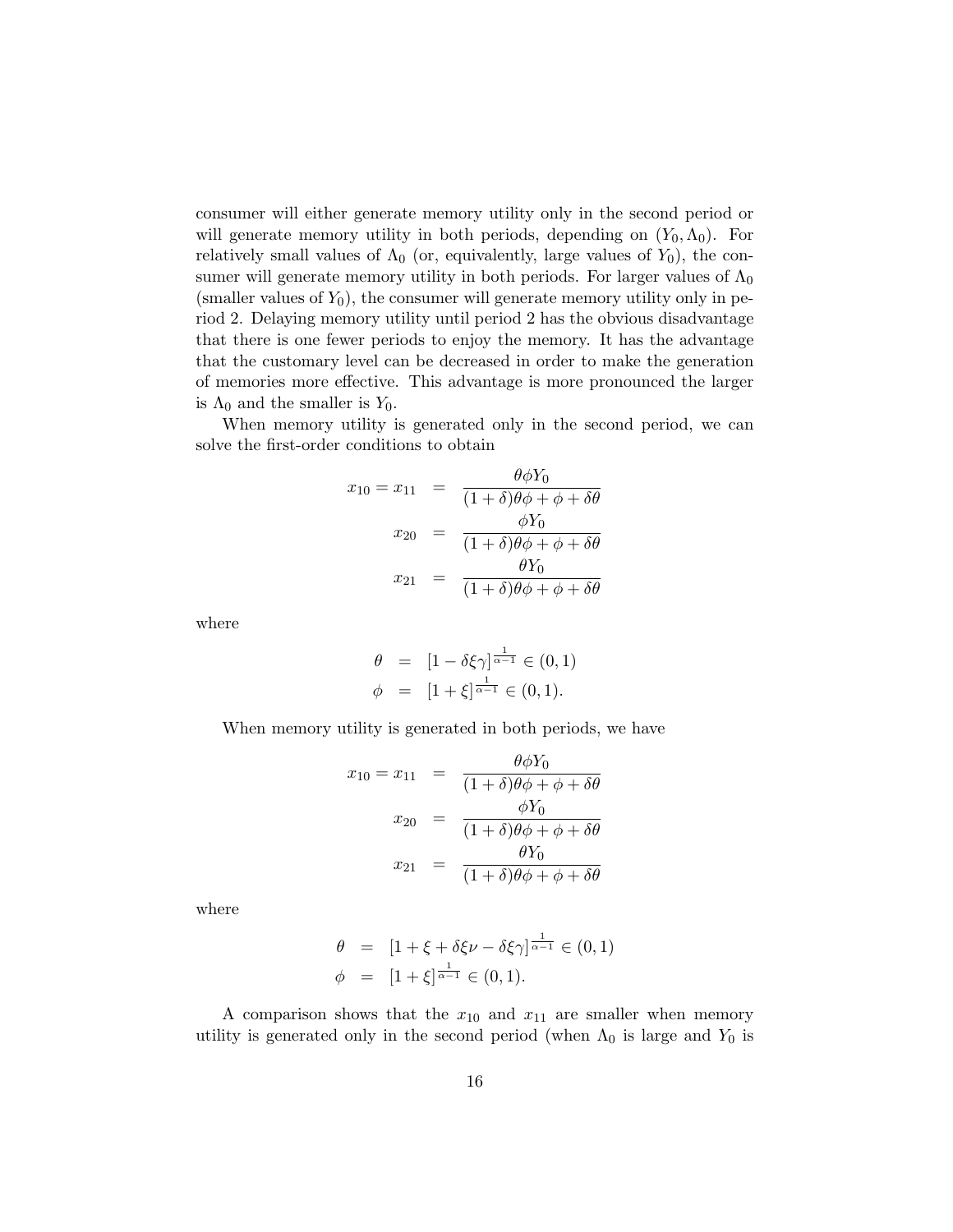

Figure 2: Indirect utility functions for the second specification in the example, featuring immediate acclimatization. The two indirect utility functions correspond to the case of memory utility only in the second period  $(V)$  and memory utility in both periods  $(\overline{V})$ .

small) than in the case when memory utility is generated in both periods (when  $\Lambda_0$  is small  $Y_0$  is large). Hence, by familiar arguments, the indirect utility function  $\underline{V}(y_0)$  for the case of memory utility only in the second period is steeper than the indirect utility function  $\overline{V}(Y_0)$  for the case of memory utility in both periods. We can represent the combined indirect utility function in Figure 2.

Notice that this function has the concave-convex-concave shape suggested by Friedman and Savage [7]. As Friedman and Savage [7] note, a consumer characterized by such utility functions might appear to be both risk averse and risk loving, in the sense that there are both insurance policies and lotteries that the consumer would find attractive. However, Figure 1 shows that each potentially optimal configuration of memory utility generation potentially gives rise to another hump in the utility function. When there are many periods there will be many such plans, and hence the resulting utility function may look quite unlike that presented in Friedman and Savage [7]. We return to this comparison in Section 4.2.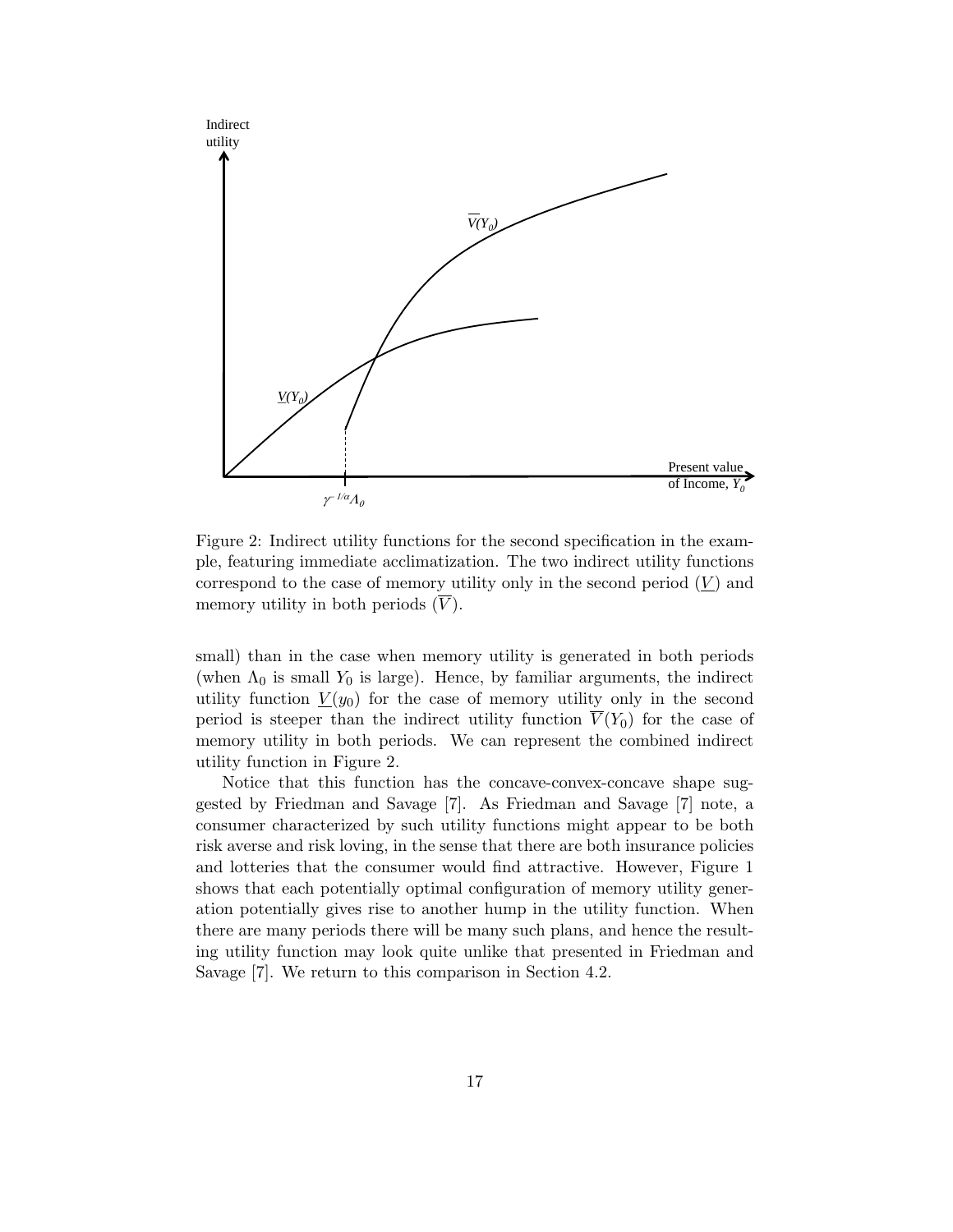# 4 Characterization of Optimal Consumption Plans

We now turn to a characterization of optimal consumption plans in the presence of memorable goods. We are particularly interested in the ability of memory utility to account for seemingly excessive lumpiness in consumption. We accordingly consider a case in which consumption would be perfectly smoothed in the absence of memory utility. In particular, a conventional utility-maximization model without memory utility will generate perfect consumption smoothing if either the horizon is finite and deterministic, or it is random with a stationary continuation probability.

The two-period example presented in Section 3 demonstrates why we cannot expect perfect consumption smoothing in the presence of memory utility and a finite, deterministic lifetime. The reasoning is straightforward. Memory utility generated in the first period of a two-period model is enjoyed in both periods, while memory utility generated in the final period can necessarily be enjoyed only in that period. This provides a natural tendency to front-load consumption and hence memory utility. It is then no surprise that young people spend a relatively larger share of their income on weddings than do senior citizens. This section accordingly focuses attention on the infinite-horizon model, interpreted as a model with a random lifetime and stationary continuation probabilities.

# 4.1 Benchmark: Memoryless Consumption

To provide a comparison, let us recall the familiar special case in which there is no memory utility. We assume that the relevant parts of Assumptions 3–4 hold, so that u is differentiable, increasing and concave.

The consumer's problem is

$$
\max_{\{x_{1t}, x_{2t}\}_{t=0}^{\infty}} \sum_{t=0}^{\infty} \delta^t u(x_{1t}, x_{2t})
$$
  
s.t. 
$$
\sum_{\tau=0}^{\infty} \delta^t (x_{1t} + x_{2t}) = Y_0.
$$

The first-order conditions for this maximization problem call for the marginal utilities to be equalized across goods and across periods. The concavity of u then ensures that we have perfect consumption smoothing. There exist quantities  $x_1^*$  and  $x_2^*$  with  $x_1^* + x_2^* = I$  such that  $x_{1t} = x_1^*$  and  $x_{2t} = x_2^*$  for all t.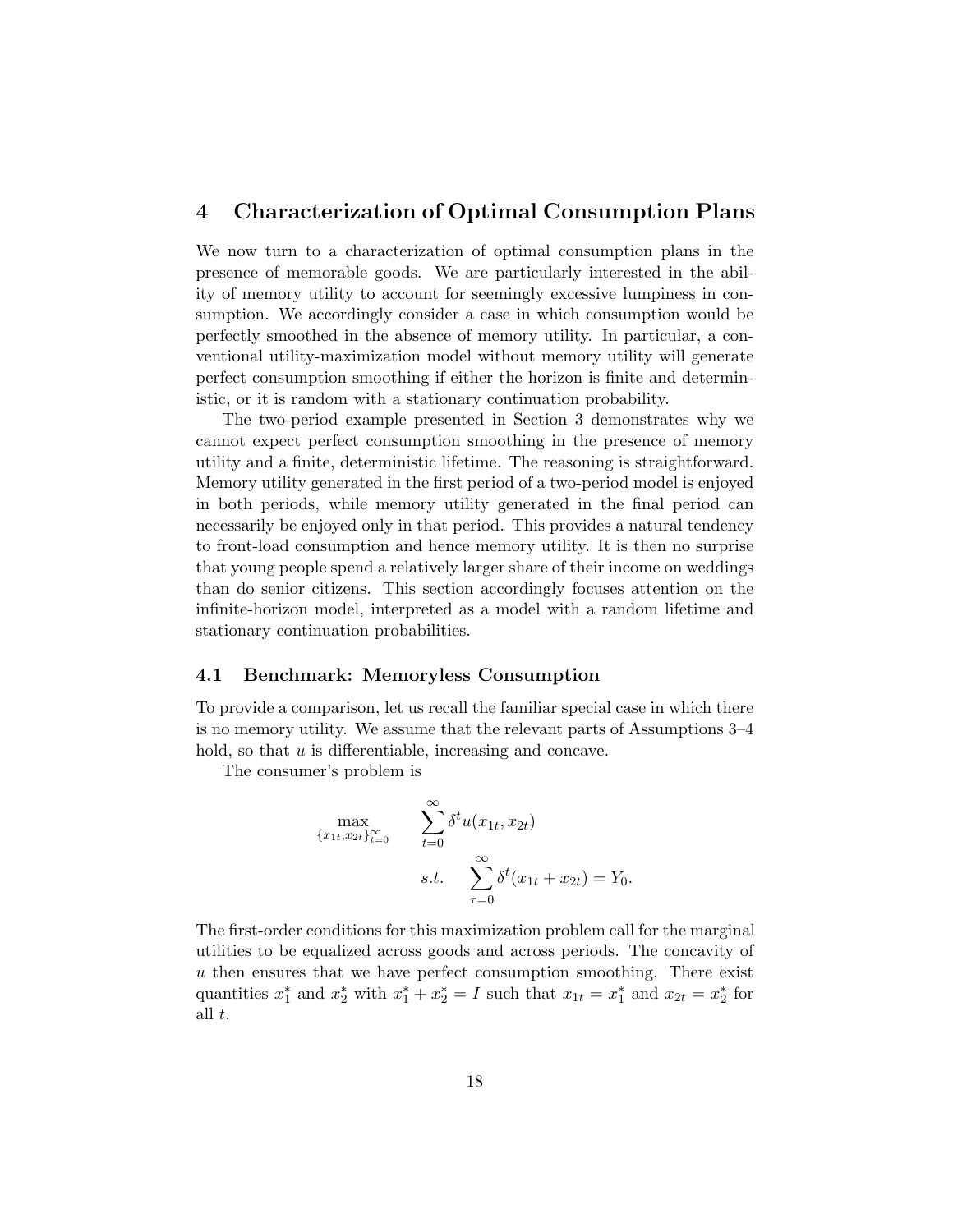# 4.2 No Acclimatization

We first consider a special case, namely that in which  $\lambda = 1$ , so that there is no acclimatization. This case is particularly easy to characterize—either the consumer will perfectly smooth consumption, or the consumer's indirect utility function will be effectively linear. In the latter case, consumption may not be perfectly smoothed, but this lack of smoothing is inconsequential. The path of consumption will be drawn from a set of optimal consumption paths, with the linearity of the indirect utility function ensuring that all such plans have equivalent utilities. These results show that the tendency of the customary consumption level to drift toward actual consumption plays an essential role in the link between memory utility and lumpy consumption.

Suppose that the customary level of consumption is perfectly persistent, so that  $\Lambda_t = \Lambda$  for all t, regardless of history. The utility function is constant across periods in this case, and is given by

$$
u(x_1,x_2)
$$

when  $x_2 \leq \gamma \Lambda$  and is given by

 $u(x_2, x_2) + v(x_2, \Lambda)$ 

when  $x_2 \geq \gamma \Lambda$ . Let  $c_t$  be the total amount spent on consumption in period t. Then we can define single-period indirect utility functions  $\underline{w}(c)$  for the case in which no memory utility is generated in the period in question and  $\overline{w}(c)$  for the case in which memory utility is generated. Given the stationarity of  $\Lambda$ , we can write these solely as a function of  $c$ . In particular, no intertemporal considerations are involved in deriving these functions. We illustrate the indirect utility functions in Figure 3. Let  $w(c) = \max\{w(c), \overline{w}(c)\}\)$ . We can use these indirect utility functions to characterize the optimal consumption plan in this case.

Let  $\hat{w}$  be the smallest concave function larger than  $w(c)$ . Then  $\hat{w}$  is given by the upper envelope of the utility functions  $w, \overline{w}$  and the dashed tangent in Figure 3, and c and  $\bar{c}$  are the points of intersection of the tangent and the functions w and  $\overline{w}$ .

Our strategy is now as follows. We derive the optimal consumption plan for the function  $\hat{w}$ . This is relatively straightforward, since we have a utility function that is fixed across periods and concave. The details of this plan will depend on the level of income. For each level of income, we have an optimal consumption plan and an induced sequence of utilities, given utility function  $\hat{w}$ . We then show that either the original induced sequence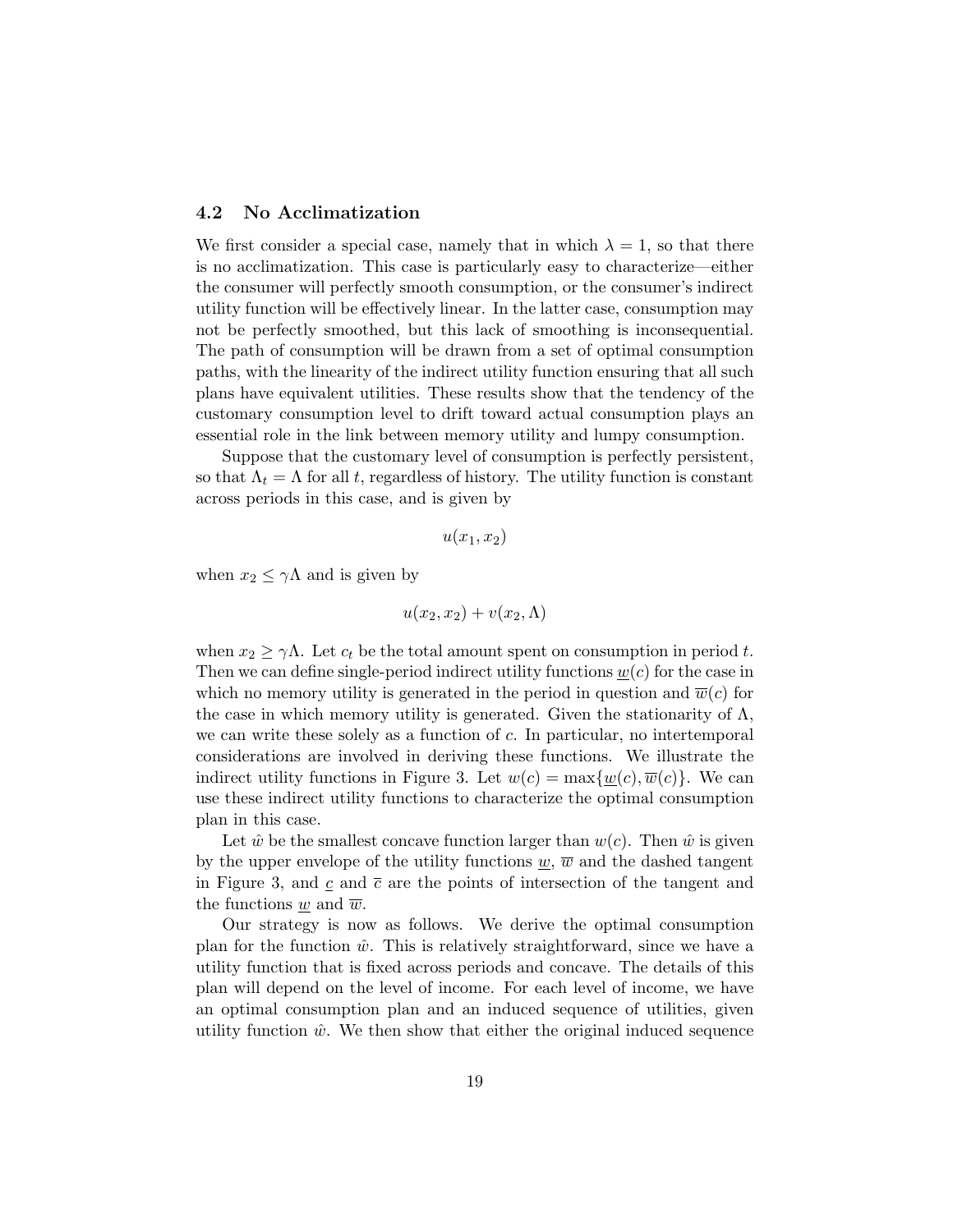

Figure 3: Indirect utility functions for the case of perfectly persistent memory. Expenditure on consumption within a period is denoted by c, and  $w(c)$ and  $\overline{w}c$  denote the maximal utility in that period given that memory utility is not  $(\underline{w})$  or is  $(\overline{w})$  generated.

of utilities, or in some cases a different but feasible sequence, gives the same total (discounted) utility under utility function  $w$ . This ensures that the resulting plan is optimal for w.

The first observation is that since  $\hat{w}$  is concave, it is always optimal to equalize consumption across periods. Let

$$
\frac{\hat{c}}{1-\delta} = Y_0.
$$

Then  $\hat{c}$  is the unique consumption level consistent with the consumer's income and consuming the same amount in each period. This now leads to three cases.

If  $\hat{c} \leq \underline{c}$ , then consuming  $\hat{c}$  in each period under utility function w gives  $w(\hat{c}) = \hat{w}(\hat{c})$ , and hence we have an optimal consumption plan for utility w. In this case, the consumer's income is too low to make it worth ever securing memory utility. The fixed customary level  $\Lambda$  ensures that, even though the consumer never generates memory utility, the customary level never falls to a point that would make memory utility worthwhile.

If  $\hat{c} \geq \underline{c}$ , then consuming  $\hat{c}$  in each period under utility function w gives  $w(\hat{c}) = \hat{w}(\hat{c})$ , and hence we have an optimal consumption plan for utility w.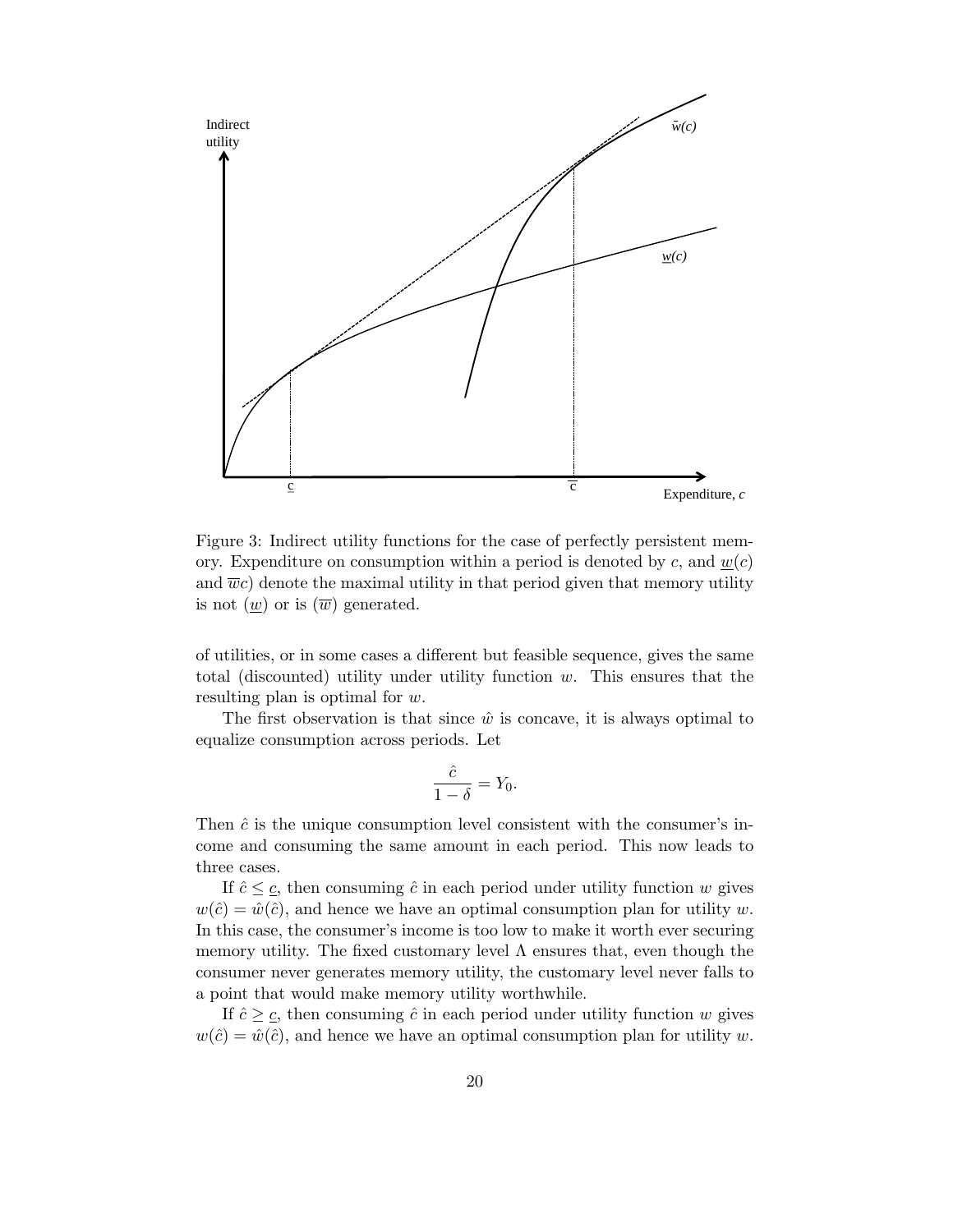In this case, the consumer's income is sufficiently large that the consumer generates memory utility in every period, with the customary level  $\Lambda$  never increasing as a result.

Suppose  $\hat{c} \in (c, \bar{c})$ . Now we do not have  $w(\hat{c}) = \hat{w}(\hat{c})$ , since  $\hat{w}(\hat{c})$  falls on the line segment that "concavifies"  $w$ . However, this line segment is linear. As a result, we can replace the sequence that consumes  $\hat{c}$  in every period with a sequence that consumes  $\underline{c}$  in some periods and  $\overline{c}$  in others. The latter is feasible, and we argue that when this sequence is evaluated with the utility function  $w$ , it gives the same discounted utility sum as does the constant sequence  $\hat{c}$  evaluated under the utility function  $\hat{w}$ . As we have argued, this suffices for the result.

In particular, given two periods t and  $t' > t$ , the consumer is indifferent over pairs  $(c_t, c_{t'})$  that satisfies  $\underline{c} \leq c_t, c_{t'} \leq \overline{c}$  and  $c_t + \delta^{t'-t} c_{t'} = \hat{c}(1 + \delta^{t'-t})$ . This in turn means that the consumer is indifferent over variations in  $c_t$  and  $c_t'$  that satisfy

$$
\frac{dc_{t'}}{dc_t} = -\frac{1}{\delta^{t'-t}},
$$

which is precisely the rate at which these two can be traded off in order to preserve feasibility. This in turn implies that any feasible consumption plan that features only c and  $\bar{c}$  is optimal—when this sequence is evaluated with the utility function  $w$ , it gives the same discounted utility sum as does the constant sequence  $\hat{c}$  evaluated under the utility function  $\hat{w}$ . At one extreme in the collection of such sequences is a plan that first consumes only  $\bar{c}$ , until switching to the perpetual consumption of  $c$ . This is a consumer who first binges on memory consumption, and then forsakes it entirely. At the other extreme is a plan that first consumes only  $c$ , until switching to the perpetual consumption of  $\bar{c}$ . This is a consumer who delays gratification. We have thus established the following:

**Proposition 3.** Let Assumptions 1–4 hold, and let  $\lambda = 1$ , so that the level of customary memorable-good consumption shows no acclimatization. Then either

- (i) the consumer never generates memory utility (if  $Y_0$  is sufficiently small);
- (ii) the consumer always generates memory utility (if  $Y_0$  is sufficiently large); or
- (iii) there will exist expenditure levels  $c < \overline{c}$  such that any consumption plan that satisfies the budget constraint and exhibits only the consumption levels  $\underline{c}$  and  $\overline{c}$  is optimal.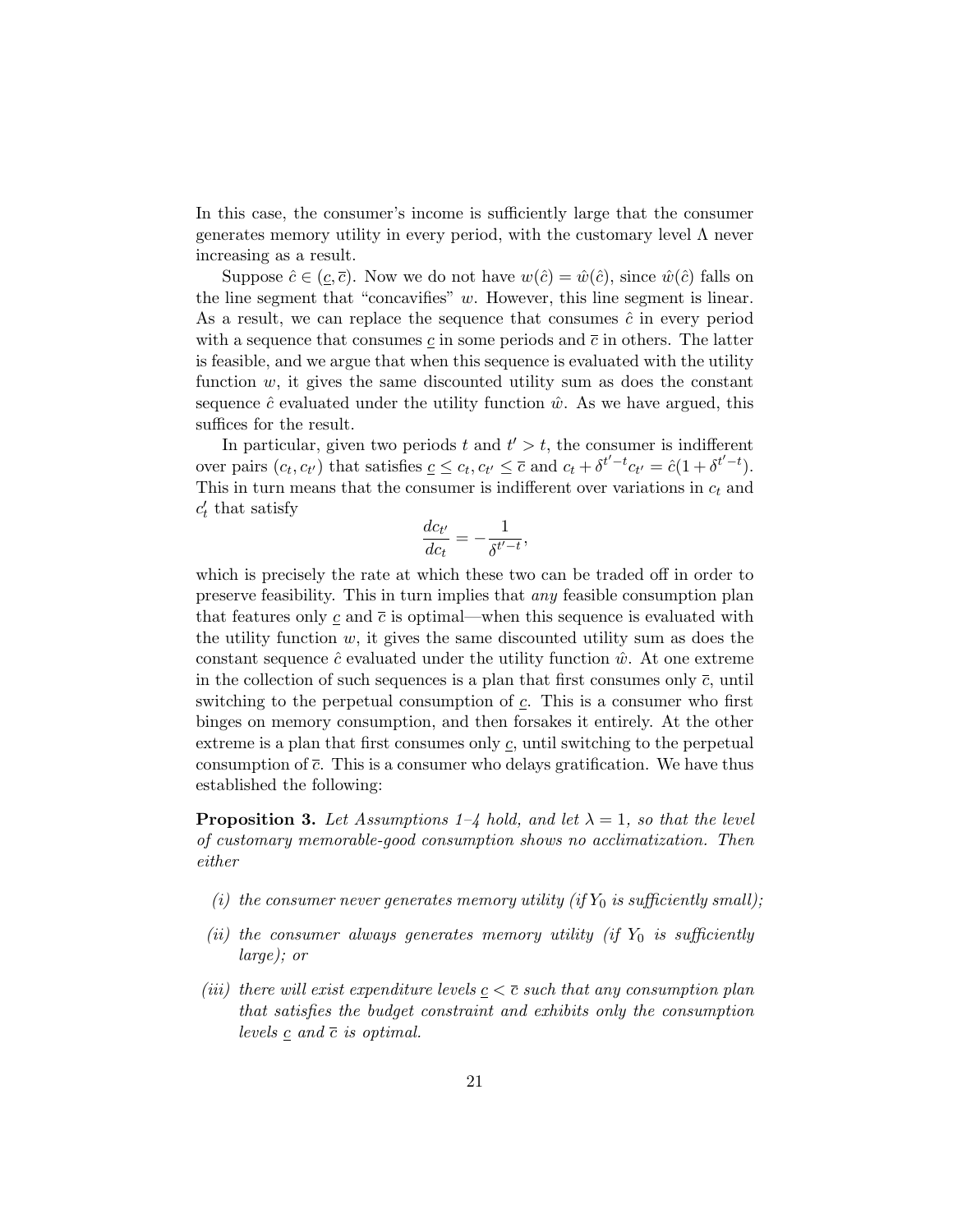The third case includes an infinite number of consumption plans that distribute  $c$  and  $\bar{c}$  seemingly arbitrarily across periods, with the only constraint being that the resulting consumption plan exhausts the consumer's budget.

The utility functions shown in Figure 3 exhibit the concave-convexconcave shape discussed by Friedman and Savage. If we assumed that the consumer uses the same function  $w$  for utility maximization under risk, then we would apparently have an explanation for the simultaneous purchases of insurance and lotteries. However, in the presence of an infinite horizon, this consumer would have no interest in buying a lottery. No fair (or worse than fair) lottery can offer the consumer the possibility of memory consumption on terms better than the consumer can achieve by shifting consumption across periods. The infinite horizon is important in this argument, and distinguishes this argument from that of Section 3.

More generally, the link between convex utility functions and a willingness to gamble rests on some "friction" in the consumer's ability to transfer consumption across periods. One such friction is a finite lifetime, appearing in Friedman and Savage [7] in the form of a single-period horizon.

#### 4.3 Acclimatization

We now turn to the case  $\lambda \in [0, 1)$ , so that acclimatization occurs, including the special case of  $\lambda = 0$ , or immediate acclimatization. We maintain Assumptions 1–5 throughout.

We first argue that memory utility is not in general a transient phenomenon. This section establishes conditions under which the consumer avails herself of memory utility infinitely often.

Let  $x_1^*(Y_0)$  and  $x_2^*(Y_0)$  be the consumption quantities that would be optimal, in period 0 and every subsequent period, if we assumed that the function v is identically equal to zero. The stock  $\Lambda$  is irrelevant in this case, and these quantities can be written solely as a function of  $Y_0$ . As we have noted in Section 4.1, these quantities will be constant across time periods, and so no time subscripts are needed. We are of course interested in the case in which v is nonzero, and  $x_1^*(Y_0)$  and  $x_2^*(Y_0)$  will be useful for the analysis of this case.

**Definition 1.** We say that memory utility is felicitous if, when  $\Lambda_0 = x_2^*(Y_0)$ , the optimal consumption plan calls for the generation of memory utility at least once, and yields a utility strictly higher than never generating memory utility.

The interpretation of the condition that  $\Lambda_0 = x_2^*(Y_0)$  is that the consumer's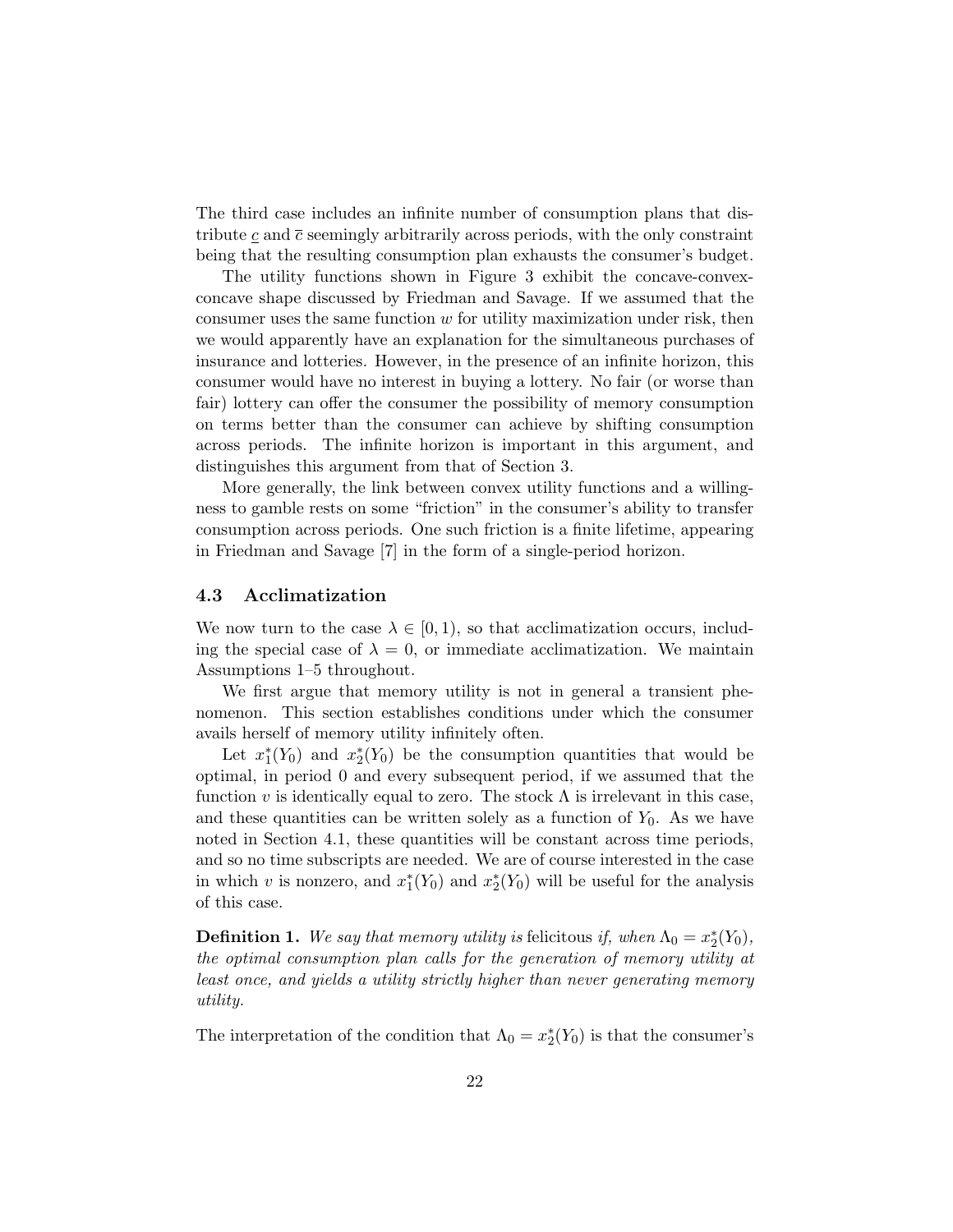initial customary level of consumption of the memorable good matches the level of consumption that would be relevant if memories were never generated. Memory utility is felicitous if, in this circumstance, the consumer would find it optimal to at least sometimes generate memory utility.

Assumption 5 requires that the functions u and  $\check{v}$  be homogeneous of degree  $\alpha$  < 1. Nothing to this point needed this assumption, but we use it in what follows. An implication is that if  ${x}_{1t}^*, x_{2t}^*$  is an optimal consumption plan given  $(Y_0, \Lambda_0)$ , then  $\{\alpha x_{1t}^*, \alpha x_{2t}^*\}_{t=0}^\infty$  is an optimal consumption plan given  $(\alpha Y_0, \alpha \Lambda_0)$  for any  $\alpha > 0$ . Hence, the question of whether memory utility if felicitous does not depend on  $Y_0$ , ensuring that the property of felicity is well defined.

It is less obvious that felicity is a useful concept, since it is defined in terms of endogenous objects. However, we can easily find (less insightful) conditions on primitives ensuring that memory utility if felicitous. For example, let  $\{v_n\}$  be a sequence of functions, satisfying the properties placed on  $v$  by Assumptions 3–5, and suppose that the sequence is pointwise increasing and pointwise unbounded for any argument  $(x_2, \Lambda_0)$  with  $x_2 > \Lambda_0$ .<sup>7</sup> Then there exists a value N such that for all  $n \geq N$ , letting  $v = v_n$  ensures that memory utility is felicitous. Hence, memory utility is felicitous if the technology for generating memory utility is sufficiently productive.

We can then show that if memory utility is felicitous, not only does an optimal consumption plan exhibit memory utility, but it does so infinitely often:

**Proposition 4.** Let  $\lambda \in [0, 1)$ , let Assumptions 1–5 hold, and let memory utility be felicitous. Then in an optimal consumption plan, memory utility is generated infinitely often.

The proof, in Section 7.2, begins by supposing that memory utility is generated at most finitely many times. After the last generation of memory utility, the problem of maximizing the continuation utility is equivalent to the memoryless utility maximization problem considered in Section 4.1. Then, we note that the continuation consumption plan must exhibit the consumption of some bundle  $(x_1^*, x_2^*)$  in every period, and hence  $\lim_{t\to\infty} \Lambda_t = x_2^*$ . But then the homogeneity imposed by Assumption 5 ensures that the optimal continuation consumption plan must be proportional to the original plan, which combines with the assumption that memory utility is felicitous to ensure that memory utility is once again generated.

<sup>&</sup>lt;sup>7</sup>Notice that along the sequence  $\{v_n\}$ , the factor  $\gamma$  determining the extent to which the consumption of memory must exceed the customary level in order to generate memory utility is shrinking.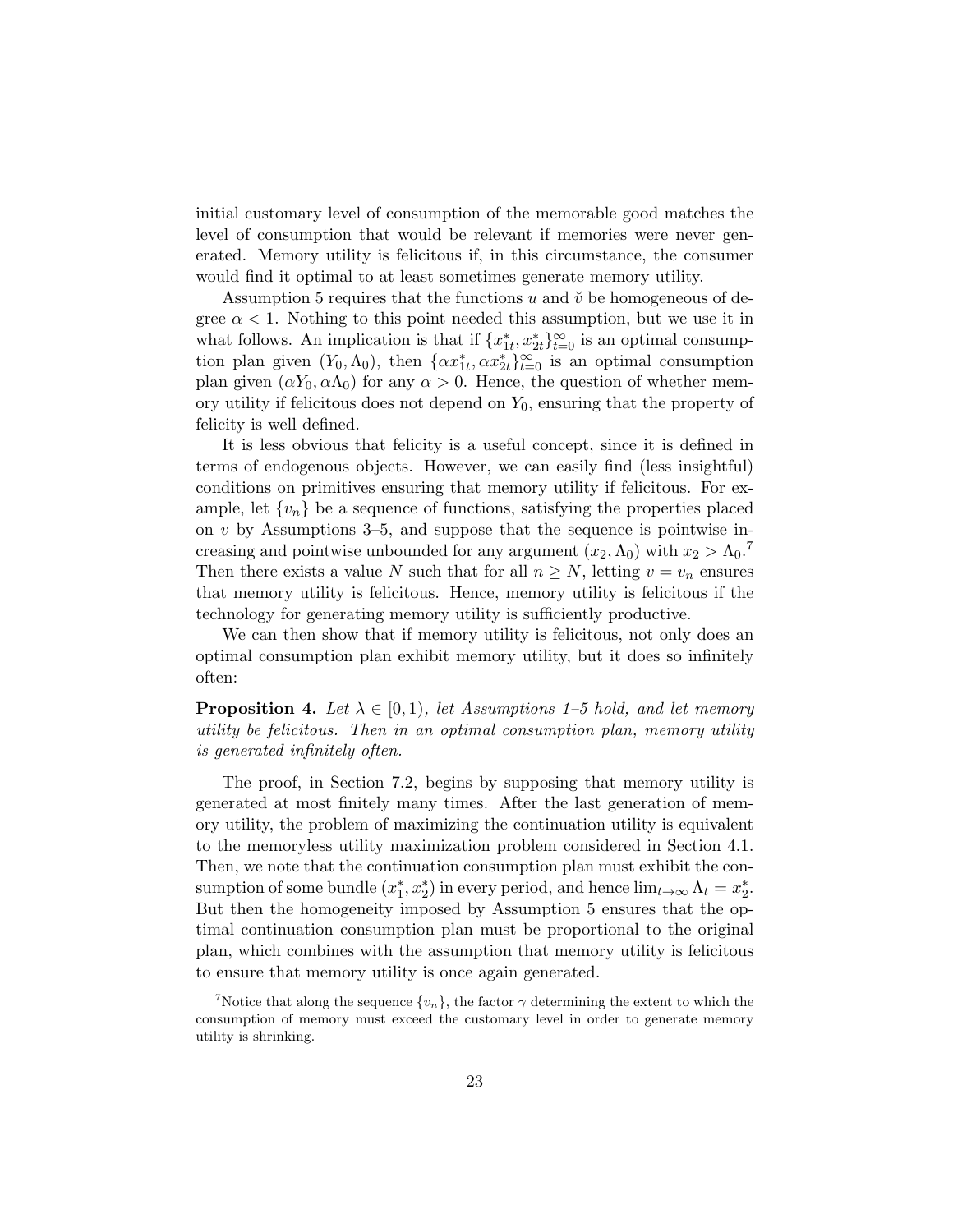In the setting of Section 4.2, with no acclimatization, the initial customary level  $\Lambda_0$  plays a key role in determining whether the optimal consumption plan exhibits the generation of memories. The optimal consumption plan calls for the generation of memories if  $\Lambda_0$  is sufficiently small and does not if  $\Lambda_0$  is sufficiently large. In the current setting, the initial level  $\Lambda_0$  plays no role in determining whether memory utility is felicitous, and hence plays no role in determining whether optimal consumption plans exhibit the generation of memories. Notice that if memory utility is not felicitous, then the optimal consumption plan will exhibit the generation of memories if  $\Lambda_0$  is sufficiently small, but need not do so infinitely often.

On the other side, and once again in contrast to the case of no acclimatization, even if memories are sometimes optimally generated, they are not generated in every period:

**Proposition 5.** Let  $\lambda \in [0, 1)$  and let Assumptions 1–5 hold. Then for every T, there exists a period  $t > T$  in which memory utility is not generated.

The proof is straightforward, and so we offer only a sketch of the argument. If memory utility is generated in period  $t$ , we have

$$
\Lambda_{t+1} = \lambda \Lambda_t + (1 - \lambda)x_{2t}
$$
  
\n
$$
\geq \lambda \Lambda_t + (1 - \lambda)\gamma \Lambda_t
$$
  
\n
$$
= [\lambda + (1 - \lambda)\gamma] \Lambda_t.
$$

Hence, if there exists a time after which memory utility is generated in every period, then the customary level  $\Lambda_t$  must grow without bound (since  $\lambda + (1 - \lambda)\gamma > 1$ , as must the consumption level  $x_{2t}$ . We have already seen, as the essential Lemma used in proving Proposition 1, that optimal consumption plans are bounded.

Paired with Proposition 4, this result indicates that an optimal consumption plan must generate memory utility infinitely often, but must intersperse this generation with periods in which no memory utility is generated. A key feature of the latter is that they allow the customary level to decline to the point that memory utility can again be generated. Consumption thus switches back and forth between periods in which memory utility is generated and periods in which the customary level of memorable good consumption is allowed to decline.

We can say something about the intervals in which memory utility is not generated. Section 7.3 proves:

**Proposition 6.** Let  $\lambda \in [0,1)$  and let Assumptions 1–5 hold. Suppose that the optimal consumption plan generates memory utility in period  $t'$  and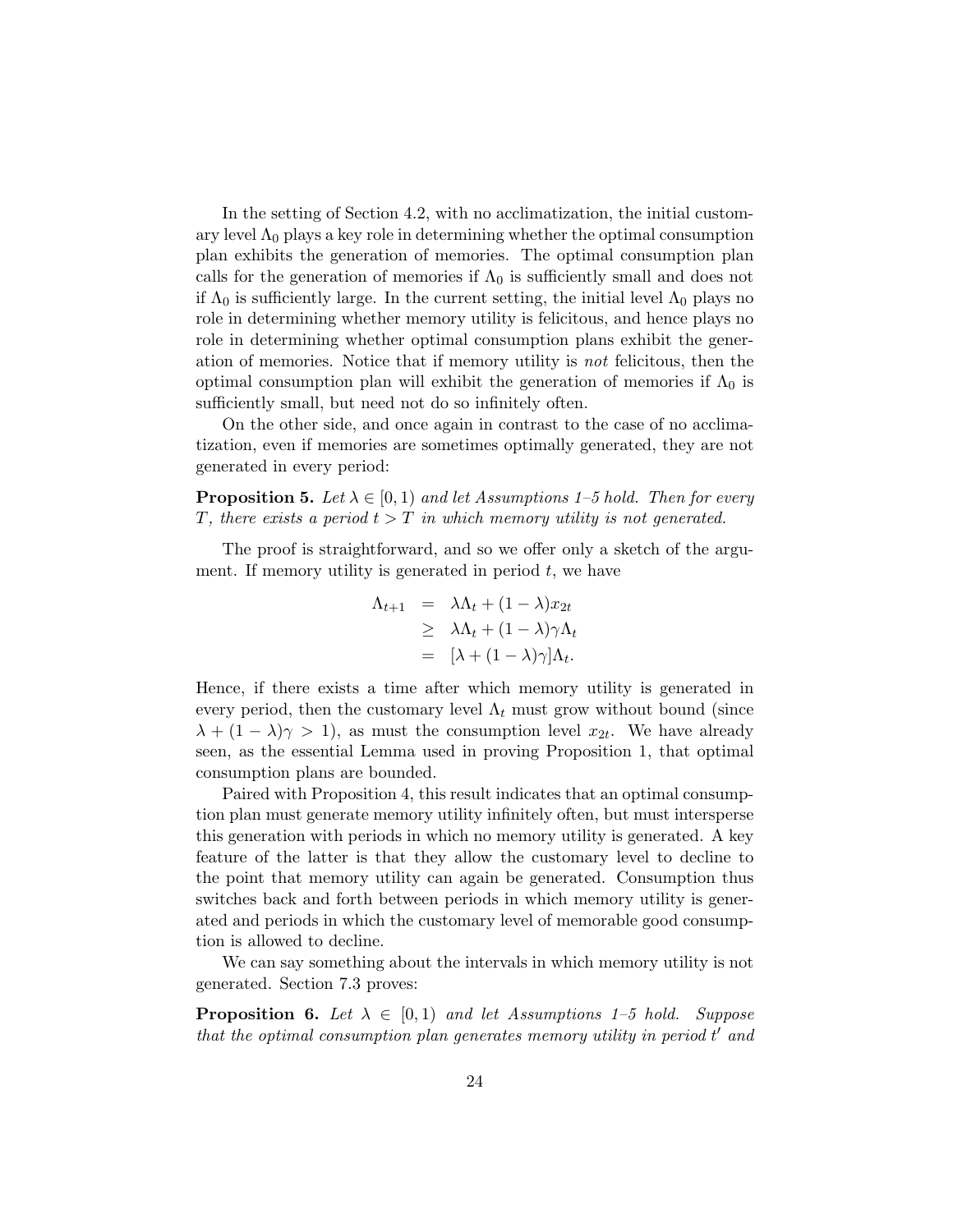$t'' > t'$ , but not in the intervening periods. Then over the course of the periods  $(t' + 1, \ldots t'' - 1)$ , the marginal utility of good 1 remains constant, while the marginal utility of good 2 increases.

It is a standard result that as long as  $\delta > 0$ , the marginal utility of good 1 is optimally equalized across periods. If not, the discounted sum of utilities could be increased by shifting the consumption of good 1 from lowmarginal-utility to high-marginal-utility periods. Much the same intuition holds for good 2. In this case, however, the relevant marginal utility considerations involve not only the immediate marginal utility in the period of consumption, but also the marginal effect on the customary level of good-2 consumption in each future period in which memory utility is generated. Indeed, the optimality conditions for good 2 trade off the immediate utilityenhancing effects of increased consumption against the utility-decreasing effects of higher future customary levels. The difference between periods  $t$ and  $t+1$  (with  $t' < t < t+1 < t''$ ) is that in the case of the latter, these future impacts on customary levels are stronger and closer. This makes it all the more important to attenuate these future effects in period  $t + 1$ , leading to a higher marginal utility.

These forces are especially convenient to illustrate when the switching back and forth between periods in which memory utility is generated and intervals with such generation induces a perfect cycle.<sup>8</sup> Such a cycle is characterized by a number  $n$ , with memory utility being generated every *n* periods. Let a sequence of such periods be numbered  $1, 2, \ldots, n$  with memory utility generated in period 1. Then we can let the consumption levels in these *n* periods be denoted by  $((x_{11}, x_{12}), \ldots, (x_{1n}, x_{2n}))$ . Then there exists a wealth level  $Y$ , intuitively giving the current discounted value of expenditures over the  $n$  periods beginning with memory utility generation, and a level of customary consumption  $\Lambda$ , giving the customary consumption at the beginning of each period in which memory utility is generated, such

<sup>&</sup>lt;sup>8</sup>The indivisibilities created by finite periods lengths can preclude such cycles, though examples of such particulary tractable equilibria are readily constructed.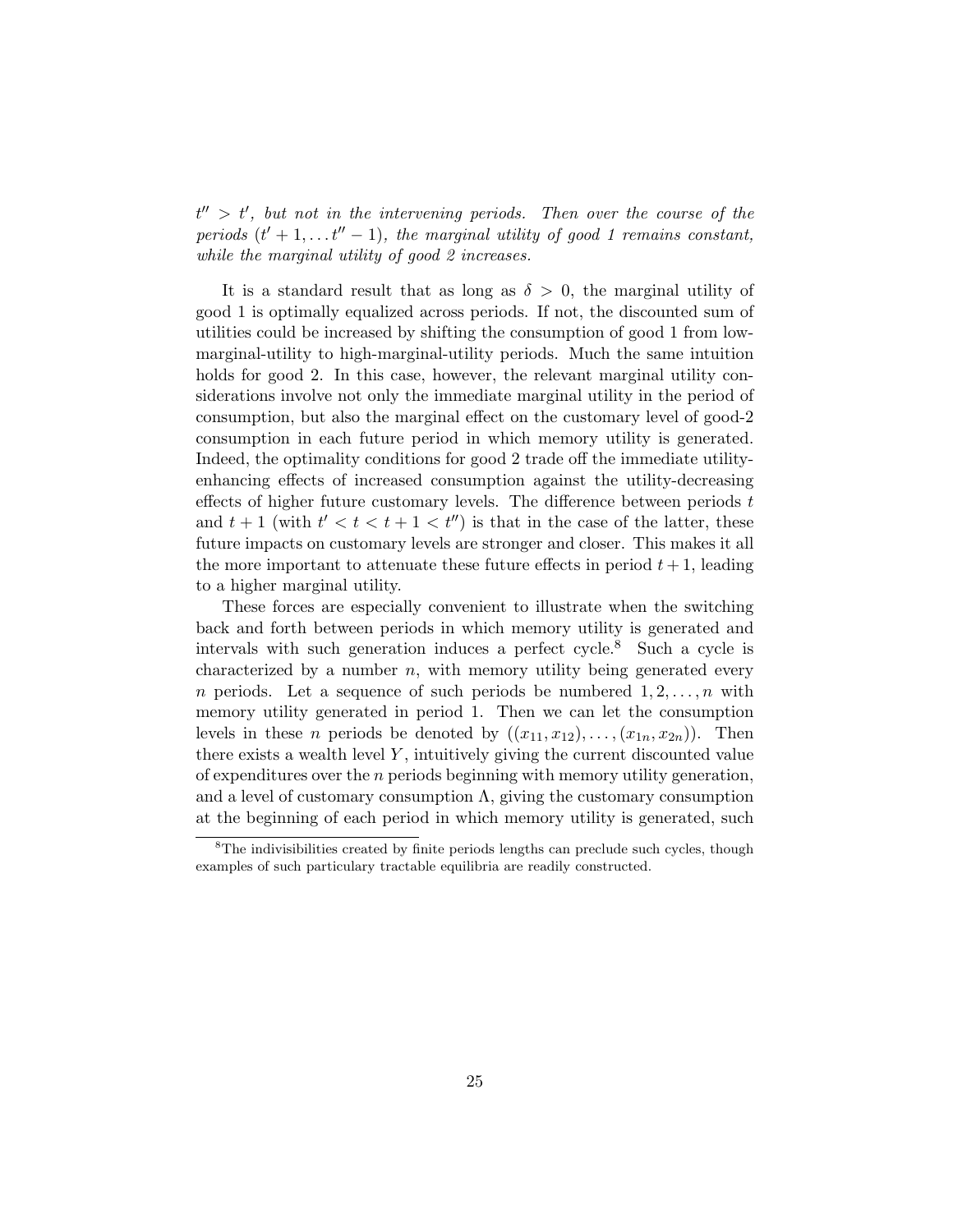that the optimal consumption plan must satisfy:

$$
\max_{((x_{11}, x_{21}), \dots, (x_{1n}, x_{2n}))} u(x_{11}, x_{21}) + v(x_{21}, \Lambda_1) + \delta u(x_{12}, x_{22}) + \dots + \delta^{n-1} u(x_{1n}, x_{2n})
$$
  
s.t.  $Y = x_{11} + x_{21} + \delta(x_{12} + x_{22}) + \delta^2(x_{13} + x_{23}) + \dots + \delta^{n-1}(x_{1n} + x_{2n})$   

$$
\Lambda = \lambda^n \Lambda + \lambda^{n-1} (1 - \lambda) x_{21} + \lambda^{n-2} (1 - \lambda) x_{22} + \dots + \lambda (1 - \lambda) x_{2n-1} + (1 - \lambda) x_{2n}.
$$

This maximization problem says nothing about what determines  $n, Y$  and  $\Lambda$ , but nonetheless the optimal stationary policy must solve this maximization problem.

Letting  $\zeta$  be the multiplier on the first constraint and  $\psi$  the multiplier on the second, we can formulate the first-order conditions as

$$
u_1(x_{11}, x_{21}) + \zeta = 0
$$
  
\n
$$
u_1(x_{12}, x_{22}) + \zeta = 0
$$
  
\n
$$
\vdots
$$
  
\n
$$
u_1(x_{1n-1}, x_{2n-1}) + \zeta = 0
$$
  
\n
$$
u_1(x_{1n}, x_{2n}) + \zeta = 0
$$

and

$$
u_2(x_{11}, x_{21}) + v_2(x_{21}, \Lambda_1) + \zeta + \psi \lambda^{n-1} (1 - \lambda) = 0
$$
  
\n
$$
u_2(x_{12}, x_{22}) + \zeta + \psi \lambda^{n-2} \delta^{-1} (1 - \lambda) = 0
$$
  
\n
$$
\vdots
$$
  
\n
$$
u_2(x_{1n-1}, x_{2n-1}) + \zeta + \psi \lambda \delta^{-(n-2)} (1 - \lambda) = 0
$$
  
\n
$$
u_2(x_{1n}, x_{2n}) + \zeta + \psi \delta^{-(n-1)} (1 - \lambda) = 0.
$$

The marginal utility of good 1 is equalized across periods. This reflects a standard consumption-smoothing argument. The marginal utility of good 2 increases as the next bout of memory utility draws near. Reducing the consumption of good 2 reduces the customary level against which the next instance of memory utility is measured. The closer is the next instance of memory utility, the more valuable is this reduction, and hence the larger the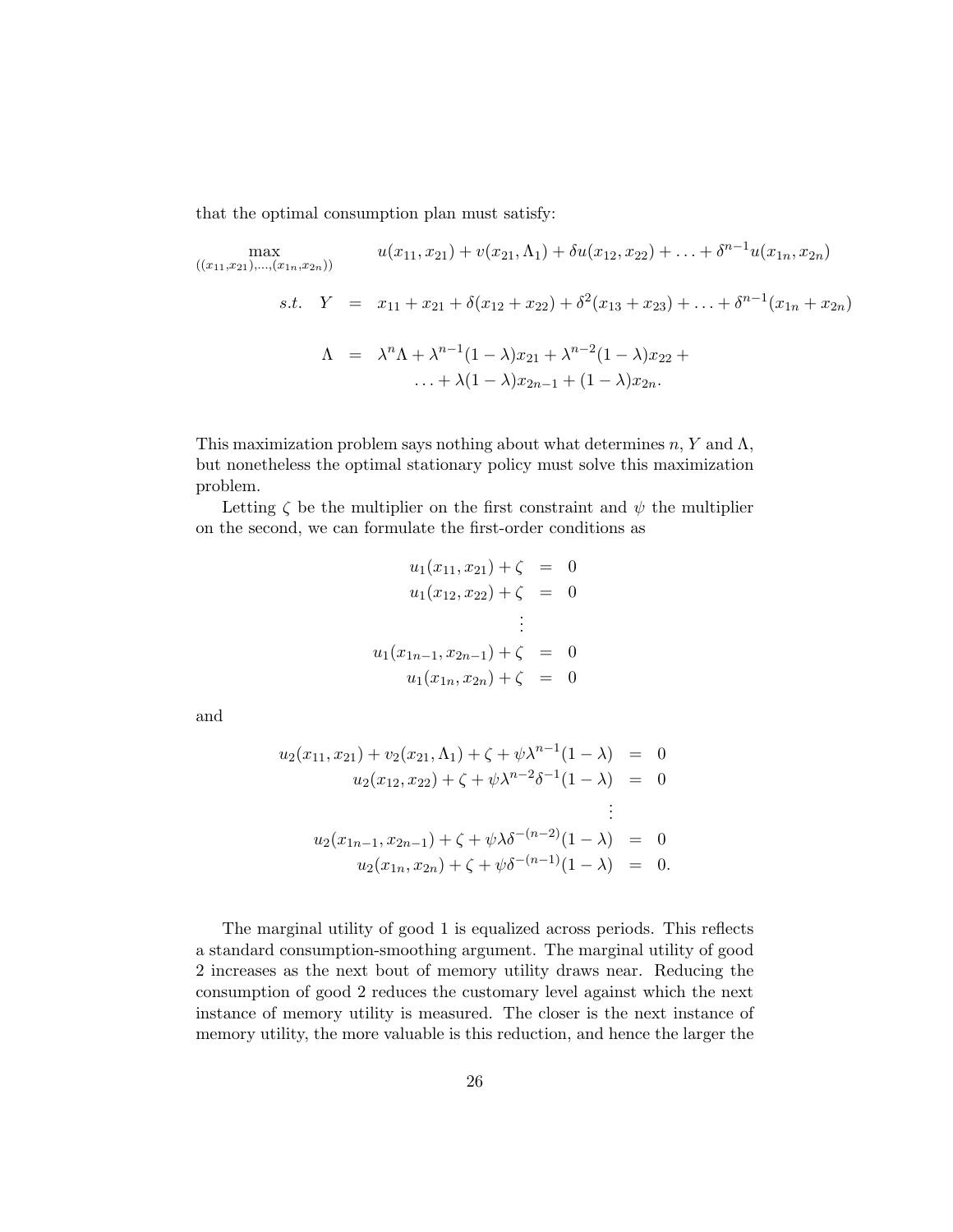marginal utility of good 2. This gives us a consumption pattern for good 2 that peaks with the generation of memory utility, then takes a drop, and then declines until the next generation of memory utility.

If the utility function exhibits a positive cross partial derivative, then the consumption pattern for memory goods will spill over into a similarly cyclic behavior for the consumption of good 1. Hence, memory utility can induce cycles in the consumption of goods that are inherently nonmemorable.

# 5 Foundations

A key feature of our model is that past consumption can affect utility through acclimatization and memory. This calls for a model in which the utility function at time t depend not only on current values of the products,  $x_{1t}$  and  $x_{2t}$ , but also on their past values. However, such a function allows for a wide variety of history-dependent utility functions. In order to focus on the effects that are of interest to us, we suggested the instantaneous utility function given in (3), which is the sum of two functions. One function depends only on the goods consumed at present,  $x_{1t}$  and  $x_{2t}$ , capturing the standard, non-memory-related utility, and the other function depends only on past and current values of  $x_2$ , capturing the effects of acclimatization and memory.

It is not entirely clear what we assume by this functional form. According to the classical notion of separability the utility function is the sum of two (or more) functions, each of which has a disjoint set of variables. But what is assumed by a summation of two functions whose sets of variables are not disjoint? Clearly, not every function can be so written. Yet, such functions do not satisfy the conditions of separability.

The purpose of this section if to axiomatize a functional form as in (3). Axioms on presumably observed preferences (interpreted as the instantaneous preferences at time t) that imply that such a decomposition of the utility function is possible would clarify what is assumed by the model. In this case, we couple standard requirements of weak order, continuity and nontriviality with an axiom called cross-consistency, directing attention to the latter as capturing our departure from standard models. The axiomatization may in turn facilitate further analysis and testing of the model, as it may be easier to design and conduct empirical or experimental exercises that focus on this axiom than taking on the entire memory utility package at once. Finally, we believe that, when interpreting  $x_2$  as the memorygenerating good, the axioms we impose are quite plausible, supporting our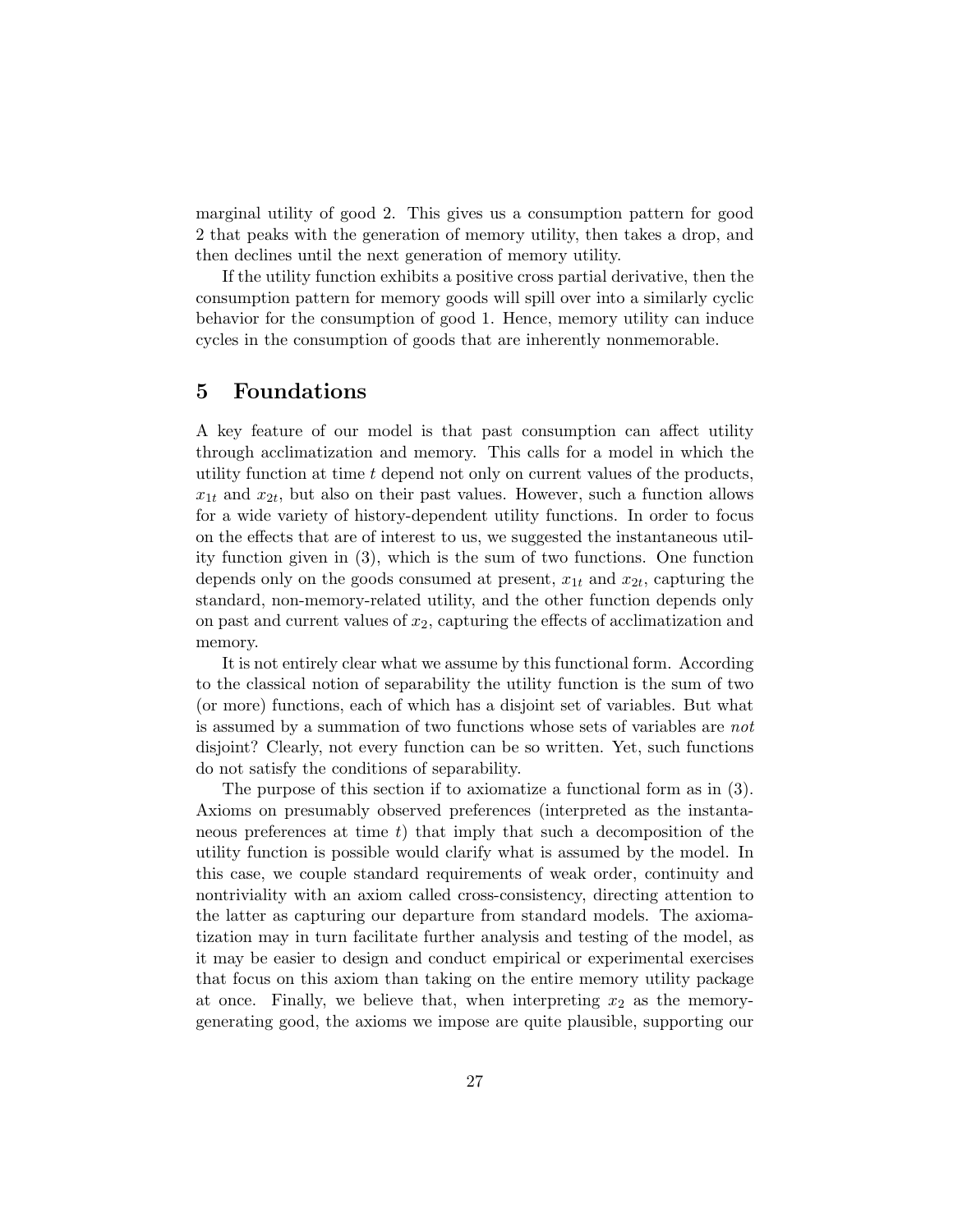belief that the functional form is neither too peculiar nor ad hoc.

Our result applies to more general set-ups, and axiomatizes quasi-separable utility functions, defined as utility functions that can be written as the sum of two functions, each of which depends on a proper subset of the variables, where these subsets are not disjoint.

# 5.1 The Setting

Let  $X, Y, Z$  be convex subsets of Euclidean spaces. Denote their product by

$$
A=X\times Y\times Z
$$

and endow it with the product topology. We are interested in binary relations  $\sum A \times A$  that can be represented by maximization of a function

$$
f(x,y,z)
$$

that can be written as

$$
f(x, y, z) = u(x, y) + v(y, z)
$$

where

$$
u:X\times Y\to\mathbb{R}
$$

and

$$
v: Y \times Z \to \mathbb{R}
$$

are continuous, non-constant functions.

In the memory-good application,  $X$  is the bundle of ordinary goods;  $Y$  is the bundle of memory goods consumed at present; and Z consists of bundles of memory goods consumed in the past (or the corresponding levels of  $\Upsilon_t$ and  $\Lambda_t$  defined by them). Clearly, the same structure can be used for other applications as well.

#### 5.2 The Axioms

For a binary relation  $\succsim \subset A \times A$  (with  $A = X \times Y \times Z$ ) we state the following axioms:

A1. Weak order:  $\gtrsim$  is complete and transitive.

**A2.** Continuity: For every  $a \in A$ , the sets  $\{b \in A \mid b \succ a\}$ ,  $\{b \in A \mid a \succ b\}$ are open.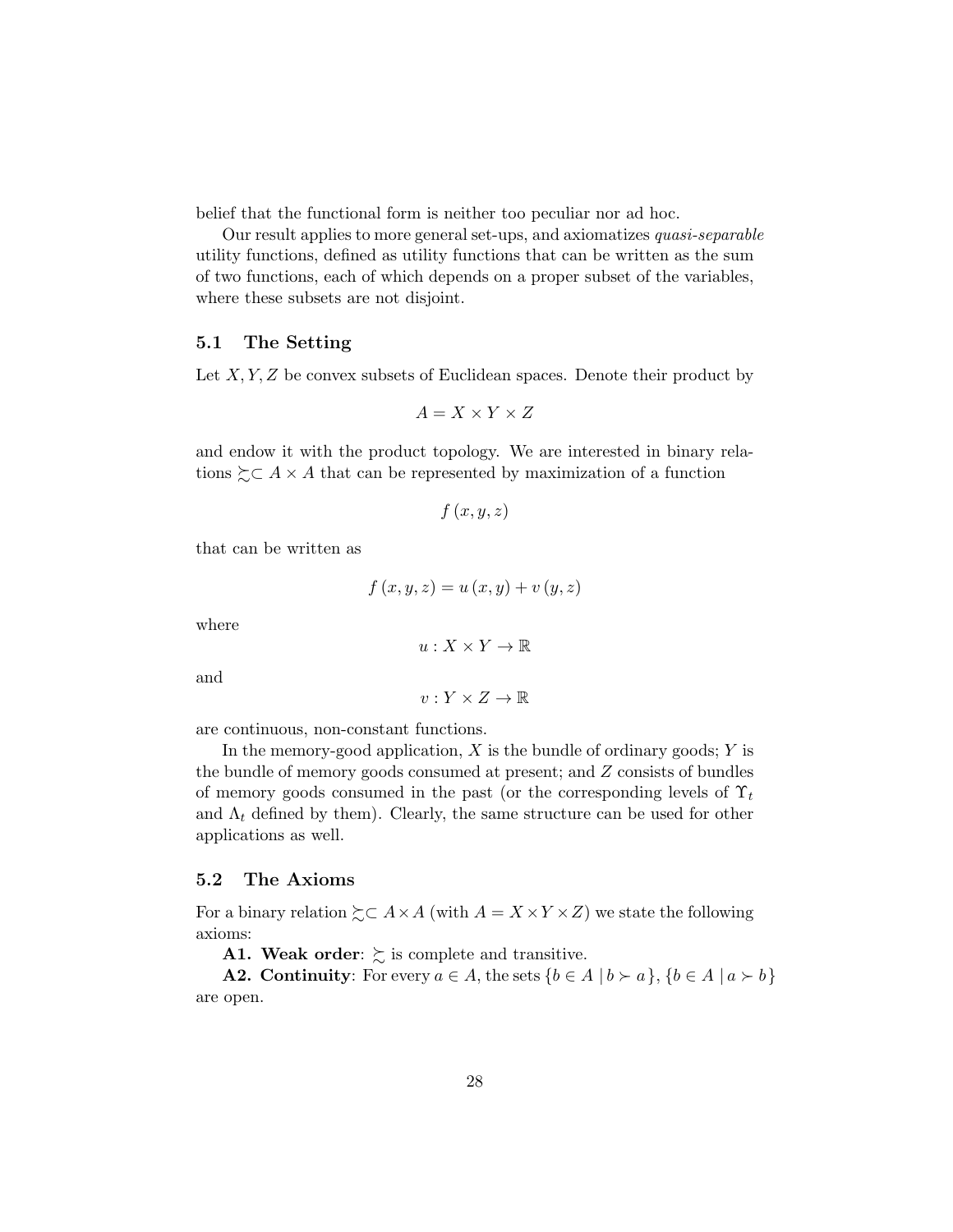A3. Cross-Consistency: For every  $y_0, y_1 \in Y$ , every  $x_1, x_2, x_3, x_4 \in Y$ X, and every  $z_1, z_2, z_3, z_4 \in Z$ , if

$$
(x_1, y_0, z_1) \geq (x_3, y_1, z_3)
$$
  
\n $(x_2, y_0, z_1) \geq (x_3, y_1, z_4)$   
\n $(x_1, y_0, z_2) \geq (x_4, y_1, z_3)$ 

then

$$
(x_2, y_0, z_2) \precsim (x_4, y_1, z_4)
$$

**A4. Essentiality:** For every  $y \in Y$ , there exist  $x_1, x_2 \in X$  and  $z \in Z$ such that  $(x_1, y, z) \succ (x_2, y, z)$  and there exist  $x \in X$  and  $z_1, z_2 \in Z$  such that  $(x, y, z_1) \succ (x, y, z_2)$ .

These axioms are both obvious and intuitive, with the exception of Cross-Consistency. To understand the meaning of Cross-Consistency, consider first the pair of preferences

$$
(x_1, y_0, z_1) \geq (x_3, y_1, z_3)
$$
  
 $(x_2, y_0, z_1) \geq (x_3, y_1, z_4).$ 

For the sake of the argument, imagine that preferences are monotonic in all coordinates, that  $x_2$  is better than  $x_1$ , and that  $z_4$  is better than  $z_3$ . On the left side,  $x_1$  was replaced by  $x_2$ . On the right side,  $z_3$  was replaced by  $z_4$ . As a result, the right side, which used to be not as highly ranked as the left side, became at least as good as the (modified) left side. This means, intuitively, that the difference in utility between  $z_4$  and  $z_3$  (at the level  $y_1$ ) is at least as high as the difference in utility between  $x_2$  and  $x_1$  (at the level  $y_0$ ).

Next consider the pair

$$
(x_1, y_0, z_1) \geq (x_3, y_1, z_3)
$$
  
 $(x_1, y_0, z_2) \geq (x_4, y_1, z_3).$ 

Again, to understand the intuition, assume that  $z_2$  is better than  $z_1$  and the same holds for  $x_4$  and  $x_3$ . By similar reasoning, the difference in utility between  $x_4$  and  $x_3$  (at the level  $y_1$ ) is at least as high as the difference in utility between  $z_2$  and  $z_1$  (at the level  $y_0$ ).

Finally, consider the first and the last comparisons:

$$
(x_1,y_0,z_1)\succsim(x_3,y_1,z_3)
$$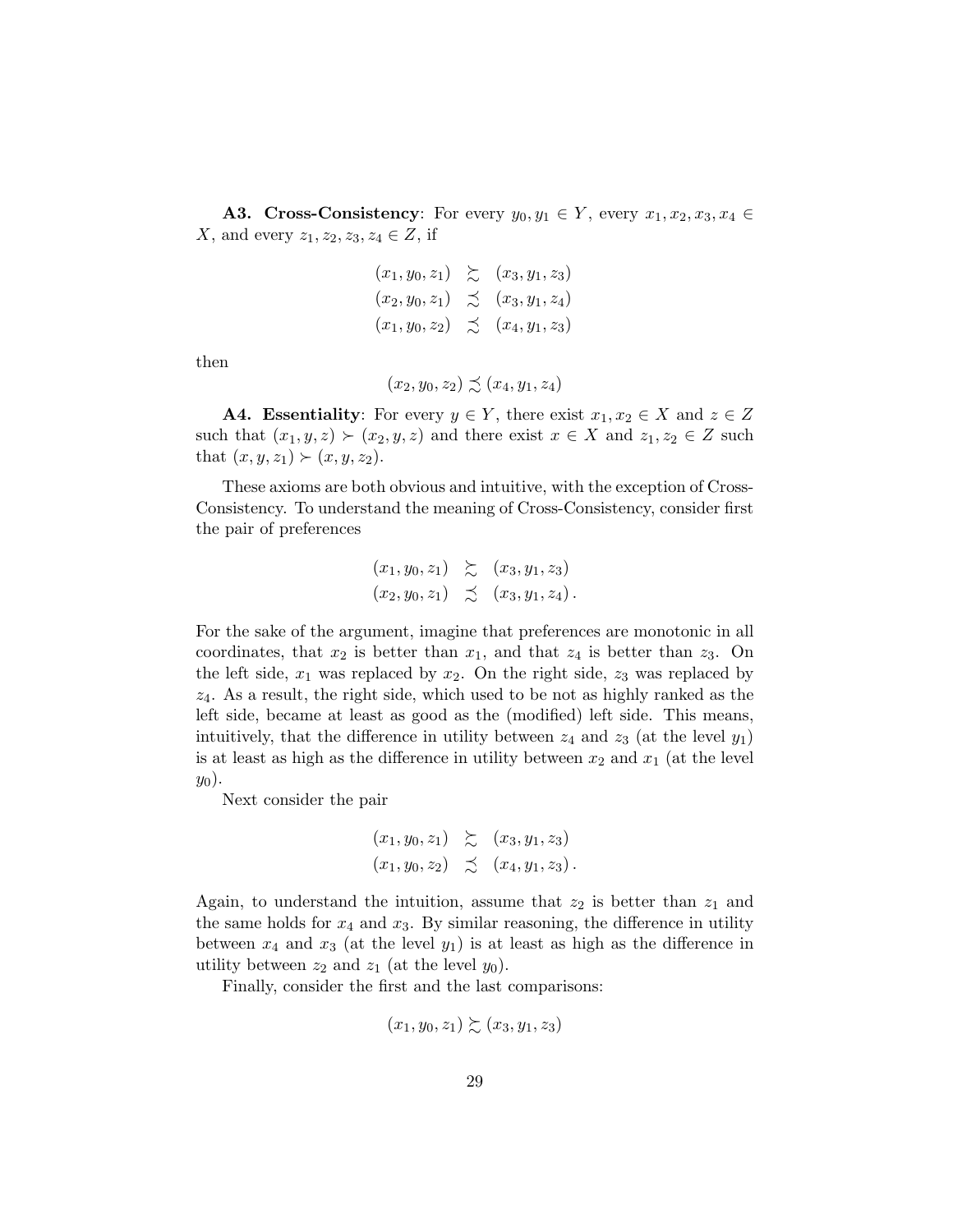$(x_2, y_0, z_2)$ ???  $(x_4, y_1, z_4)$ 

On the left side we observe two improvements:  $x_1$  was replaced by  $x_2$  and  $z_1$  was replaced by  $z_2$ . However, there are also two improvements on the hand side:  $x_3$  was replaced by  $x_4$  and  $z_3$  was replaced by  $z_4$ . Moreover, the left side improvement occur at the level  $y = y_0$  and those on the right side occurred at the level  $y = y_1$ . But these are precisely the levels of y for which we have some information from the first two comparisons. And since we know that the  $z_3-z_4$  improvement (at  $y_1$ ) beats the  $x_1-x_2$  improvement (at  $y_0$ ) and that the  $x_3-x_4$  improvement (at  $y_1$ ) beats the  $z_1-z_2$  improvement (at  $y_0$ ), we expect that the addition of the (respective) former will beat the addition of the (respective) latter, that is, that  $(x_2, y_0, z_2) \precsim (x_4, y_1, z_4)$ .

We thus find Cross-Consistency a reasonably compelling property. Section 7.4 exploits this line of argument to achieve a rather straightforward demonstration that Cross-Consistency is necessary for our representation. The main point of Proposition 7 is that with the additional mild assumptions imposed by the other axioms, Cross-Consistency is also sufficient for the representation. These additional assumptions are that  $\succsim$  is a continuous weak order—which is necessarily the case for any continuous representation—and that  $\succsim$  satisfies a certain sensitivity assumption, so that, given any value of y, neither of the other variables will be immaterial. (We comment on the importance of this assumption in the course of the proof.)

Remark 1. One may consider a weaker version of Cross-Consistency that is restricted to a single y level, that is, a version that requires  $y_0 = y_1$ . As will be clear from the proof, such a version implies Debreu's [6] "Double" Cancellation" axiom and is the basic driving force behind additive separability at each level of y. It is not hard to see, however, that such a weaker version would not suffice for our purposes. For example, assume that  $x, y, z$ are positive real variables, and that  $\succeq$  is defined by maximization of

$$
f(x, y, z) = y \log (x + z).
$$

Clearly, at each level of y preferences are defined by maximization of  $\log(x + z)$ or, equivalently, of  $x + z$  and are therefore separable. Yet, it is not hard to see that such preferences cannot be represented by  $u(x, y) + v(y, z)$  over the entire space, as they will not satisfy the necessary condition of Cross-Consistency.

# 5.3 A Representation Result

Section 7.4 proves:

and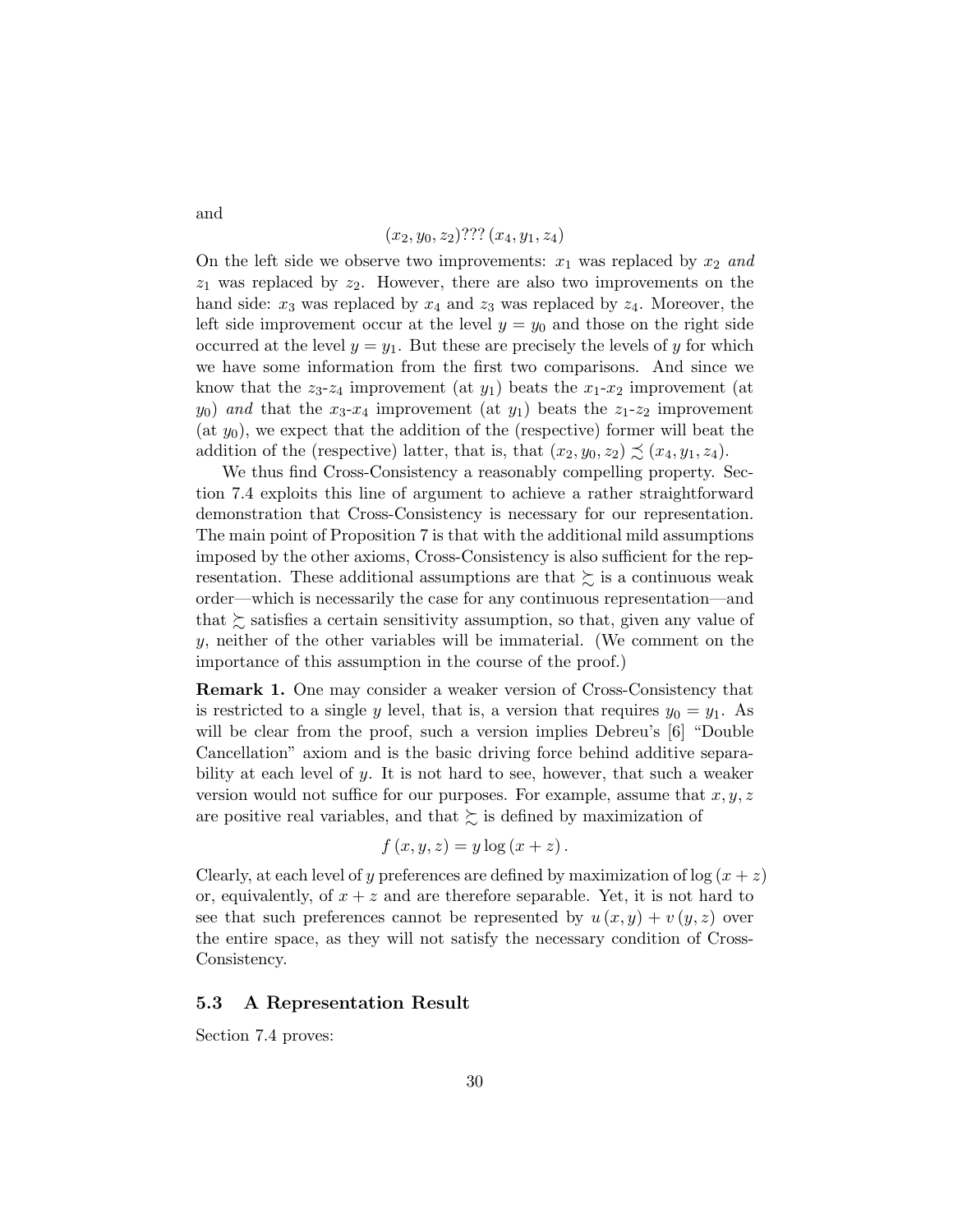**Proposition 7.** The relation  $\succsim \subset A \times A$  satisfies A1-A4 if and only if there are continuous functions

$$
\begin{array}{rcl} u & : & X \times Y \to \mathbb{R} \\ v & : & Y \times Z \to \mathbb{R} \end{array}
$$

such that  $\sum$  is represented by

$$
f(x, y, z) = u(x, y) + v(y, z)
$$

and such that, for each  $y \in Y$ , neither  $u(\cdot, y)$  nor  $v(y, \cdot)$  is a constant. Furthermore, in this case  $u$  and  $v$  are unique in the following sense:  $u'$  and v' also satisfy the representation above iff there are  $\alpha > 0$ , a continuous function  $\beta: Y \to \mathbb{R}$ , and  $\gamma \in \mathbb{R}$  such that

$$
u'(x, y) = \alpha u(x, y) + \beta(y)
$$
  
\n
$$
v'(y, z) = \alpha v(y, z) - \beta(y) + \gamma.
$$

When interpreting this representation result in the context of memory utility, one may take the elements of  $Z$  to be vectors of past consumption, so that preferences are represented by the function

$$
u(x_{1t}, x_{2t}) + \tilde{v}_t(x_{20}, \ldots, x_{2t}).
$$

The specific assumptions we impose on  $\tilde{v}_t$ , namely, the way that it depends on  $x_{20}, \ldots, x_{2(t-1)}$  only through  $\Upsilon_t, \Lambda_t$ , are then function form assumptions. We could seek axiomatic foundations for this functional form, but do not expect such an axiomatization to add significantly to our understanding of the model.

# 6 Discussion

#### 6.1 Related Models

#### 6.1.1 Memorable Goods vs. Durable Goods

Memory utility shares many of the properties of a durable good, but there are also some important differences. Most notably, models of durable good consumption typically contain no counterpart of one of our key characteristics of memory utility, the customary level of consumption. In the standard model, an expenditure on a durable good generates a stream of benefits that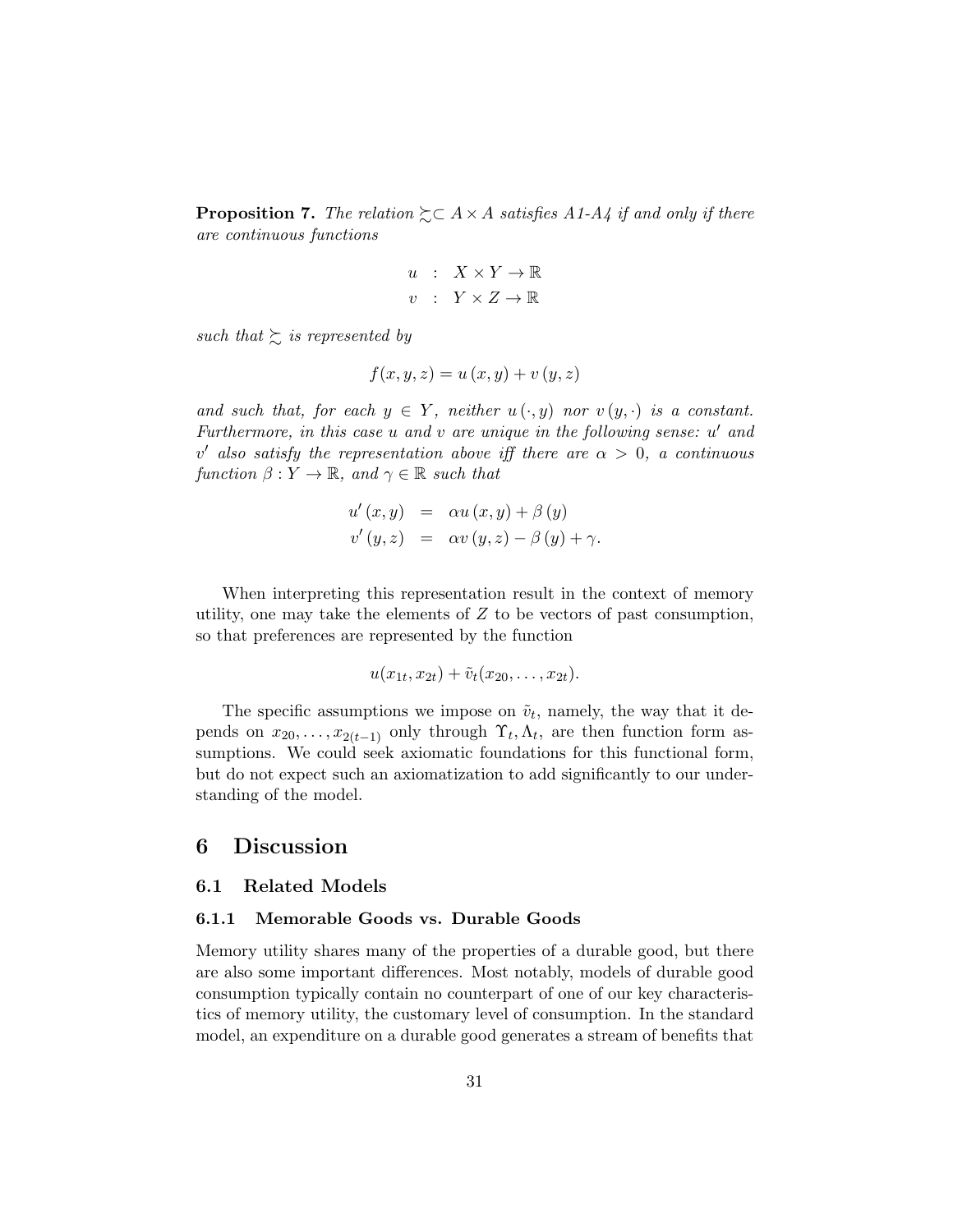are independent of past expenditures. The flow of benefits from the purchase of a sixty inch flat screen television is the same whether this is the first television one ever owned or whether it is a replacement of the previous sixty inch flat screen television that failed last week. In contrast, an expenditure on the memorable good generates valuable memories only if the expenditure is sufficiently above the customary level. A consumer who plans to spend a large amount on the memorable good next period might be better off if her consumption this period decreased, something not possible with durable goods.

## 6.1.2 Indivisibilities

One might be concerned that the patterns we associate with memory utility simply reflect indivisibilities in consumption goods. There may be a spike in consumption because there is a minimum amount one has to spend on a wedding, or carnival costume, or vacation. We notice, however, that people spend a wide range of sums on (for example) weddings or vacations, and that these sums appear to be correlated with the income levels or consumption patterns of the purchasers. This is what we would expect of an memoryutility explanation, but not a indivisibility explanation.

#### 6.1.3 Addiction

The presence of the stock  $\Lambda_t$  in our memory utility specification prompts a comparison to models of addiction, with Becker and Murphy [2] being the obvious comparison. In their model, the utility function in period  $t$  is given by

 $u(y_t, c_t, \Lambda_t),$ 

where  $y_t$  is the consumption of a nonaddictive good,  $c_t$  is the consumption of an addictive good, and  $\Lambda_t$  is the stock of the addictive good. The stock  $\Lambda_t$  is allowed to enter the utility function with either a positive or negative sign, so that an increased stock of consumption may decrease utility (perhaps with something like smoking) or increase utility (perhaps with something like exercise). In addition, the cross derivative  $u_{cA}$  may be either positive or negative, so that an increased stock may either enhance or attenuate the urge for current consumption. The primary difference is that the function  $u$  in the addiction model as assumed to be concave. This allows a straightforward optimization in each period, and contrasts with the nonconvexities that appear in our case.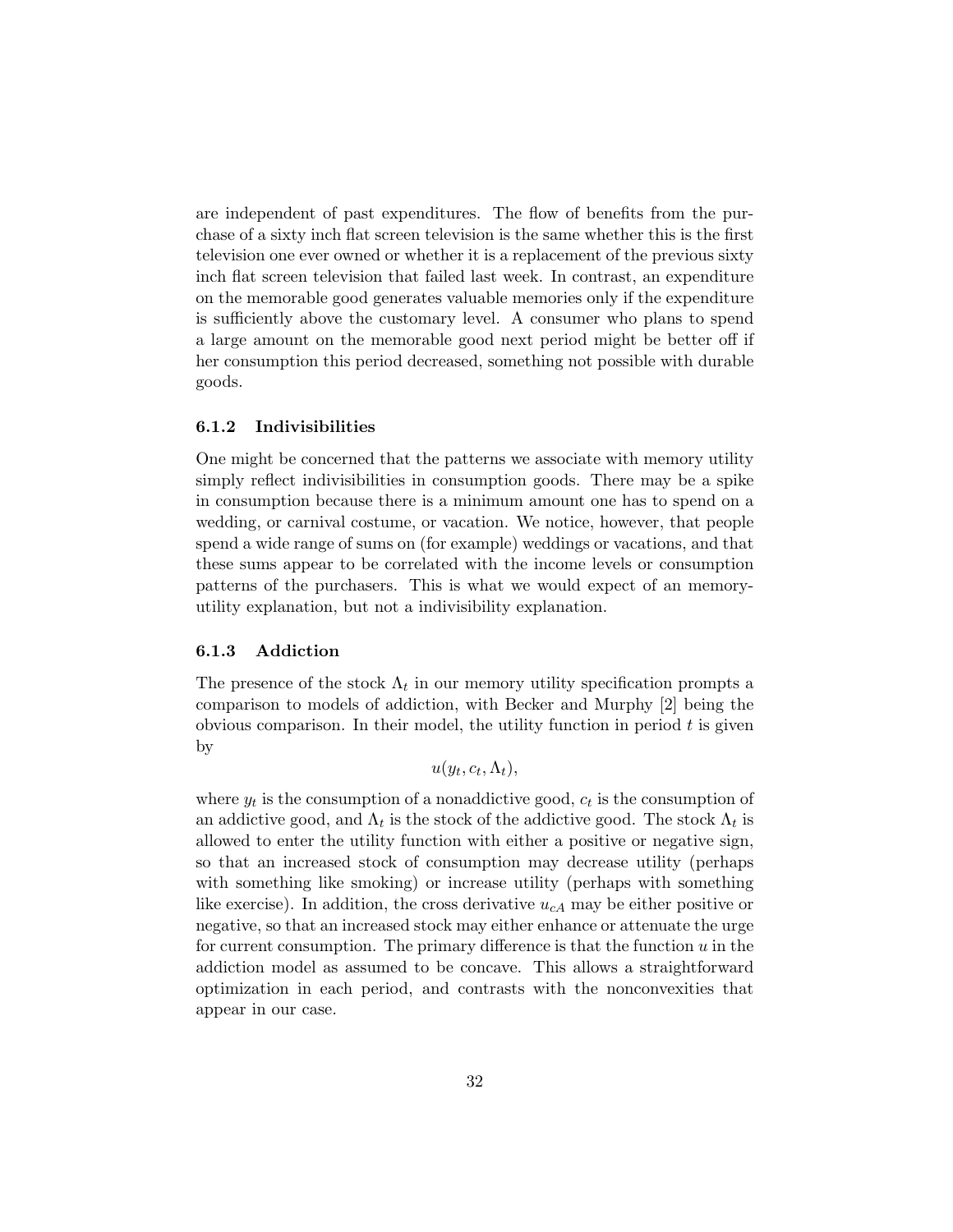# 6.1.4 Habit Formation

We incorporated the dependence of period  $t$  utility by adding to the utility from instantaneous utility of the expenditure in period t a function  $\tilde{v}_t$  that depends on past expenditures,

$$
\tilde{v}_t(x_{20},\ldots,x_{2t})=\hat{v}(x_{20},\Upsilon_t,\Lambda_t),
$$

where we interpret  $\Upsilon_t \in \mathbb{R}_+$  as identifying a stock of memories at time t and  $\Lambda_t \in \mathbb{R}_+$  as identifying the customary level of consumption of the memory good at time t. If we eliminate  $\Upsilon$  from the model, then the effect of past consumption on the immediate utility from expenditure on the memorable good  $x_{2t}$  depends only on  $\Lambda_t$ . There then exist simple specifications for the evolution of Λ for which the model becomes a model of habit formation. Thus, our model nests a habit formation model (as well as, obviously, the standard model).

# 6.2 Applications of a Memory Utility Model

## 6.2.1 Permanent Income Hypothesis

The standard intertemporal consumption model suggests that optimal consumption should be smooth. In particular, expected but temporary jumps in income have little effect on permanent income, and so should have little effect on consumption. For example, expected tax refund receipts should lead to little immediate increase in consumption. In contrast, Souleles [16] documents that there is excess sensitivity of consumption to such refunds.

Hai, Krueger and Postlewaite [8] demonstrate that if the model in Souleles is extended along the lines of our model, there is essentially no excess sensitivity. Much of what appears to be a puzzling current consumption binge in response to temporary income shocks can be interpreted as the generation of memory utility, which in turn generates a relatively smooth intertemporal pattern of increases in utility.

#### 6.2.2 Retirement Saving

It is a familiar lament in the popular press that Americans save too little for retirement (see, for example, the opening quotation in Scholz, Seshadri and Khitatrakun [14]). The conclusions of more careful analyses are less clear. Scholz, Seshadri and Khitatrakun [14], for example, argue that only about twenty percent of Americans are undersaving, and even then not by vast amounts.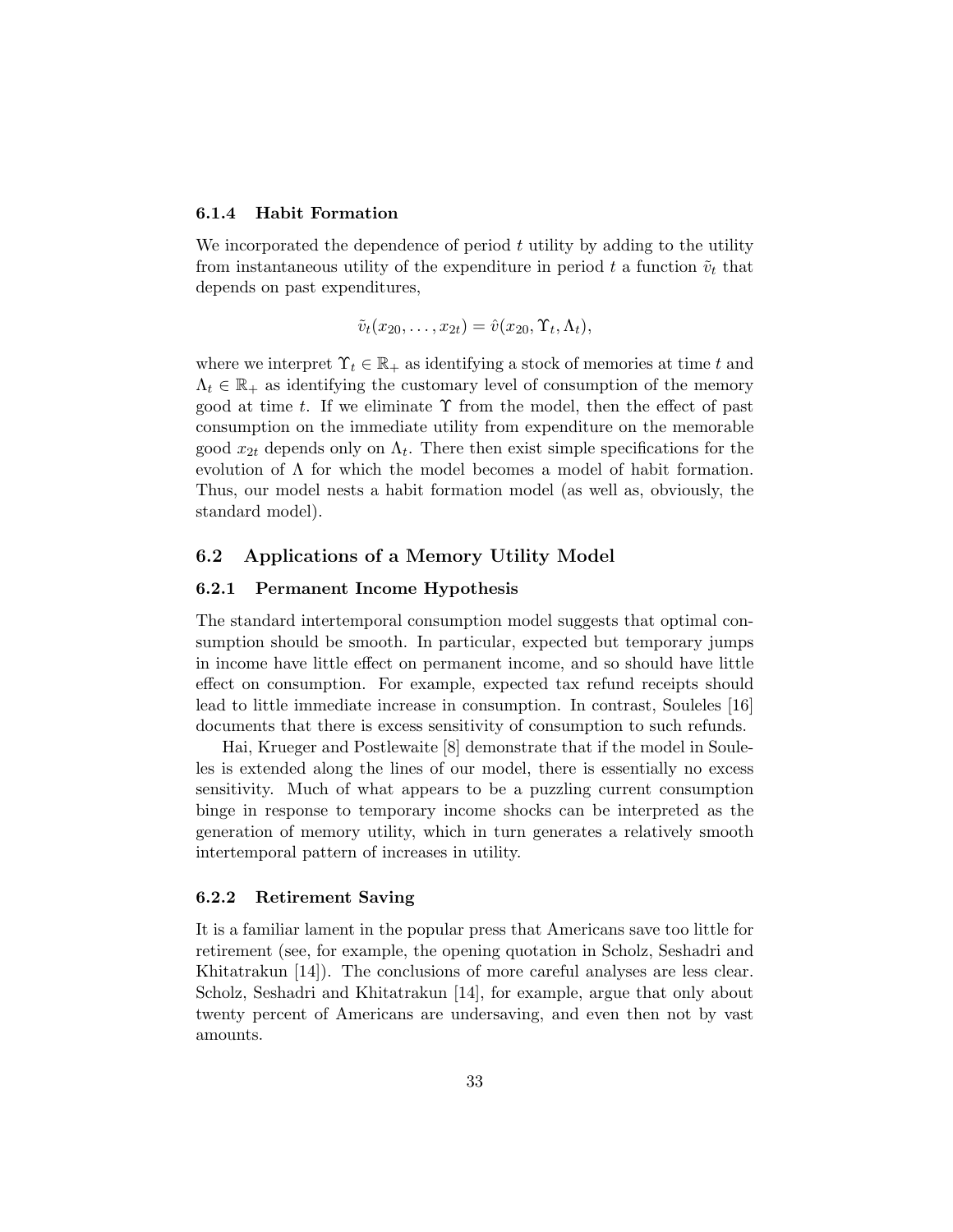Our analysis of memorable goods brings a new dimension to this discussion, and a new reason to suspect that reports of undersaving may be overstated. The flow of utility in retirement years includes the flow of utility from earlier memorable consumption. Decreasing consumption expenditures as one moves into and through retirement, often taken as a sign of undersaving, may simply reflect the optimal management of memory utility. This suggests a number of empirical projects. For example, with sufficient data, one could look for a correlation between early expenditure on memorable goods and decreases in expenditure later in life that our model would suggest.

#### 6.2.3 Memories as a Substitute for Saving

Taking account of memorable goods in a consumer's utility maximization problem changes how we think about saving and investment in general. Separate from the question of retirement savings, economists have puzzled over why the savings rate in the U.S. has dropped substantially over the past half century (e.g., Parker [13]). The decrease in the savings rate is sometimes interpreted as an indication that consumers care less about the future than they once did. However, over the period in which savings rates decreased, expenditures on vacations increased, providing a hint of a link between the generation of memory utility and savings.

A consumer who shifts expenditure from nonmemorable goods to memorable goods is doing something akin to saving—making current choices that increase her future utility. Any estimate of intertemporal preferences from longitudinal consumption that ignores the memory component of nondurable consumption will result in an upward bias of the consumer's discount rate. There is evidence that recreation is a luxury good (though perhaps becoming less so; see Costa [4]). If memory goods more generally are luxury goods, then estimates of discount factors may become more problematic for higher incomes. It would be interesting to revisit estimates of discount factors with an empirical strategy incorporating memorable goods.

#### 6.2.4 Memorable Goods and Risk Aversion

Ignoring the memory component of consumption will complicate estimates of risk aversion as well as estimates of discount rates. We discussed above the Friedman-Savage anomaly of agents who both gamble and insure. If one accepts our model of memory utility, a nonconvexity arises naturally, and the insurance-and-gambling behavior is less surprising. Section 4.3 showed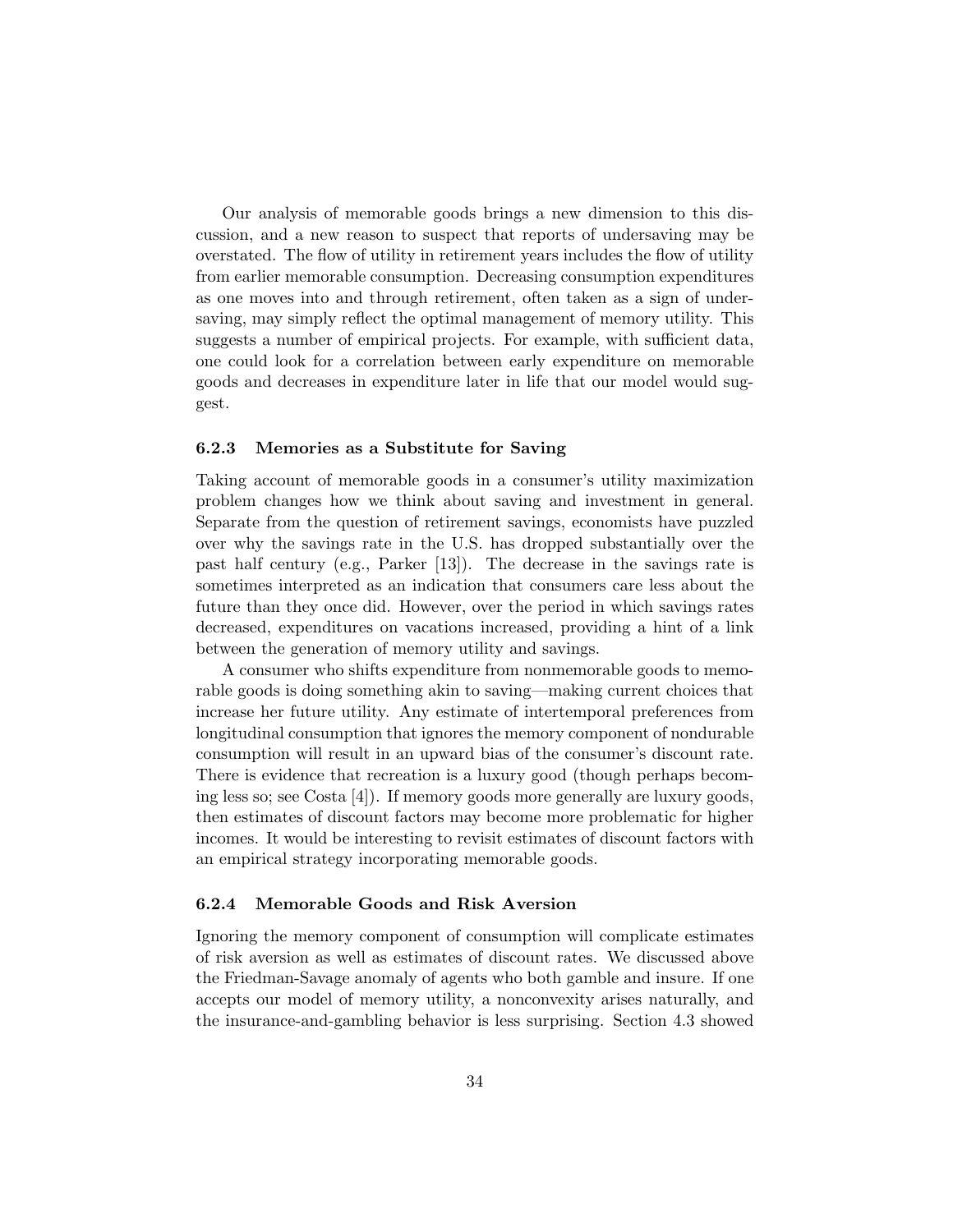that a consumer who understands the (possibly large) memory utility that accompanies a big increase in consumption may optimally reduce decrease current consumption for some time so as to be able to afford the memorable event. For our infinitely lived consumer, this intertemporal substitution is a sufficiently powerful tool for managing memory utility as to obviate the need to take on risk. However, a real-world finitely-lived consumer might realize that she will not live long enough to acquire the resources needed to generate a large burst of memory utility. A fair (or even mildly unfair) lottery with a large upside possibility may be part of an optimal plan for such a consumer.

#### 6.3 Extensions

We touch here on one of the many possible extensions of our model. We have laid out the model in which higher-than-customary consumption leads to memory utility that is added to the direct contemporaneous utility from consumption. This captures well the positive memories that stem from high expenditures, but the basic ideas can be extended to cover negative memories as well. Most of us have at some time stayed at hotels that are memorable, but not in a positive way. If we were advising a friend on choosing a hotel for his honeymoon we would suggest paying a premium to be sure that the hotel didn't fall below expectations, since if the experience is negative it won't soon be forgotten.

Accommodating negative memories would be straightforward. The function  $v$  aggregates the flow of utility stemming from memorable experiences that is then added on to the direct utility from consumption. One can allow the function to take on negative values for unpleasant experiences, which then have an ongoing drag on my future utility. As with the positive memory formation that we have modeled, the natural way to proceed would be to say that if the expenditure on the memorable good falls sufficiently below the customary level, negative memories are formed.

# 7 Appendix: Proofs

# 7.1 Proof of Lemma 2

We first note that in any equilibrium, we have  $(x_{10}, x_{20}) \in [0, Y_0]^2$ . This implies that there is a lower bound  $\varepsilon$  on  $\frac{du(x_{10},x_{20})}{dx_{10}}$  $\frac{x_{10}, x_{20}}{dx_{10}}$ , the marginal utility of good 1 in the first period.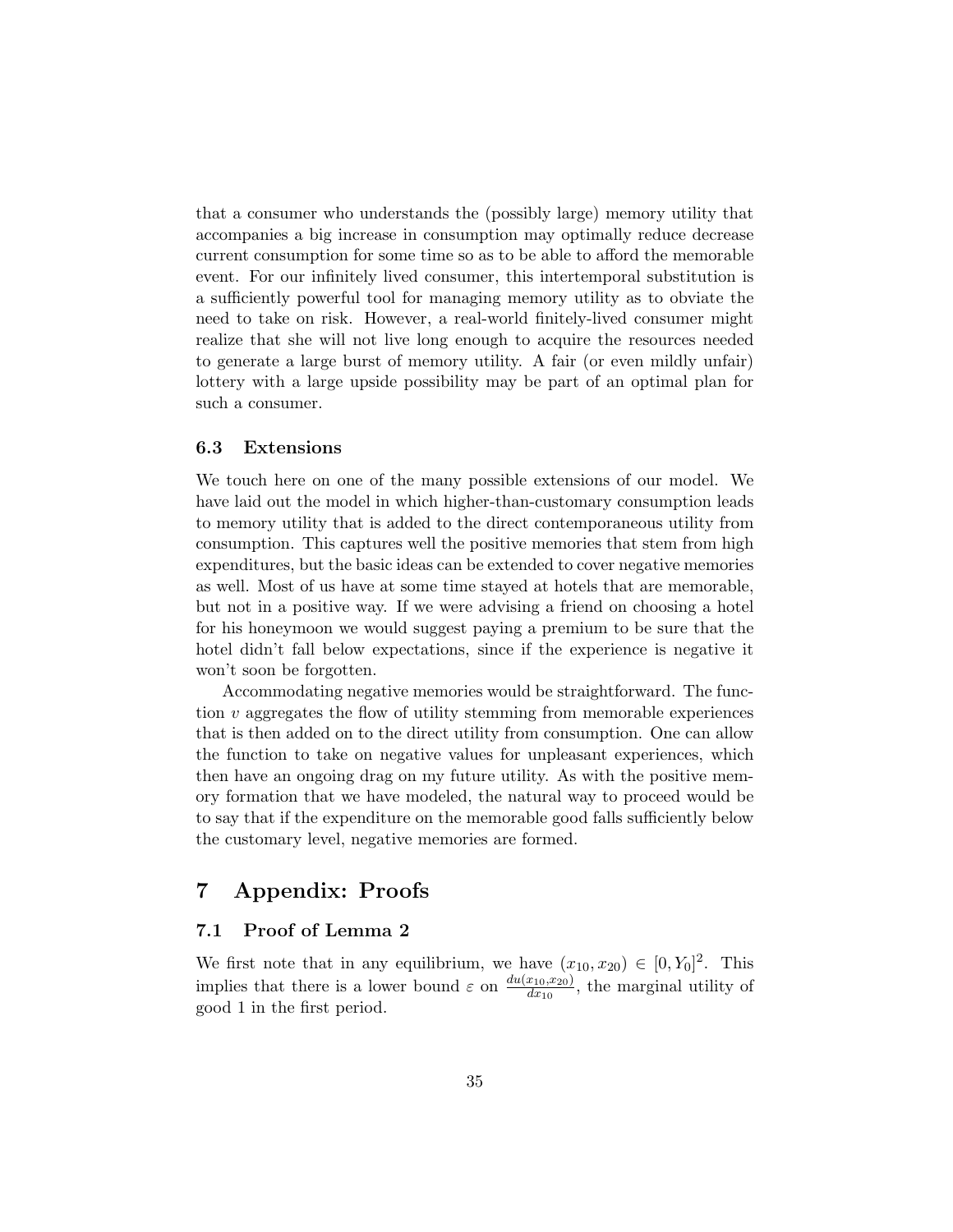Next, we note that there is an  $\hat{x} \geq 0$  such that for any consumption  $(x_1, x_2)$  with either  $x_1 > \hat{x}$  or  $x_2 > \hat{x}$ , it must be that either  $\frac{du(x_1, x_2)}{dx_1} < \varepsilon/2$ or it is the case that  $\frac{du(x_1,x_2)}{dx_2} < \varepsilon/2$ . If this is not the case, then we can find a sequence  $(x_{1\tau}, x_{2\tau})$  contradicting Assumption 3.3.

The next step is to note that there exists a value  $\check{x}$  such that if  $x_2 > \check{x}$ , then  $\frac{d\breve{v}(x_2,\Lambda)}{dx_2} < \frac{\varepsilon}{2}$  $\frac{\varepsilon}{2}(1-\delta)$  for any  $\Lambda$  (where we see later in the proof why the  $(1-\delta)$  is needed to cope with the durability of memory utility). This follows from Assumption 3.4.

Let  $\overline{x} = \max\{\hat{x}, \check{x}\}.$ 

Now suppose we have a candidate equilibrium in which, for some  $t$ , we have consumption bundle  $(x_{1t}, x_{2t})$  with  $x_{1t} > \overline{x}$  or  $x_{2t} > \overline{x}$ . We argue that there exists a superior consumption plan in which consumption is unchanged in all periods except  $0$  and  $t$ , and in which consumption of each good in periods 0 and t falls short of  $\bar{x}$ . Iterating this argument yields the result.

In period t, the derivative of u with respect to either good 1 or good 2 must fall short of  $\varepsilon/2$ . If it is the derivative with respect to good 1 that has this property, then we have

$$
u_1(x_{10}, x_{20}) - u_1(x_{1t}, x_{2t}) > 0.
$$
\n<sup>(12)</sup>

Now consider an alternative strategy that duplicates that of the candidate equilibrium strategy with the possibly exception of  $x_{10}$  and  $x_{1t}$ . The latter two variables are allowed to vary as long as they satisfy the budget constraint. The budget constraint in turn requires

$$
x_{10} + \delta^t x_{1t} = k
$$

for some constant k. This allows us to define an implicit function  $x_{1t} =$  $f(x_{10})$  whose derivative is given by  $-\delta^{-t}$ . This allows us to interpret (12) as the derivative of the discounted sum of utility with respect to  $x_{i0}$ , under the constraint that  $x_{1t} = f(x_{i0})$ , ensuring the budget constraint is satisfied. The fact that this derivative is positive ensures that we can increase utility by decreasing  $x_{1t}$  and increasing  $x_{10}$ .

Now suppose that it is good 2 for which the derivative is small in period t. Then

$$
u_1(x_{10}, x_{20}) - \delta^t \left[ u_2(x_{1t}, x_{2t}) + \sum_{\tau=t}^{\infty} \delta^{\tau-t} \breve{v}_1(x_{2t}, \Lambda_t) \right] =
$$
  

$$
u_1(x_{10}, x_{20}) - \delta^t \left[ u_2(x_{1t}, x_{2t}) + \frac{1}{1+\delta} \breve{v}_1(x_{2t}, \Lambda_t) \right] > 0.
$$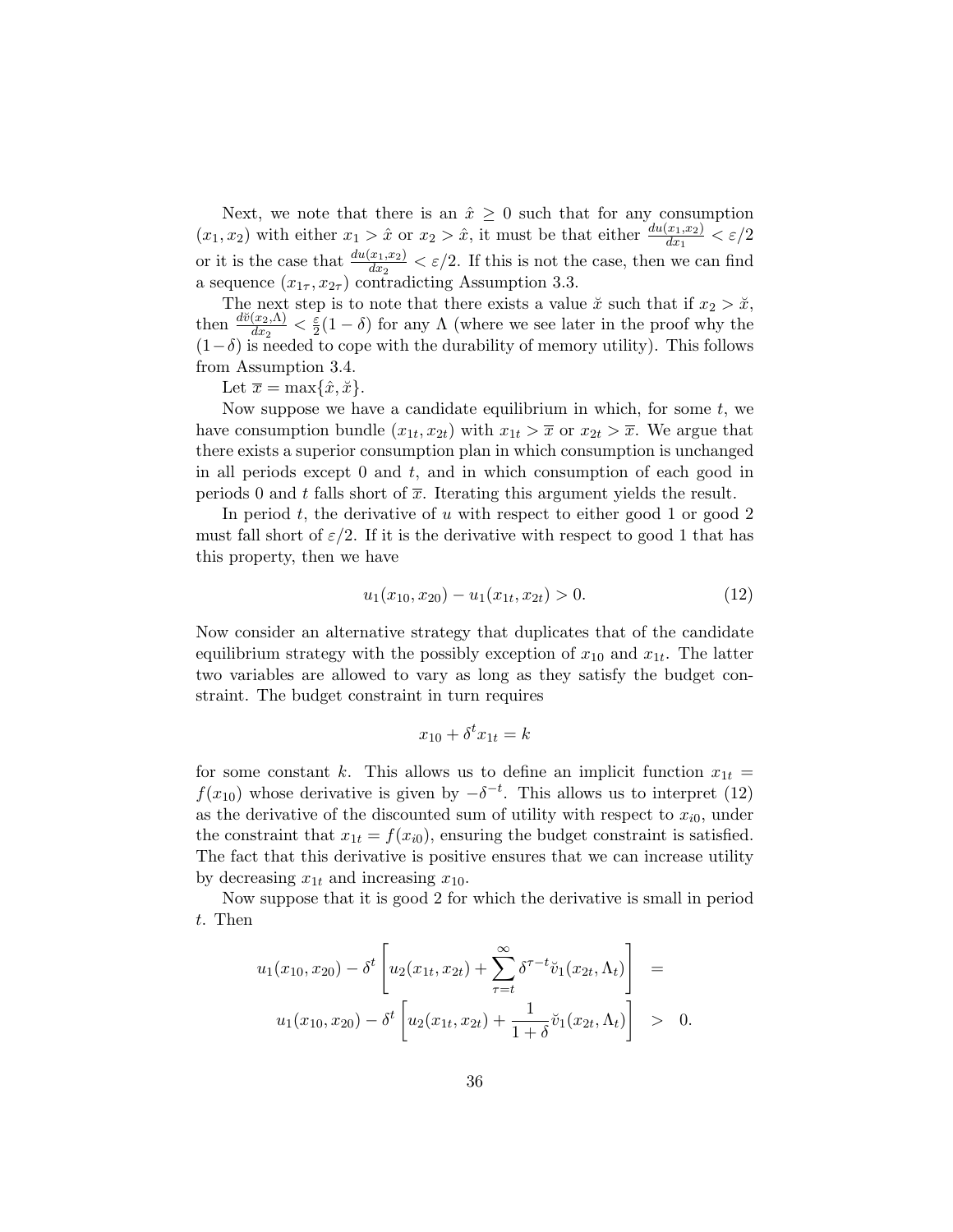Our choice of the period  $t$  ensures the inequality in the second line. Moreover, it is clear from the first line that this sum is an upper bound on the derivative of the discounted sum of utility with respect to  $x_{10}$ , under the constraint that  $x_{2t} = f(x_{10})$ . (In particular, it captures the effect of varying  $x_{10}$  on first-period utility, and then the effect of varying  $x_{2t}$  on utility in period t and every subsequent period. It is only an upper bound, because the derivative reduced by the effect of  $x_{2t}$  on values of  $\Lambda_{\tau}$  for values  $\tau > t$ , which we have not incorporated in our calculation.) The fact that this derivative is positive again ensures that we can increase utility by decreasing  $x_{2t}$  and increasing  $x_{10}$ .

This allows us to construct a sequence of improvements that continues until  $x_{1t}$  and  $x_{2t}$  each are no larger than  $\bar{x}$  for all t, yielding the result.

# 7.2 Proof of Proposition 4

Let  $\{\hat{x}_{1t}, \hat{x}_{2t}\}_{t=0}^{\infty}$  be the optimal consumption plan. By assumption this plan involves the generation of memory utility in some period, though we cannot be sure of which period. An alternative consumption plan is to never secure memory utility, in which case the optimal plan would be  $\{(x_1^*, x_2^*), (x_1^*, x_2^*), \ldots\}$ . We assume that at least one generation of memory utility is strictly optimal, giving

$$
\{\hat{x}_{1t}, \hat{x}_{2t}\}_{t=0}^{\infty} \succ (\left(x_1^*, x_2^*\right), \left(x_1^*, x_2^*\right), \ldots). \tag{13}
$$

The optimal consumption plan induces a sequence of stocks  $\{\hat{\Lambda}_t\}_{t=0}^{\infty}$  and wealths  $\{\hat{Y}_t\}_{t=0}^{\infty}$ .

Suppose the optimal plan involved the generation of memory utility only finitely many times. Then there is a period  $T$  such that the consumer enters period  $T+1$  with wealth  $Y_{T+1}$ , and thereafter consumes

$$
\left(x_1^* \frac{Y_T}{Y_0}, x_2^* \frac{Y_T}{Y_0}\right)
$$

in each period. As a result, the stock  $\Lambda_t$  becomes arbitrarily close to  $x_2^* \frac{Y_T}{Y_0}$  $\frac{Y_T}{Y_0}.$ It then suffices to show that if a period t' arrives in which  $\Lambda_{t'} = x_2^* \frac{Y_T}{Y_0}$  $\frac{Y_T}{Y_0}$ , then the consumer will indulge in memory utility on some subsequent period.<sup>9</sup> To see that this is the case, notice that once such a  $t'$  has arrived, the

<sup>&</sup>lt;sup>9</sup>We can only be assured that  $\Lambda_{t'}$  can be made arbitrarily close to  $x_2^* \frac{Y_T}{Y_0}$ , not precisely equal to it, but the fact that our original preference is strict allows us to look at the case where they are equal.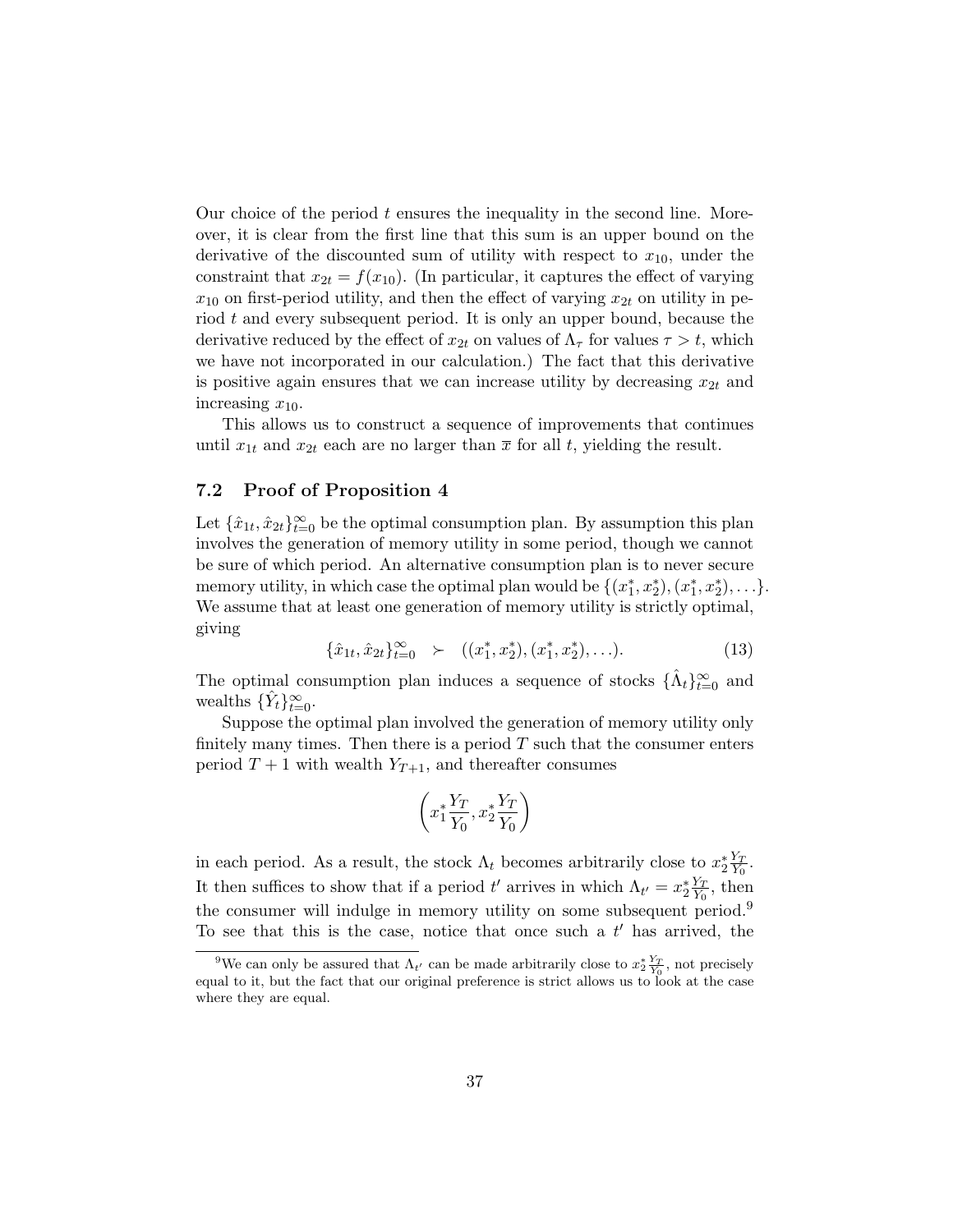continuation sequences

$$
\left\{\hat{x}_{1t}\frac{Y_T}{Y_0}\right\}_{t=0}^{\infty}, \left\{\hat{x}_{2t}\frac{Y_T}{Y_0}\right\}_{t=0}^{\infty}, \left\{\hat{\Lambda}_t\frac{Y_T}{Y_0}\right\}_{t=0}^{\infty}, \left\{\hat{Y}_t\frac{Y_T}{Y_0}\right\}_{t=0}^{\infty}
$$

are feasible and, by definition, involves the generation of some memory utility. We then need only argue that

$$
\left(\left\{\hat{x}_{1t}\frac{Y_T}{Y_0}\right\}_{t=0}^{\infty},\left\{\hat{x}_{2t}\frac{Y_T}{Y_0}\right\}_{t=0}^{\infty}\right) \succ \left(\left(\hat{x}_1^*\frac{Y_T}{Y_0},\hat{x}_2^*\frac{Y_T}{Y_0}\right),\left(\hat{x}_1^*\frac{Y_T}{Y_0},\hat{x}_2^*\frac{Y_T}{Y_0}\right),\ldots\right).
$$

But this follows from (13) and the homogeneity invoked in Assumption 5.

# 7.3 Proof of Proposition 6

Fix an optimal consumption plan, and let no memory utility be generated in periods t and  $t + 1$ . Let the periods after  $t + 1$  in which memory utility is generated be  $\{t_{\tau}\}_{\tau=0}^{\infty}$ . Then the derivative of the period-t continuation discounted sum of utility with respect to  $x_{2t}$  is given by

$$
u_2(x_{1t}, x_{2t}) + \delta^{\tau_0 - t} \sum_{k=0}^{\infty} \delta^{\tau_k - \tau_0} v_2(x_{2\tau_k}, \Lambda_{\tau_k}) \frac{d\Lambda_{\tau_k}}{dx_{2t}},
$$

while the corresponding derivative with respect to  $x_{2t+1}$  is given by

$$
u_2(x_{1t+1}, x_{2t+1}) + \delta^{\tau_0 - (t+1)} \sum_{k=0}^{\infty} \delta^{\tau_k - \tau_0} v_2(x_{2\tau_k}, \Lambda_{\tau_k}) \frac{d\Lambda_{\tau_k}}{dx_{2t+1}}.
$$

In each case the first term captures the immediate effect of consuming good 2 on current consumption, and the summation captures the effect on the future customary levels of consumption, which come into play each time memory utility is generated. We can rewrite these derivatives as

$$
u_2(x_{1t}, x_{2t}) + \delta^{\tau_0 - t} \sum_{k=0}^{\infty} \delta^{\tau_k - \tau_0} v_2(x_{2\tau_k}, \Lambda_{\tau_k}) (1 - \lambda) \lambda^{\tau_k - t - 1},
$$

and

$$
u_2(x_{1t+1}, x_{2t+1}) + \delta^{\tau_0 - (t+1)} \sum_{k=0}^{\infty} \delta^{\tau_k - \tau_0} v_2(x_{2\tau_k}, \Lambda_{\tau_k}) (1 - \lambda) \lambda^{\tau_k - (t+1) - 1}.
$$

The necessary conditions for utility maximization are that these two derivatives be equal. Noting that  $v_2 < 0$ , this gives

$$
u_2(x_{1t}, x_{2t}) < u_2(x_{1t+1}, x_{2t+1}).
$$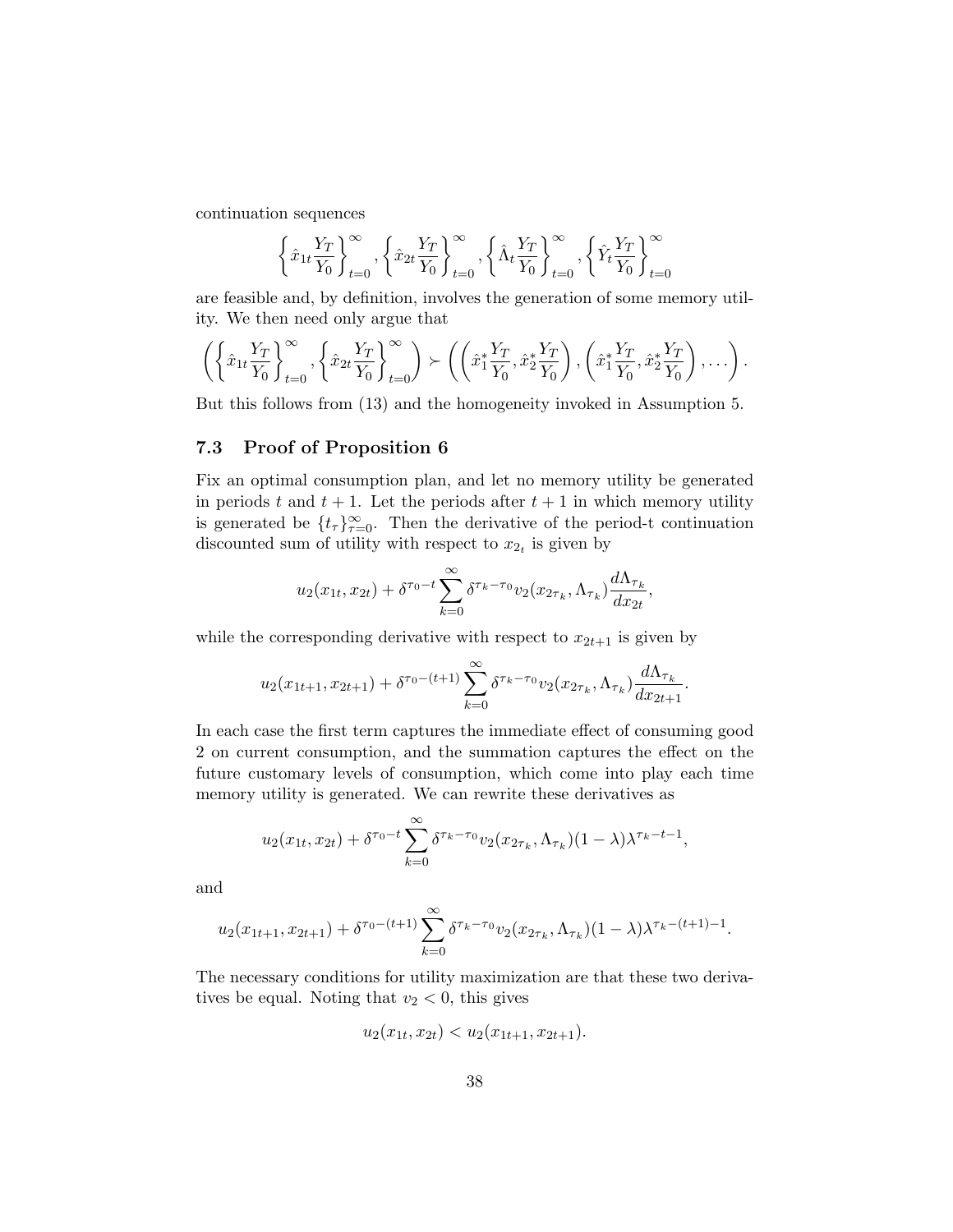# 7.4 Proof of Proposition 7

#### 7.4.1 Necessity

Assume that  $u(x, y) + v(y, z)$  represents  $\succsim$ . A1 and A2 follow immediately. As for A3, assume that

$$
(x_1, y_0, z_1) \geq (x_3, y_1, z_3)
$$
  
\n $(x_2, y_0, z_1) \geq (x_3, y_1, z_4)$   
\n $(x_1, y_0, z_2) \geq (x_4, y_1, z_3).$ 

The first preference statement implies

$$
u(x_1, y_0) + v(y_0, z_1) \ge u(x_3, y_1) + v(y_1, z_3),
$$

or, equivalently,

$$
-u(x_1, y_0) - v(y_0, z_1) \le -u(x_3, y_1) - v(y_1, z_3),
$$

while the other two yield

$$
u(x_2, y_0) + v(y_0, z_1) \le u(x_3, y_1) + v(y_1, z_4)
$$
  

$$
u(x_1, y_0) + v(y_0, z_2) \le u(x_4, y_1) + v(y_1, z_3).
$$

Summing up the last three inequalities we obtain

$$
u(x_2, y_0) + v(y_0, z_2) \le u(x_4, y_1) + v(y_1, z_4)
$$

which implies

$$
(x_2, y_0, z_2) \precsim (x_4, y_1, z_4).
$$

Finally, observe that A4 holds provided that  $u(\cdot, y)$  and  $v(y, \cdot)$  are not constant for any y.

### 7.4.2 Sufficiency – Part I: Construction

In this subsection we construct u, v such that  $u(x, y) + v(y, z)$  represents preferences. We will fix  $x_0 \in X$  and construct these functions so that

$$
u(x_0, y) = 0 \qquad \forall y \in Y.
$$

This will prove useful in showing that the functions so constructed are continuous (in Part II), as well as in proving the uniqueness result.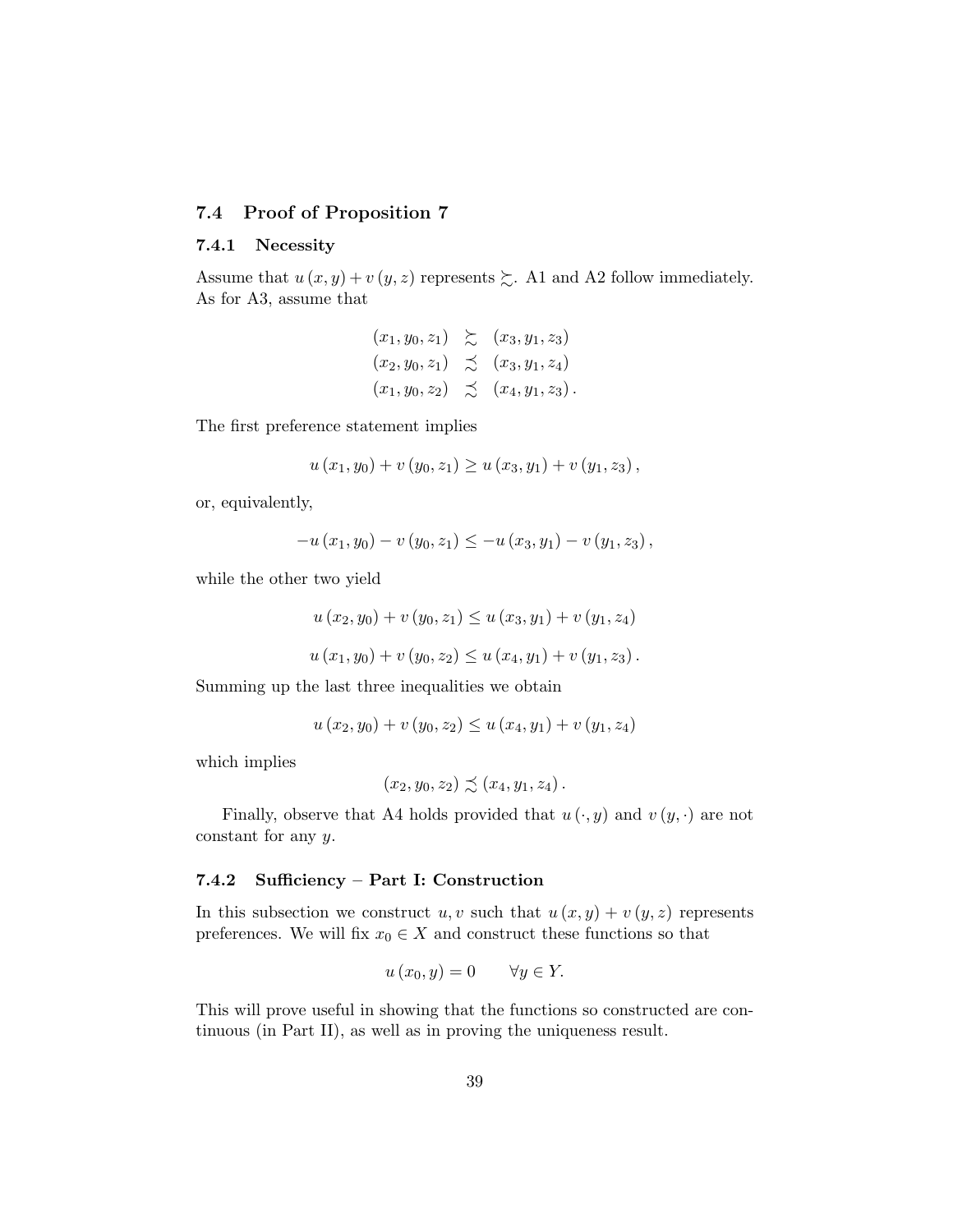Step 0: Preliminaries: Cross Consistency has a natural counterpart, with the direction of all preference signs reversed:

**Reverse Cross Consistency:** For every  $y_0, y_1 \in Y$ , every  $x_1, x_2, x_3, x_4 \in Y$ X, and every  $z_1, z_2, z_3, z_4 \in Z$ , if

$$
(x_1, y_0, z_1) \precsim (x_3, y_1, z_3)
$$
  
\n
$$
(x_2, y_0, z_1) \succeq (x_3, y_1, z_4)
$$
  
\n
$$
(x_1, y_0, z_2) \succeq (x_4, y_1, z_3)
$$

then

$$
(x_2,y_0,z_2)\succsim(x_4,y_1,z_4)
$$

Note that the two conditions are equivalent. (To see this, it suffices to exchange the notation between  $y_0 \leftrightarrow y_1, x_1 \leftrightarrow x_3, x_2 \leftrightarrow x_4, z_1 \leftrightarrow z_3$  $z_2 \leftrightarrow z_4.$ 

Similarly, one can have the indifference version of the axiom:

**Indifference Cross Consistency:** For every  $y_0, y_1 \in Y$ , every  $x_1, x_2, x_3, x_4 \in Y$ X, and every  $z_1, z_2, z_3, z_4 \in Z$ , if

$$
(x_1, y_0, z_1) \sim (x_3, y_1, z_3)
$$
  
\n
$$
(x_2, y_0, z_1) \sim (x_3, y_1, z_4)
$$
  
\n
$$
(x_1, y_0, z_2) \sim (x_4, y_1, z_3)
$$

then

$$
(x_2, y_0, z_2) \sim (x_4, y_1, z_4).
$$

This version follows from the conjunction of Cross Consistency and Reverse Cross Consistency, and hence from each of these alone.

Step 1: Additive representation for any fixed y: For  $y \in Y$ , define

$$
A_y = \{(x, y, z) \in A \, | \, x \in X, z \in Z \}.
$$

Restricting attention to  $A_y$ , for each  $y \in Y$ , we note that  $\succsim$  is a continuous weak order (basically, on  $X \times Z$ ). For a relation  $\succsim$  on  $X \times Z$  we will be interested in following condition:<sup>10</sup>

<sup>10</sup>See also Blaschke [3] and Thomsen [19] for the related "hexagon" condition.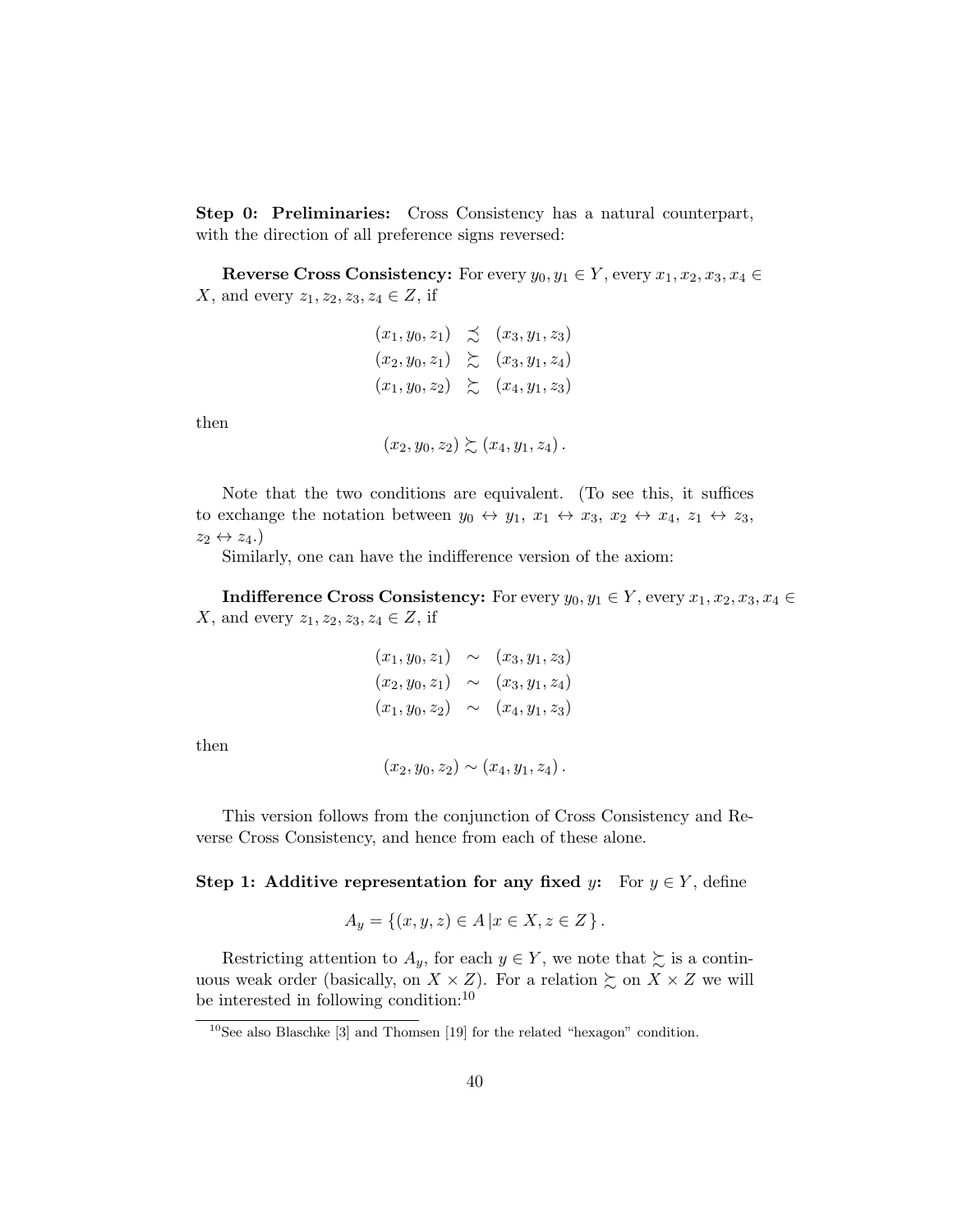**Double Cancellation:** For every  $f, g, h \in X$  and every  $p, r, q \in Z$ , if

 $(f, p) \succsim (g, q)$ 

 $(h, p) \precsim (g, r)$ 

and

then

$$
(h,q)\precsim(f,r).
$$

In particular, the following lemma states that  $\gtrsim$  on  $A_y$  satisfies Double Cancellation.

**Lemma 8.** For each  $y \in Y$ , every  $f, g, h \in X$  and every  $p, r, q \in Z$ , if

$$
(f, y, p) \succsim (g, y, q)
$$

and

 $(h, y, p) \precsim (g, y, r)$ 

then

$$
(h, y, q) \precsim (f, y, r).
$$

**Proof:** Given  $f, g, h \in X$  and  $p, r, q \in Z$  that satisfy  $(f, y, p) \succsim (g, y, q)$ , and  $(h, y, p) \precsim (g, y, r)$ , define (i)

$$
y_0=y_1=y
$$

(ii)

$$
x_1 = x_4 = f
$$
  

$$
x_2 = h \quad x_3 = g
$$

and (iii)

$$
z_1 = p
$$
  
\n $z_2 = z_3 = q$   
\n $z_4 = r$ .

Observe that

$$
(x_1, y_0, z_1) = (f, y, p) \succsim (g, y, q) = (x_3, y_1, z_3)
$$
  

$$
(x_2, y_0, z_1) = (h, y, p) \preceq (g, y, r) = (x_3, y_1, z_4)
$$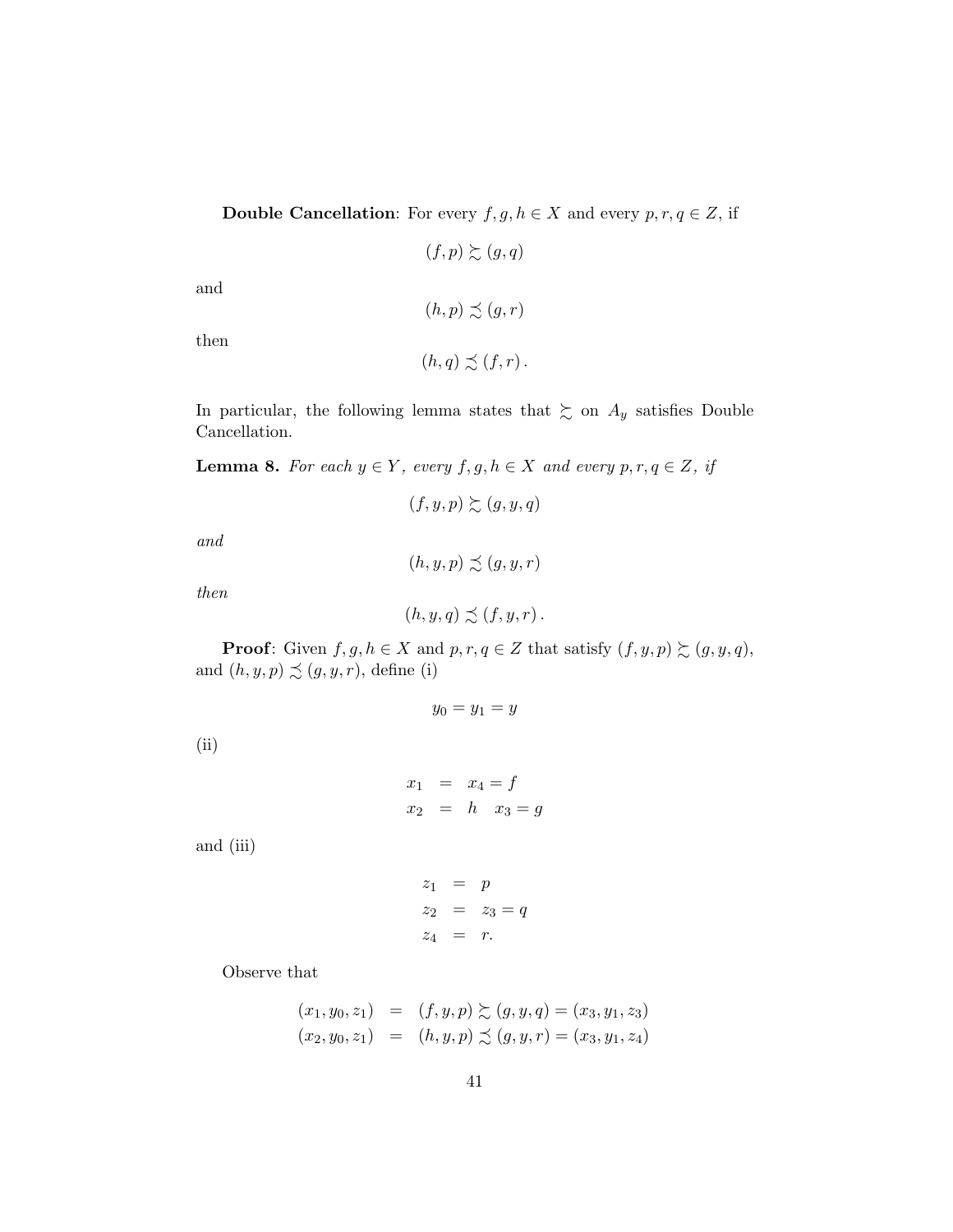and clearly also

$$
(x_1, y_0, z_2) = (f, y, q) \sim (f, y, q) = (x_4, y_1, z_3)
$$

hence Cross Consistency can be invoked to conclude that

$$
(x_2, y_0, z_2) \precsim (x_4, y_1, z_4)
$$

which means

$$
(x_2, y_0, z_2) = (h, y, q) \precsim (f, y, r) = (x_4, y_1, z_4).
$$

П

Thus, Double Cancellation on each  $A_y$  follows from Cross Consistency. It follows from Debreu [6] that  $\succsim$  has an additively separable continuous representation: there are continuous  $u_y: X \to \mathbb{R}$  and  $v_y: Z \to \mathbb{R}$  such that, for every  $x, x' \in X$  and every  $z, z' \in Z$ ,

$$
(x, y, z) \succsim (x', y, z')
$$

iff

$$
u_y(x) + v_y(z) \ge u_y(x') + v_y(z').
$$

Further, thanks to A4, these  $u_y, v_y$  are unique up to multiplication by a positive constant and the addition of a constant.<sup>11</sup> In other words, if  $u'_y: X \to \mathbb{R}$  and  $v'_y: Z \to \mathbb{R}$  also represent  $\succsim$  on  $A_y$  as above, there must be  $\alpha_y > 0$  and  $\beta_{yu}, \beta_{yv} \in \mathbb{R}$  such that

$$
u_y'(x) = \alpha_y u_y(x) + \beta_{yu}
$$

and

$$
v_y'(z) = \alpha_y v_y(z) + \beta_{yv.}
$$

Finally, by setting  $\beta_{yu} = -\alpha_y u_y(x_0)$  we may assume without loss of generality that  $u_y(x_0) = 0$ .

<sup>&</sup>lt;sup>11</sup>If one of the two variables x.z does not affect preferences on  $A_y$ , its function is a constant—hence unique up to a cardinal transformation, but the representation of the other variable becomes only ordinal. Similarly, If A4 doesn't hold, one of the two functions might be an non-continuous monotone transformation of a continuous function.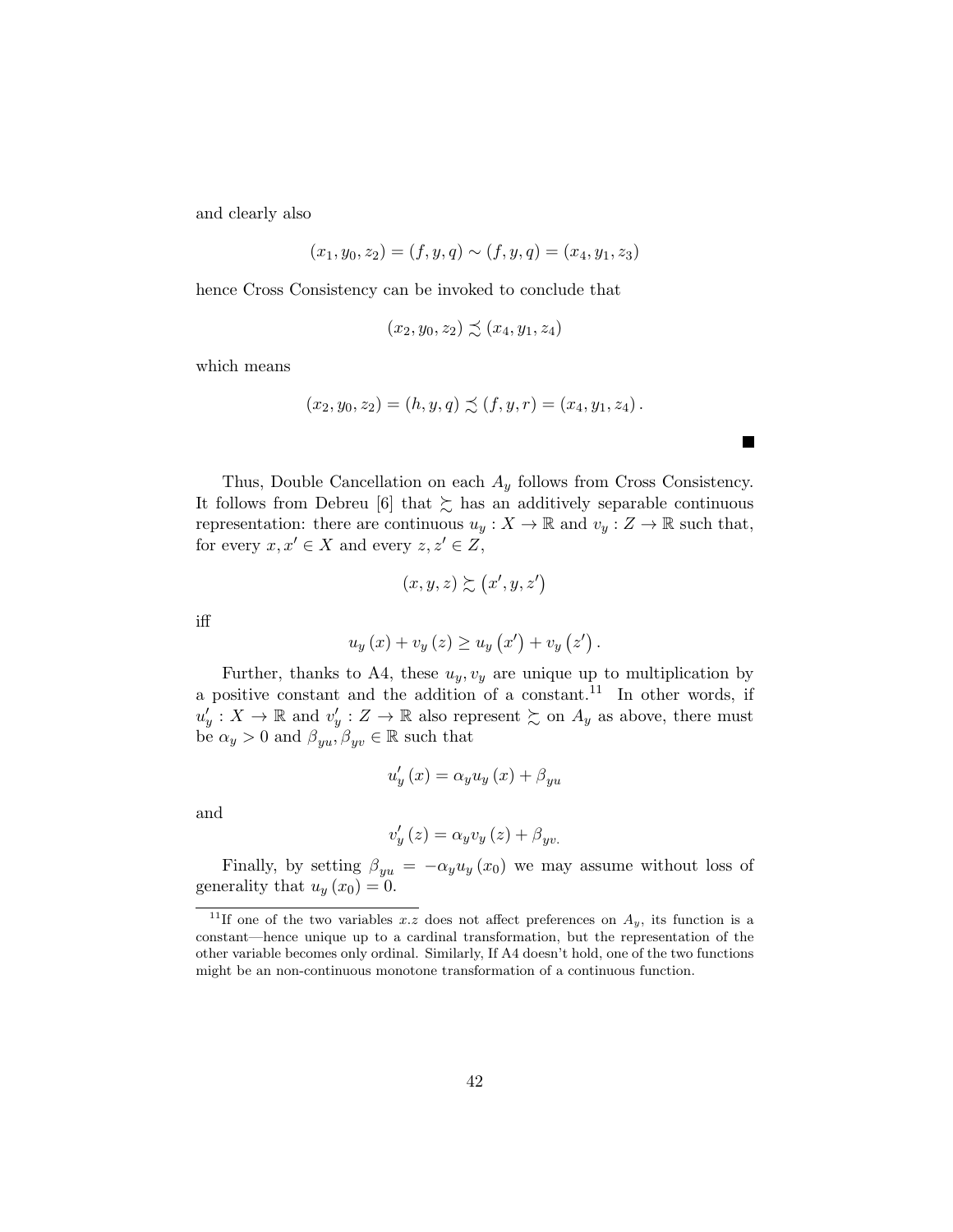Step 2: Additive representation on the entire space: For each  $y$ , choose two continuous functions  $u_y: X \to \mathbb{R}$  and  $v_y: Z \to \mathbb{R}$  that represent  $\sum_{n=1}^{\infty}$  on  $A_y$  as above, with  $u_y(x_0) = 0$ . Recall that these functions are unique up to multiplication (of both) by (the same)  $\alpha_y > 0$  and an addition of a constant to  $v_y$ . We now wish to show that we may take such an affine transformation of  $u_y, v_y$  for each  $y \in Y$  so that the resulting functions rank alternatives as does  $\succsim$  also across different values of y, (that is, for any two alternatives  $a \in A_y, b \in A_{y'}$  even if  $y \neq y'$  and that these functions are continuous (over all of A).

For a generic  $a \in A$ , let  $a_X \in X$ ,  $a_Y \in Y$ , and  $a_Z \in Z$  be its components, so that  $(a_X, a_Y, a_Z) = a$ .

To visualize the construction, consider, for each  $y \in Y$ , the image of the functions  $u_y, v_y$ . Define

$$
I(y) = \{(u_y(x), v_y(z)) | x \in X, z \in Z\} \subset \mathbb{R}^2.
$$

Note that, because  $u_y, v_y$  are continuous functions on convex subsets of Euclidean spaces, their images of these functions are convex. That is

$$
I_u(y) \equiv \{u_y(x) | x \in X\} \subset \mathbb{R}
$$
  

$$
I_v(y) \equiv \{v_y(z) | z \in Z\} \subset \mathbb{R}
$$

are (potentially infinite) intervals in  $\mathbb{R}$ , and  $I(y) = I_u(y) \times I_v(y)$ .

We may imagine indifference curves in  $I(y)$ , which are downward sloping straight lines with slope  $-1$ .

We define  $y, y' \in Y$  to be *close* if there exist  $x, x' \in X$  and  $z, z' \in Z$  such that  $(x, y, z) \sim (x', y', z')$  while  $(u_y(x), v_y(z))$  is in the interior of  $I(y)$  and  $(u_{y'}(x'), v_{y'}(z'))$  is in the interior of  $I(y')$ .

Because  $\succsim$  is known to be a continuous weak order on all of A, it can be represented by a continuous function  $W : A \to \mathbb{R}$  (see Debreu [5]). Restricting attention to  $A_y$  for any  $y \in Y$ , W is an increasing monotone transformation of  $u_y + v_y$ . The function W will allow us to simplify the notation in some of the following arguments, though it doesn't serve any particular role and, clearly, anything stated in the language of W can also be stated in the language of  $\succsim$ .

Observe that, for any  $y \in Y$ ,  $W(A_y)$  is a (potentially infinite) interval in R with a nonempty interior (due to A4). Moreover, if  $y, y' \in Y$  are close, then  $W(A_y) \cap W(A_{y'})$  is also a (potentially infinite) interval in R with a nonempty interior.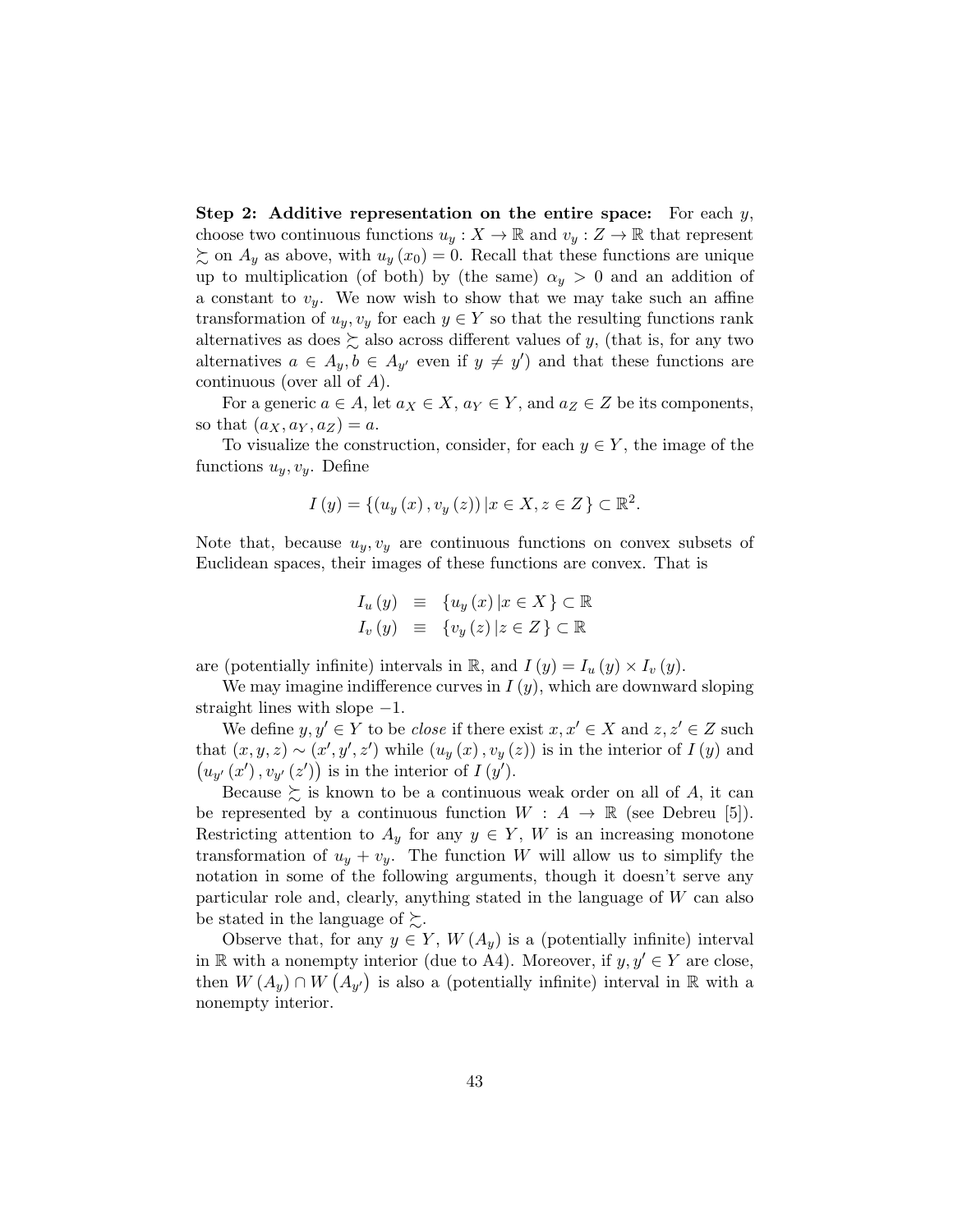**Lemma 9.** Assume that  $y, y' \in Y$  are close. Then there are unique  $\alpha_{y'} > 0$ and  $\beta_{y'} \in \mathbb{R}$  such that, by defining

$$
u(x,y) = u_y(x); \quad u(x,y') = \alpha_{y'}u_{y'}(x)
$$

and

$$
v(y, z) = v_y(z); \quad v(y', z) = \alpha_{y'} v_{y'}(z) + \beta_{y'}
$$

we obtain u and v such that  $u(x, y) + v(y, z)$  represents  $\succsim$  on  $A_y \cup A_{y'}$ .

Thus, the lemma states that we can fix the arbitrarily chosen  $u_y, v_y$  for one value, y, and choose an affine positive transformation of the functions for the other,  $y'$ , and thus obtain a function that represents preferences not only within each subspace  $A_y$ ,  $A_{y'}$  but also across them.

**Proof**: Let  $y, y' \in Y$  be close. Denote by  $I^{\circ}$  the interior of  $W(A_y) \cap Y$  $W(A_{y'})$  which is known to be a nonempty (potentially infinite) interval in R. Clearly, for any  $\alpha_{y'} > 0$  and  $\beta_{y'}^u, \beta_{y'}^v \in \mathbb{R}$ 

$$
u(x,y) = u_y(x);
$$
  $u(x,y') = \alpha_{y'}u_{y'}(x) + \beta_{y'}^u$ 

and

$$
v(y, z) = v_y(z); \quad v(y', z) = \alpha_{y'} v_{y'}(z) + \beta_{y'}^v
$$

would result in a function  $u(x, y) + v(y, z)$  that represents  $\succeq$  on  $A_y$  as well as on  $A_{y'}$ . We need to make sure that such a function correctly represents  $\sum$  between  $a \in A_y$  and  $b \in A_{y'}$ . To this end, we first focus on the W-inverse images of  $I^{\circ}$ , that is on

$$
\begin{array}{rcl}\n\hat{A}_y & \equiv & \left\{ \, a \in A_y \mid W \left( a \right) \in I^\circ \, \right\} \\
\hat{A}_{y'} & \equiv & \left\{ \, b \in A_{y'} \mid W \left( b \right) \in I^\circ \, \right\}.\n\end{array}
$$

Consider a value  $\xi = u_{y'}(x') + v_{y'}(z') \in \mathbb{R}$  for some  $(x', y', z') \in \hat{A}_{y'}$ . We claim that there exists a unique  $\eta \in \mathbb{R}$  such that, for any  $(x, y, z) \in \hat{A}_y$ ,  $(x, y, z) \sim (x', y', z')$  if and only if  $u_y(x) + v_y(z) = \eta$ . Indeed, this follows from the fact that  $u_y(x) + v_y(z)$  represents  $\sum$  on  $A_y$ ,  $u_{y'}(x') + v_{y'}(z')$ on  $A_{y'}$ , and from transitivity. Hence there exists a function  $g : \mathbb{R} \to \mathbb{R}$  such that  $(x, y, z) \sim (x', y', z')$  if and only if

$$
u_y(x) + v_y(z) = g(u_{y'}(x') + v_{y'}(z'))
$$
.

Further, by transitivity,  $g$  is increasing (and strictly increasing in the relevant domain) and

$$
(x, y, z) \succsim (x', y', z')
$$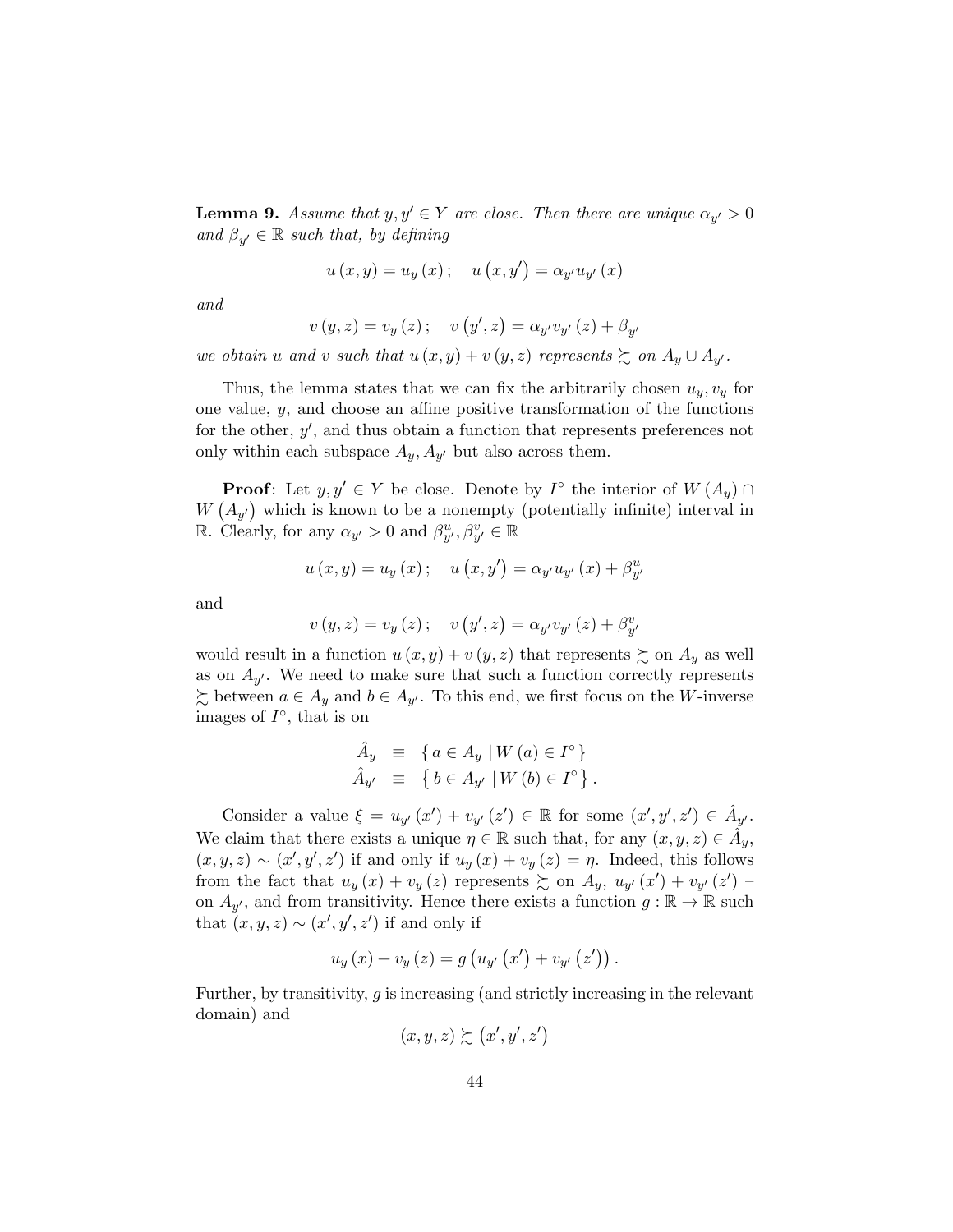$$
u_y(x) + v_y(z) \ge g(u_{y'}(x') + v_{y'}(z'))
$$
.

We wish to show that  $g$  is affine on the relevant domain, that is on  $u_{y'}(x') + v_{y'}(z')$  where  $W((x', y', z')) \in I^{\circ}$ . To this end, consider three equally-spaced points in its domain,

$$
\xi, \xi + \delta, \xi + 2\delta.
$$

We wish to show that the values of  $g$  for these points are also equally spaced, that is, that

$$
g(\xi + 2\delta) - g(\xi + \delta) = g(\xi + \delta) - g(\delta).
$$

Choose  $x_1, x_2 \in X$ ,  $z_1, z_2 \in Z$  such that

$$
u_{y'}(x_1) + v_{y'}(z_1) = \xi u_{y'}(x_2) + v_{y'}(z_1) = \xi + \delta u_{y'}(x_1) + v_{y'}(z_2) = \xi + \delta.
$$

Note that such a selection is possible since there are points in  $A_{y'}$  with  $u_{y'}(x) + v_{y'}(z) = \xi + 2\delta$ . (Note that the selection of  $x_1, x_2, z_1, z_2$  should be done simultaneously: there may be points  $x_1, z_1$  close to the boundary of  $A_{y'}$  for which such an  $x_2$  or such a  $z_2$  will not exist.)

Similarly, denote

$$
\eta = g(\xi)
$$

$$
\varepsilon = g(\xi + \delta) - g(\delta) > 0
$$

and choose  $x_3, x_4 \in X$ ,  $z_3, z_4 \in Z$  such that

$$
u_y(x_3) + v_y(z_3) = \eta
$$
  
\n
$$
u_y(x_4) + v_y(z_3) = \eta + \varepsilon
$$
  
\n
$$
u_y(x_3) + v_y(z_4) = \eta + \varepsilon
$$

Clearly, we have

$$
(x_1, y', z_1)
$$
  $\sim$   $(x_3, y, z_3)$   
\n $(x_2, y', z_1)$   $\sim$   $(x_3, y, z_4)$   
\n $(x_1, y', z_2)$   $\sim$   $(x_4, y, z_3)$ .

By Indifference Cross Consistency, we also have

$$
(x_2, y', z_2) \sim (x_4, y, z_4)
$$

iff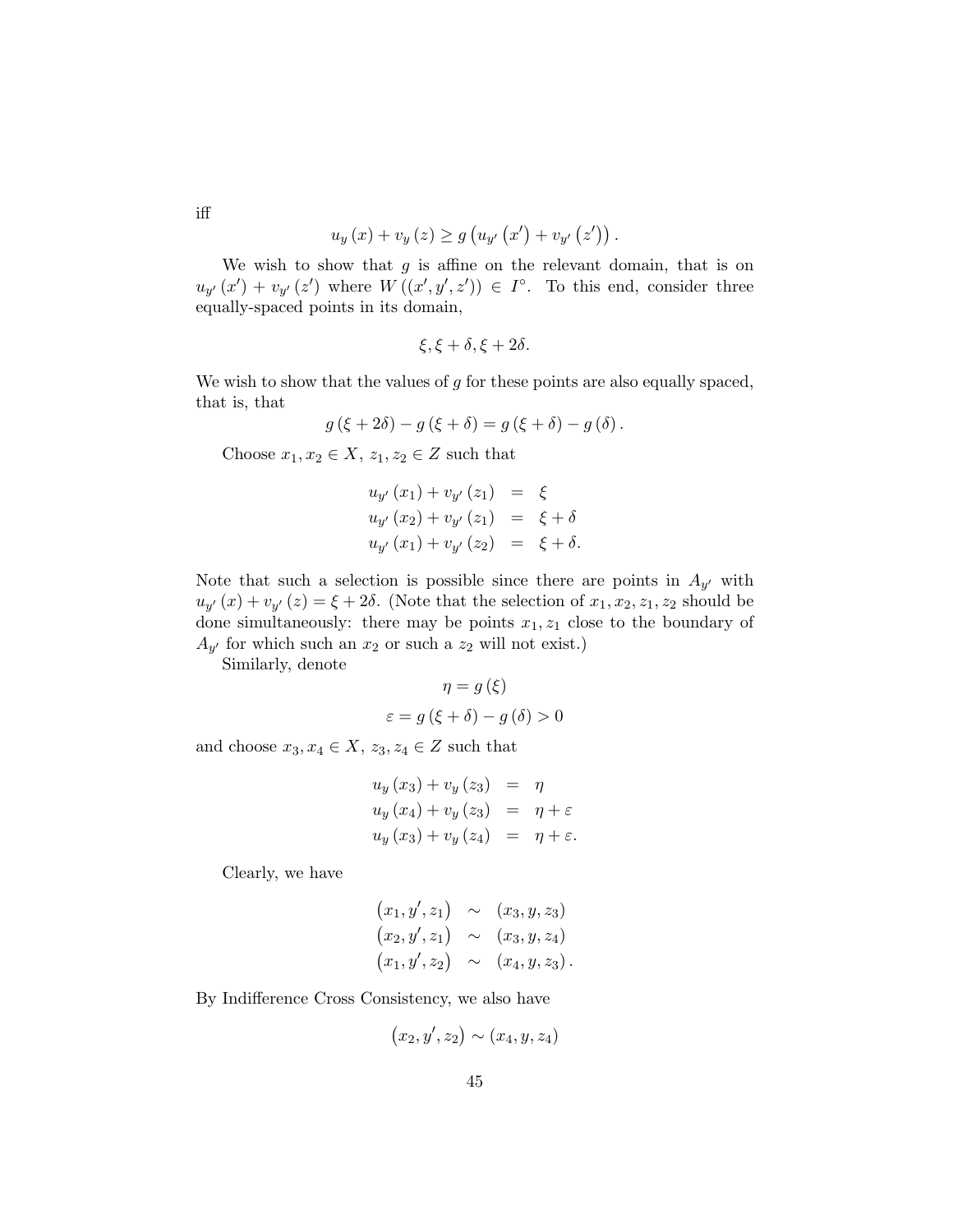which implies

$$
g(\xi + 2\delta) = \eta + 2\varepsilon.
$$

Thus g is affine on the relevant domain, and there are  $\alpha_{y'} > 0$  and  $\beta_{y'} \in \mathbb{R}$  such that

$$
u_y(x) + v_y(z) = g(u_{y'}(x') + v_{y'}(z'))
$$
  
=  $\alpha_{y'}u_{y'}(x') + \alpha_{y'}v_{y'}(z') + \beta_{y'}$ 

whenever  $(x, y, z) \sim (x', y', z')$ .

Observe that in defining  $u$  and  $v$  we have some freedom in deciding how to split  $\beta_{y'}$  between them. In fact, for any  $\beta_{y'}^u, \beta_{y'}^v \in \mathbb{R}$  such that  $\beta_{y'}^u + \beta_{y'}^v = \beta_{y'}$ we can define

$$
u(x,y) = u_y(x);
$$
  $u(x,y') = \alpha_{y'}u_{y'}(x) + \beta_{y'}^u$ 

and

$$
v(y, z) = v_y(z); \quad v(y', z) = \alpha_{y'} v_{y'}(z) + \beta_{y'}^v
$$

and observe that  $u(x, y) + v(y, z)$  represents  $\succeq$  for any  $a \in \hat{A}_y$  and  $b \in \hat{A}_{y'}$ . However, to stick to the normalization by which  $u(x_0, \cdot) = 0$ , we choose  $\beta_{y'}^{u} = 0$  (recall that  $u_{y}(x_{0}) = u_{y'}(x_{0}) = 0$ ) and  $\beta_{y'}^{v} = \beta_{y'}$ .

Next consider  $a \in A_y \backslash \hat{A}_y$ . If there exists  $b \in A_{y'}$  such that  $a \sim b$ (which might be possible if a and or b are  $\gtrsim$ -maximal or  $\gtrsim$ -minimal in their sub-spaces,  $A_y$  or  $A_{y'}$ , respectively), the proof continues as above, via transitivity. We are therefore left with the case that  $a \succ A_{y'}$  or  $a \prec A_{y'}$ (using the obvious notation for a relation between an element and every element of a set). But in this case one can choose  $c \in \hat{A}_y$  and complete the proof by transitivity. (For example, for  $b \in \hat{A}_{y'}$  one chooses  $c \sim b$  and argues that  $a \succ c \sim b$  occurs when  $u(x, y) + v(y, z)$  obtains a higher value for a than both c and b; otherwise we may have  $[a \succ A_{y'}]$  and  $b \precsim A_{y'}$  or  $[a \prec A_{y'}]$ and  $b \succsim A$ ] etc.)

For  $y \in Y$ , let

 $C(y) = \{ y' \in Y \mid y \text{ and } y' \text{ are close } \}$ 

**Lemma 10.** For every  $y \in Y$  there exist

$$
u : X \times C (y) \to \mathbb{R}
$$
  

$$
v : C (y) \times Z \to \mathbb{R}
$$

such that  $u(x, y) + v(y, z)$  represents  $\succsim$  on  $\bigcup_{y' \in C(y)} A_{y'}$ .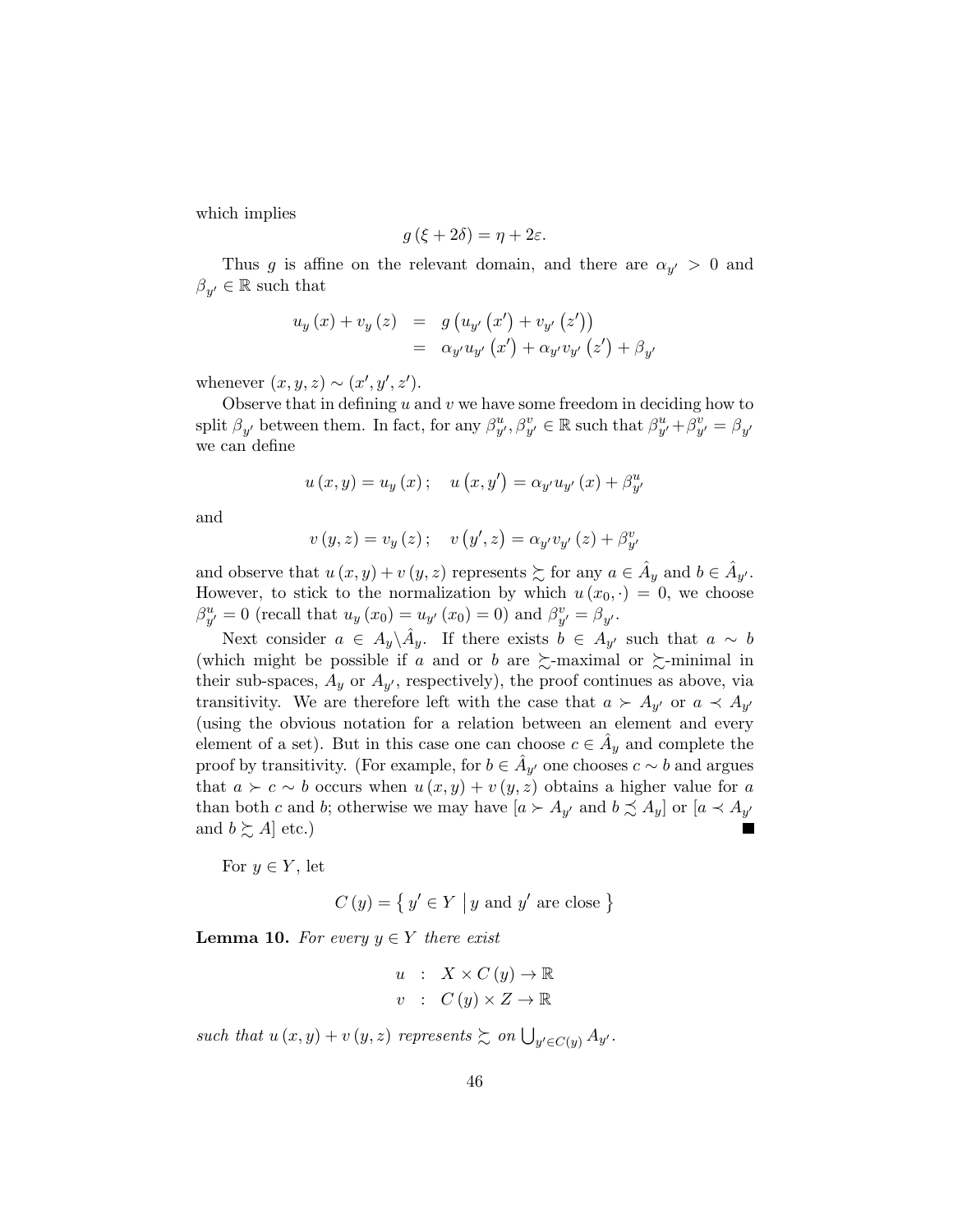This lemma states that we can have the desired representation not only for every pair of subspaces  $A_y$ ,  $A_{y'}$  where  $y'$  is close to y, but also for all of these simultaneously (holding  $y$  fixed).

**Proof:** Let there be given  $y \in Y$ . For every  $y' \in C(y)$  define  $u(x, y')$  +  $v(y', z)$  as in the Lemma 9.

Consider  $a, b \in \bigcup_{y' \in C(y)} A_{y'}$ . If  $a, b \in A_{y'}$  for some y' the proof is complete. This is also the case if one of them is in  $A_y$ . We are therefore left with the case that

$$
a \in A_{y'} \backslash A_y \quad b \in A_{y''} \backslash A_y.
$$

In this case we know that both a and b are either "above" all of  $A_y$  or "below" it. (That is,  $a \succ A_y$  or  $a \prec A_y$  and the same is true of b.) In case  $a \succ A_y \succ b$  or  $b \succ A_y \succ a$ , transitivity completes the proof. Hence, we are interested in the case  $a, b \succ A_y$  or, symmetrically,  $a, b \prec A_y$ . Without loss of generality assume that  $a, b \succ A_y$ . Since y' and y'' are both close to y and they both contain alternatives that are better than  $A_y$ , they have to be close to each other. In fact, there has to be a nonempty interior of

$$
W(A_y) \cap W(A_{y'}) \cap W(A_{y''}) .
$$

Consider two real number in this interior,  $\alpha < \beta$ , and six alternatives  $c, c', d, d', e.e'$  such that  $c, c' \in A_y, d, d' \in A_{y'}, e, e' \in A_{y''}$  and  $W(c) =$  $W(d) = W(e) = \alpha$  and  $W(c') = W(d') = W(e') = \beta$ . By Lemma 9,  $u(\cdot, y')$  and  $v(y', \cdot)$  are affine transformations of  $u_{y'}(\cdot)$  and  $v_{y'}(\cdot)$ , respectively, and  $u(\cdot, y'')$  and  $v(y'', \cdot)$  are affine transformations of  $u_{y''}(\cdot)$  and  $v_{y''}(\cdot)$ . However, the equalities above imply that, if we start with  $u(\cdot, y')$ and  $v(y', \cdot)$  and use Lemma 9 for y' and y'', we will end up with  $u(\cdot, y'')$  and  $v(y'', \cdot)$ . Hence,  $u(x, y) + v(y, z)$  represent preferences also on  $A_{y'} \cup A_{y''}$  and correctly rank a and b.

**Lemma 11.** Let there be given  $y_1, y_2, ..., y_n \in Y$  such that  $y_i$  is close to  $y_{i+1}$  $for i = 1, ..., n - 1$ . Let

$$
C=\bigcup_{i\leq n}C(y).
$$

There exist

$$
u : X \times C \to \mathbb{R}
$$
  

$$
v : C \times Z \to \mathbb{R}
$$

such that  $u(x, y) + v(y, z)$  represents  $\succsim on \bigcup_{y' \in C} A_{y'}$ .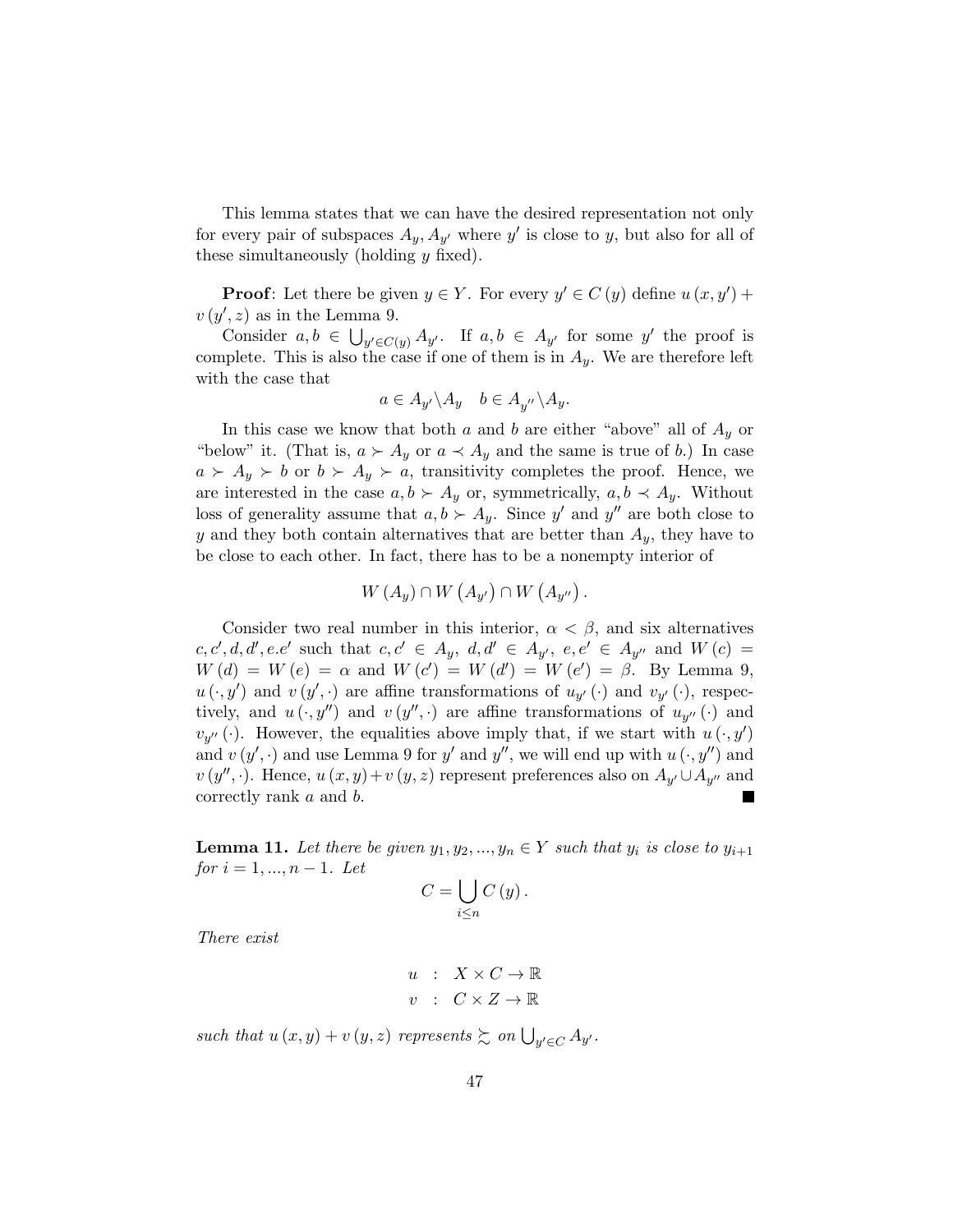**Proof:** The proof is by induction on n, with the case  $n = 1$  established by Lemma 10. Assume, then, that the claim is true for n and consider  $n+1$ .

Fix u and v as provided for  $y_1, y_2, ..., y_n$ . Applying Lemma 10 to  $y_{n+1}$ , there are u' and v' defined on  $C(y_{n+1})$  that represent  $\succsim$  (by their sum) over all of  $C(y_{n+1})$ . The latter includes a nonempty W-value intersection with  $A_{y_n}$ , because  $y_{n+1}$  and  $y_n$  are close. This means that we can use an affine transformation of  $u'$  and  $v'$  that would be identical to u and v, respectively, over their intersection.

Clearly, the newly-extended u and v will represent preferences over  $C(y_{n+1})$ . To see that they do so for all of  $\bigcup_{y' \in C} A_{y'}$  we use transitivity as before.

We are finally ready to complete the proof. We argue that there exists a double-sequence

$$
..., y_{-2}, y_{-1}, y_0, y_1, y_2, ...
$$

such that (i)  $y_i$  and  $y_{i+1}$  are close for  $i \in \mathbb{Z}$ ; (ii)  $Y = \bigcup_{i \in \mathbb{Z}} C(y)$ .

To see that this is the case, use the range of the function  $W$  as follows: first, consider a bounded interval  $[-M, M]$  in the range of W. The interior of  $W(A_y)$  for all  $y \in Y$  is an open cover of  $[-M, M]$ , and thus has a finite subcover. From such a subcover one can choose a finite sequence  $y_1, y_2, ..., y_n \in Y$  such that  $y_i$  is close to  $y_{i+1}$  for  $i = 1, ..., n-1$  and that  $[-M, M] \subset \bigcup_{i \leq n} W(A_i)$ . Then, by induction on M one generated the sequence ...,  $y_{-2}, y_{-1}, y_0, y_1, y_2, ...$  such that (i)  $y_i$  and  $y_{i+1}$  are close for  $i \in \mathbb{Z}$ ; (ii)  $W(A) = \bigcup_{i \in \mathbb{Z}} W(A_i)$ . Finally, one considers Lemma 11 and notes that in its inductive proof the functions  $u$  and  $v$  are defined as extensions of the same functions in previous steps. Repeating this argument for the doublyinfinite sequence completes the proof of existence of  $u$  and  $v$ .

#### 7.4.3 Sufficiency – Part II: Continuity

We now turn to prove that the functions constructed above are continuous. Observe that for this to be true, one has to rely on the specific construction by which  $u(x_0, y) = 0$ , which guarantees that  $u(x_0, \cdot)$  is continuous in y. Indeed, it is easy to see that by defining

$$
u'(x, y) = \alpha u(x, y) + \beta(y)
$$
  

$$
v'(y, z) = \alpha v(y, z) - \beta(y)
$$

for a discontinuous  $\beta(\cdot)$ , one can represent  $\sum y_i u'(x, y) + v'(y, z)$  where neither  $u'$  nor  $v'$  are continuous, though their sum is.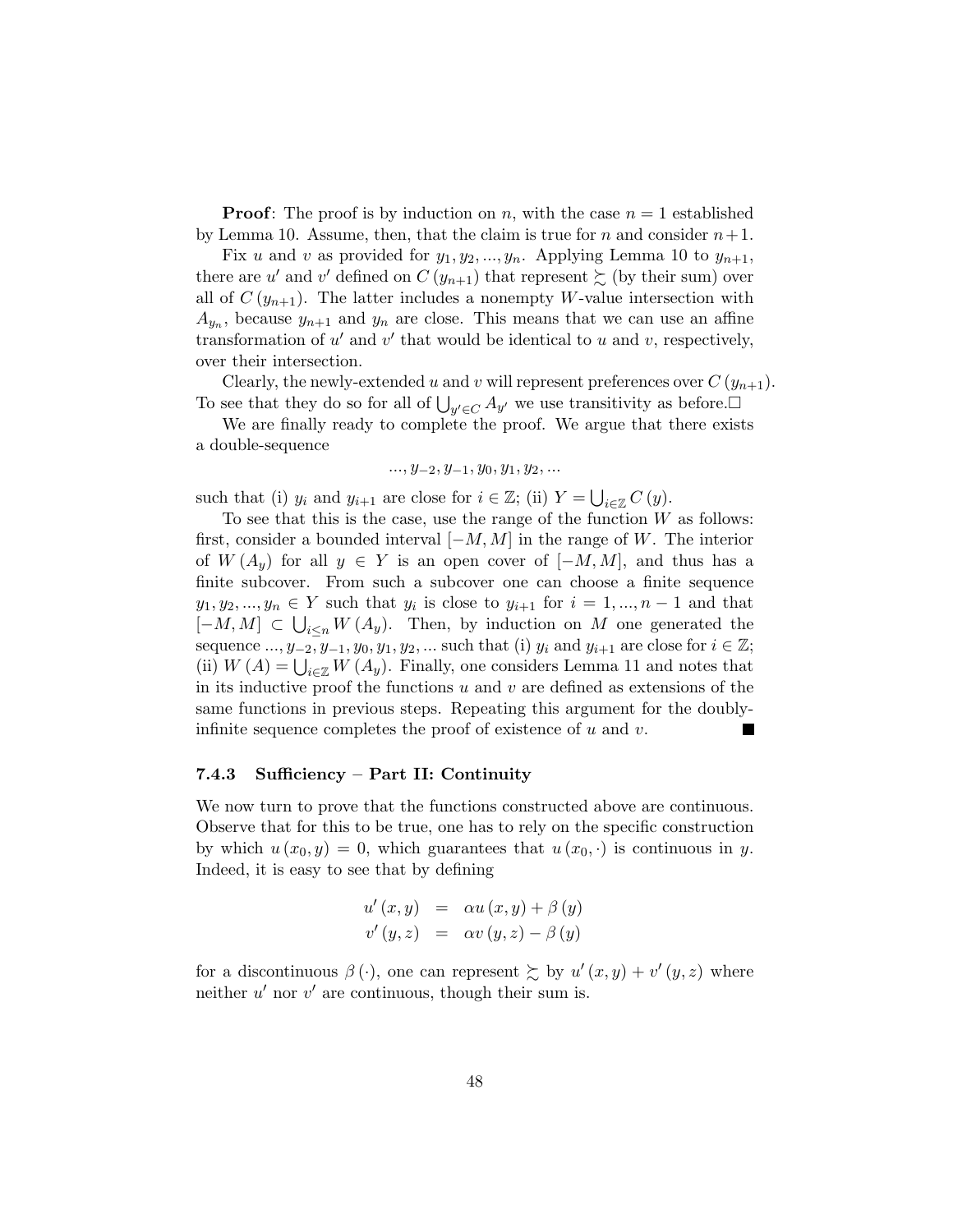**Step 1: Continuity of**  $u + v$ : It is convenient to rely on the continuous function W that represents  $\sum$ . Since  $u(x, y) + v(y, z)$  and W both represent  $\succsim$ , there exists a monotonically increasing  $\phi : \mathbb{R} \to \mathbb{R}$  such that

$$
u(x, y) + v(y, z) = \phi(W(x, y, z))
$$

for all  $(x, y, z) \in X \times Y \times Z$ . We claim that  $\phi$  is continuous. Assume that it isn't, and that there exists  $\xi_n \to \xi$  and  $\varepsilon > 0$  such that

$$
\phi\left(\xi_n\right) < \phi\left(\xi\right) - \varepsilon \tag{14}
$$

or,

$$
\phi\left(\xi_n\right) > \phi\left(\xi\right) + \varepsilon. \tag{15}
$$

Consider first case (14). As  $\xi$  is in the domain of  $\phi$ , it is in the range of W and thus  $\xi \in W(A_u)$  for some y's. For each one of these, it has to be the case that  $\xi = \min W(A_y)$ . Otherwise, we can find  $a_n, a \in A_y$  such that  $a_n \to a$  but  $\phi(W(a_n))$  fails to converge to  $\phi(W(a))$ , which is impossible because  $u(x, y) + v(y, z)$  is continuous on each  $A_y$  separately.

As the range of W is connected, and it is the union of open intervals  $\left\{ W\left( A_{y}\right) \right\} _{y}$ , it follows that

$$
\xi = \min \cup_y W(A_y)
$$

in which case (14) is impossible.

Similarly, in case (15) we conclude that  $\xi = \max \cup_y W(A_y)$ , and a contradiction results again. We therefore conclude that  $u(x, y) + v(y, z) =$  $\phi(W(x, y, z))$  is a continuous function on  $A = X \times Y \times Z$ .

**Step 2: Continuity of**  $u, v$ : We now wish to show that  $u$  is continuous on  $X \times Y$ . Clearly, this will mean that u is continuous on  $X \times Y \times Z$  and therefore that so is

$$
v(y,z) = \phi(W(x,y,z)) - u(x,y).
$$

To this end we show that  $u(x, y)$  is a continuous function of y, and that it is uniformly continuous with respect to  $x$ :

**Lemma 12.** Let there be given  $\tilde{x} \in X$  and  $\tilde{y} \in Y$ . For every  $\varepsilon > 0$  there exists  $\delta > 0$  such that for all  $x \in X$  and  $y \in Y$ , if

$$
|x - \tilde{x}|, |y - \tilde{y}| < \delta
$$

then

$$
\left|u\left(x,y\right)-u\left(x,\tilde{y}\right)\right|<\varepsilon.
$$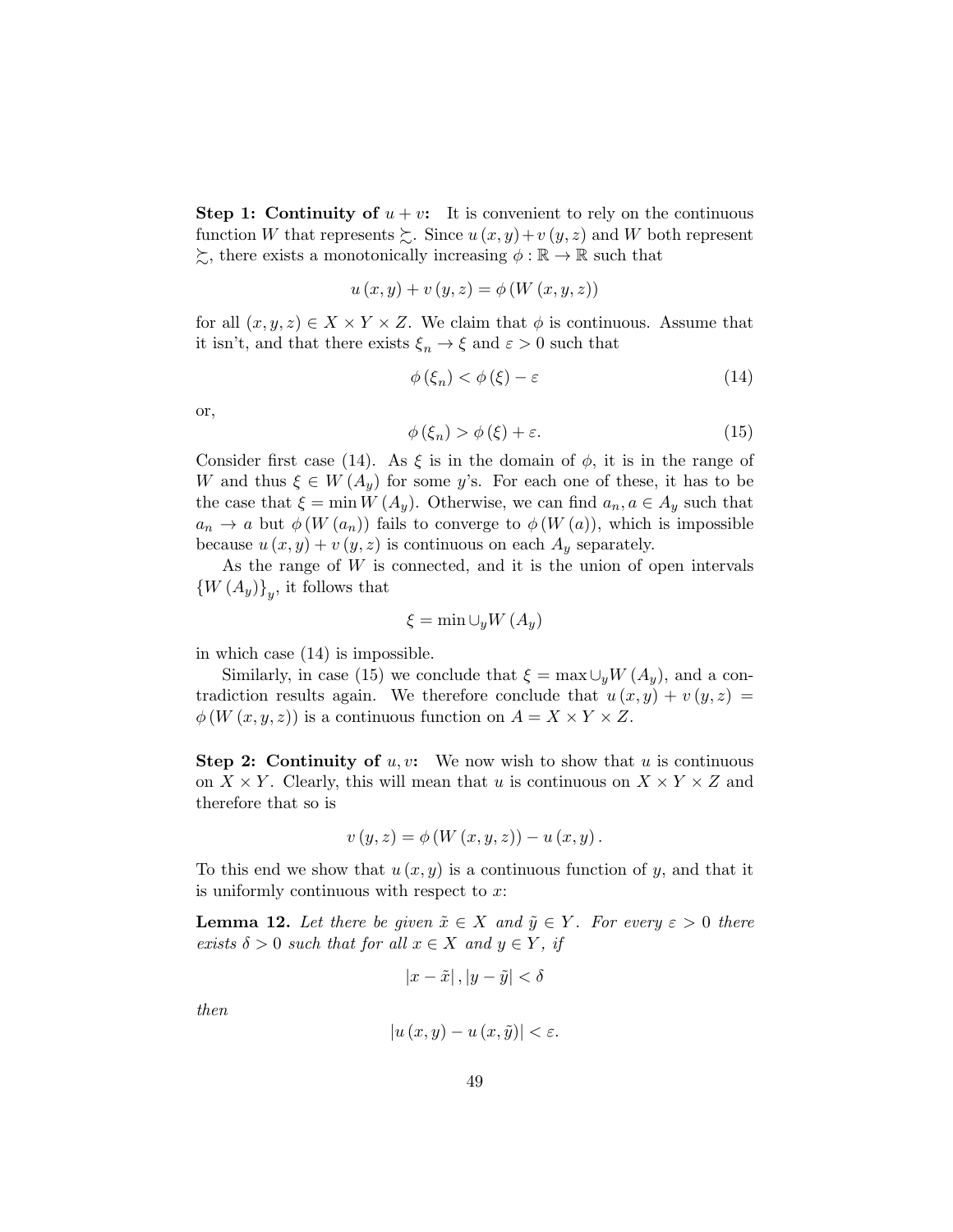**Proof:** Assume not. Then there are  $\tilde{x} \in X$ ,  $\tilde{y} \in Y$  and  $\varepsilon > 0$  such that  $\forall \delta > 0$  there are x, y that are  $\delta$ -close to  $\tilde{x}, \tilde{y}$ , respectively, but that the converse inequality holds. We can therefore choose a sequence  $\{(x_n, y_n)\}$ such that  $(x_n, y_n) \to (\tilde{x}, \tilde{y})$  as  $n \to 0$  but, for every n,

$$
\left| u\left(x_n, y_n\right) - u\left(x_n, \tilde{y}\right) \right| \ge \varepsilon. \tag{16}
$$

Choose  $\tilde{z} \in Z$ . As  $f(x, y, z) = u(x, y) + v(y, z)$  is continuous, there exists N such that for all  $n \geq N$  we have

$$
|f(x_n, y_n, \tilde{z}) - f(\tilde{x}, \tilde{y}, \tilde{z})| < \varepsilon/10. \tag{17}
$$

Also, as  $u(\cdot, y)$  is continuous for every y,  $u(x_n, \tilde{y}) \to u(\tilde{x}, \tilde{y})$  as  $n \to 0$  and we can assume that for all  $n\geq N$  we also have

$$
|u(x_n, \tilde{y}) \to u(\tilde{x}, \tilde{y})| < \varepsilon/10. \tag{18}
$$

Consider

$$
\begin{aligned}\n|f(x_n, y_n, \tilde{z}) - f(\tilde{x}, \tilde{y}, \tilde{z})| \\
= |u(x_n, y_n) + v(y_n, \tilde{z}) - u(\tilde{x}, \tilde{y}) - v(\tilde{y}, \tilde{z})| \\
= |[u(x_n, y_n) - u(x_n, \tilde{y})] + [u(x_n, \tilde{y}) - u(\tilde{x}, \tilde{y})] + [v(y_n, \tilde{z}) - v(\tilde{y}, \tilde{z})]].\n\end{aligned}
$$

By (18) we know that the middle square brackets denote a small expression, as does the sum of the three square brackets (by (17)). However, the first square brackets is at least  $\varepsilon$  by (16). This means that the last expression should also be relatively large. Specifically, for every  $n$  it follows that

$$
|v(y_n, \tilde{z}) - v(\tilde{y}, \tilde{z})| \ge \varepsilon/2.
$$
 (19)

Consider now the sequence  $\{(x_0, y_n, \tilde{z})\}_n$  and observe that  $(x_0, y_n, \tilde{z}) \to$  $(x_0, \tilde{y}, \tilde{z})$  as  $n \to 0$ . By continuity of f we should have

$$
u(x_0, y_n) + v(y_n, \tilde{z}) \to u(x_0, \tilde{y}) + v(\tilde{y}, \tilde{z}).
$$

However,  $u(x_0, y_n) = u(x_0, \tilde{y}) = 0^{12}$  while (19) shows that  $v(y_n, \tilde{z})$  fails to converge to  $v(\tilde{y}, \tilde{z})$ , which is a contradiction.

We finally show that u is continuous. Assume that  $(x_n, y_n) \to (x, y)$  as  $n \to 0$  for some point  $(x, y) \in X \times Y$ . Writing

$$
u(x, y) - u(x_n, y_n)
$$
  
=  $[u(x, y) - u(x_n, y)] + [u(x_n, y) - u(x_n, y_n)],$ 

<sup>&</sup>lt;sup>12</sup>Observe that the crucial fact is only that  $u(x_0, \cdot)$  is continuous, while in our construction it was guaranteed to be constant.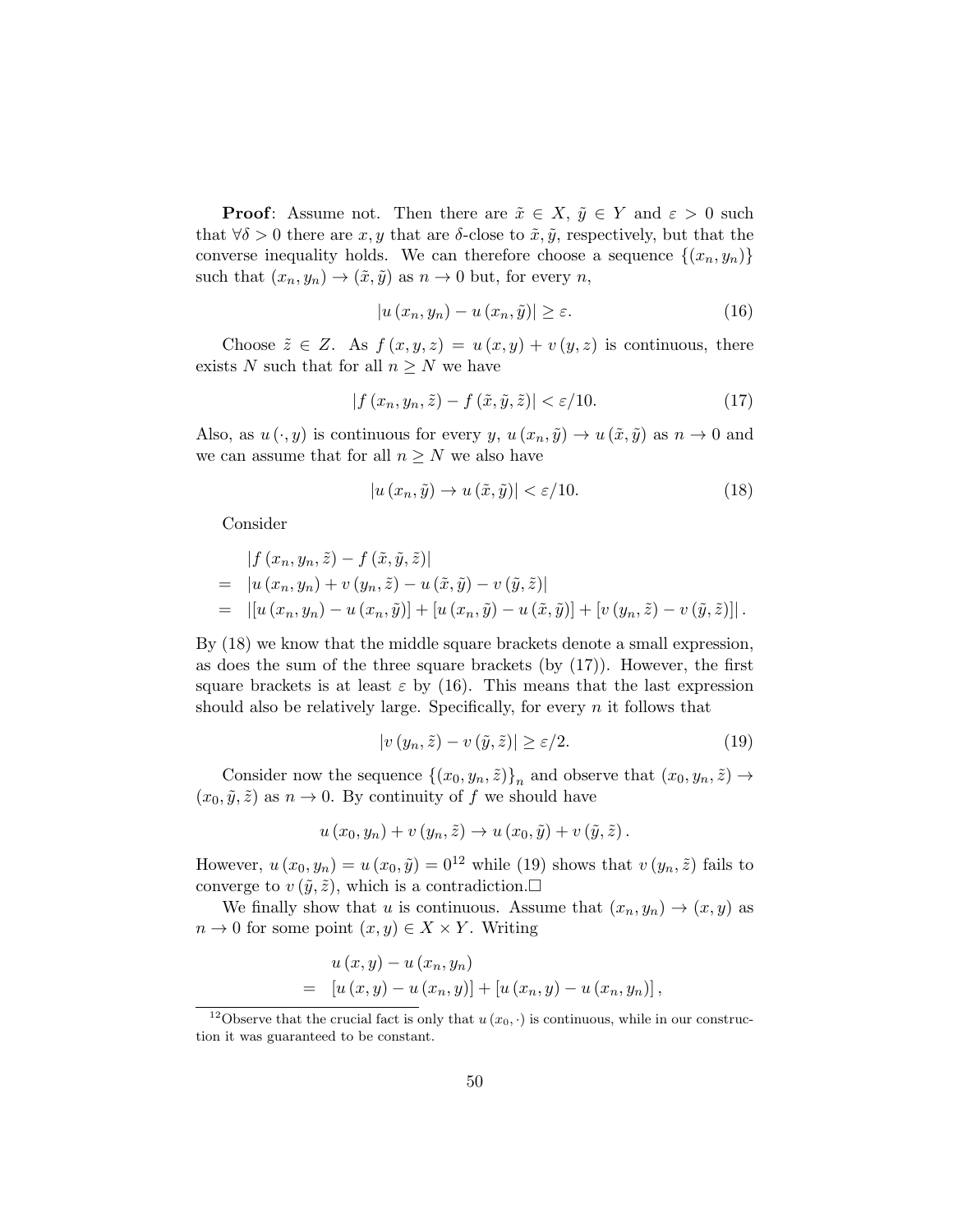we observe that the first brackets converges to 0 because  $u(\cdot, y)$  is continuous (for each y separately) and the second one converges to 0 because of Lemma 12.

#### 7.4.4 Uniqueness

Given a representation by  $u, v$ , it is straightforward that

$$
u'(x, y) = \alpha u(x, y) + \beta(y)
$$
  
\n
$$
v'(y, z) = \alpha v(y, z) - \beta(y) + \gamma
$$
\n(20)

also represent preferences for every  $\alpha > 0$ , a continuous function  $\beta : Y \to \mathbb{R}$ and  $\gamma \in \mathbb{R}$ .

Conversely, the construction of the functions showed that, given the normalization  $u(x_0, \cdot) = 0$ , the only degrees of freedom left are multiplication of both u and v by a positive constant ad shifting of v by an additive one.

However, relaxing the constraint  $u(x_0, \cdot) = 0$ , one can replace it by any continuous function  $\beta$  so that  $u(x_0, \cdot) = \beta(y)$ . Conversely, denoting  $\beta(y) = u(x_0, \cdot)$  one observes that the transformation (20) holds.

# References

- [1] Orazio Attanasio. Consumption. In John Taylor and Michael Woodford, editors, Handbook of Macroeconomics, pages 741–812. Elsevier, Amsterdam, 1999.
- [2] Gary S. Becker and Kevin M. Murphy. A theory of rational addiction. Journal of Political Economy, 96(4):675–700, 1988.
- [3] W. Blaschke. Topologische fragen der differentialgeomoetrie, I. Mathematische Zeitschrift, 28:150–157, 1927.
- [4] Dora L. Costa. Less of a luxury: The rise of recreastion since 1888. Working Paper 6054, National Bureau of Economic Research, Cambridge, 1997.
- [5] Gerard Debreu. Representation of a preference ordering by a numerical function. In R. Thrall, C. Coombs, and R. Davis, editors, Decision Processes. Wiley, New York, 1954.
- [6] Gerard Debreu. Topological methods in cardinal utility theory. In K. J. Arrow, S. Karlin, and P. Suppes, editors, Mathematical Methods